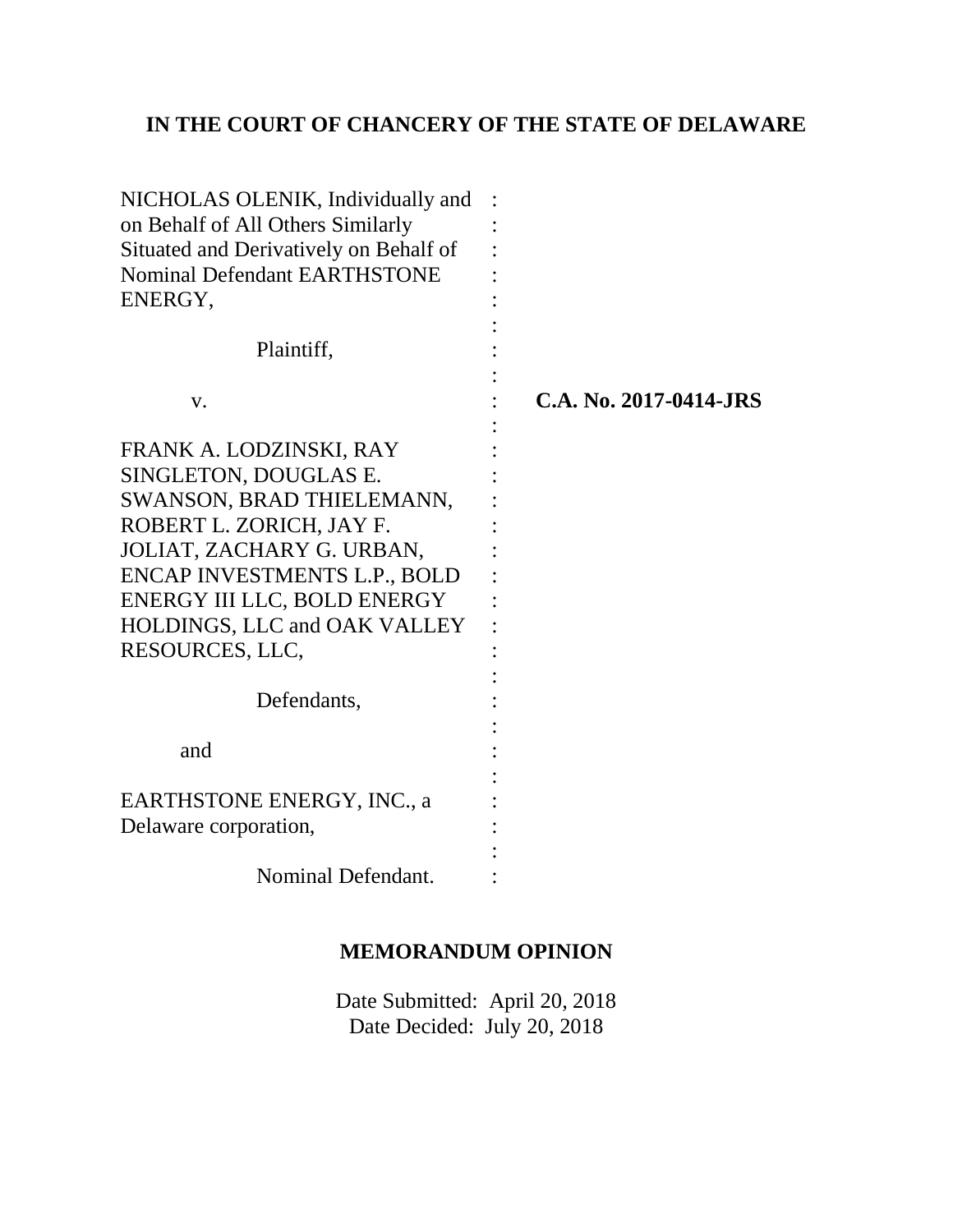Ned Weinberger, Esquire and Thomas Curry, Esquire of Labaton Sucharow LLP, Wilmington, Delaware; Peter B. Andrews, Esquire, Craig J. Springer, Esquire and David Sborz, Esquire of Andrews & Springer LLC; and Jeremy S. Friedman, Esquire, Spencer Oster, Esquire and David F.E. Tejtel, Esquire of Friedman Oster & Tejtel PLLC, New York, New York, Attorneys for Plaintiff.

Kenneth J. Nachbar, Esquire, D. McKinley Measley, Esquire and Lauren Neal Bennett, Esquire of Morris, Nichols, Arsht & Tunnell LLP, Wilmington, Delaware; Gerard G. Pecht, Esquire of Norton Rose Fulbright US LLP, Houston, Texas; and Peter A. Stokes, Esquire and William Patrick Courtney, Esquire of Norton Rose Fulbright US LLP, Austin, Texas, Attorneys for Defendants Frank A. Lodzinski, Ray Singleton and Bold Energy III LLC, and Nominal Defendant Earthstone Energy, Inc.

Rolin P. Bissell, Esquire and James M. Yoch, Jr., Esquire of Young, Conaway, Stargatt & Taylor, LLP, Wilmington, Delaware and Michael C. Holmes, Esquire, Craig E. Zieminski, Esquire, Amy T. Perry, Esquire, Kent Piacenti, Esquire, Meredith S. Jeanes, Esquire of Vinson & Elkins LLP, Dallas, Texas, Attorneys for Defendants Douglas E. Swanson, Brad Thielemann, Robert L. Zorich, EnCap Investments L.P., Bold Energy Holdings, LLC, and Oak Valley Resources, LLC.

Raymond J. DiCamillo, Esquire, Robert L. Burns, Esquire and Daniel E. Kaprow, Esquire of Richards, Layton & Finger, P.A., Wilmington, Delaware, Attorneys for Defendants Jay Joliat and Zachary Urban.

**SLIGHTS, Vice Chancellor**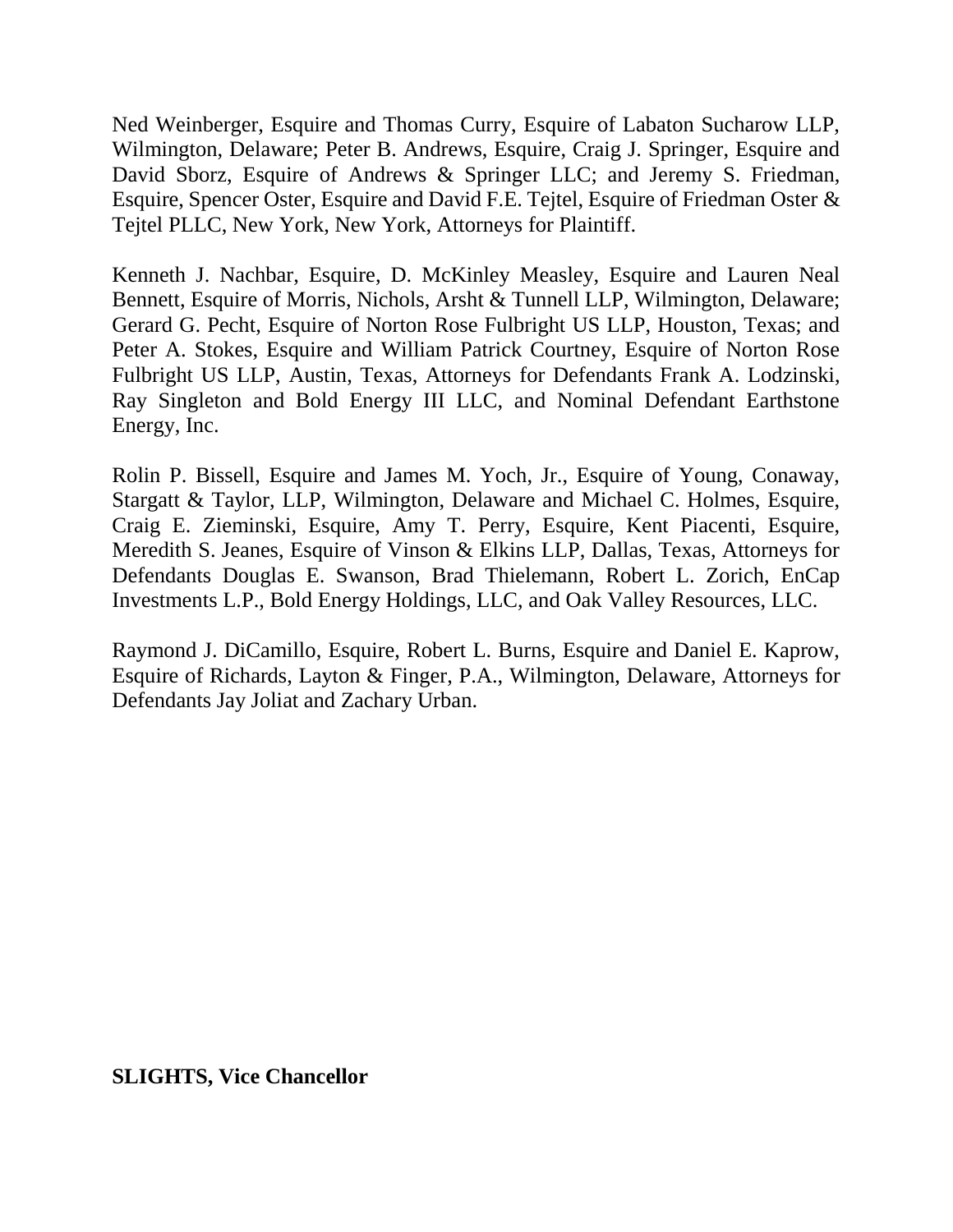This litigation arises out of an all-stock "Up-C" business combination between Earthstone Energy, Inc. ("Earthstone" or the "Company") and Bold Energy III LLC ("Bold") whereby Earthstone's legacy stockholders ended up owning approximately 38.9% of the combined company (the "Transaction"). The Transaction was negotiated and approved on Earthstone's behalf by a special committee of independent and disinterested directors (the "Special Committee"). From the outset of the negotiations of the Transaction, Earthstone's proposal to Bold was explicitly conditioned on Special Committee approval and majority-of-theminority stockholder support. Earthstone stockholders voiced their support of the Transaction in a "yes" vote where 83.6% of the issued and outstanding shares participated, and 99.7% of the non-affiliated shares (shares not held by Earthstone's executive officers or by Earthstone's largest stockholder, Oak Valley Resources, LLC ("Oak Valley")) approved the Transaction. The Transaction closed on May 9, 2017.

Plaintiff, Nicholas Olenik, is an Earthstone stockholder. With the benefit of documents obtained under 8 *Del. C.* § 220 ("Section 220 Documents"), Olenik has brought a Verified Amended Stockholder Class Action and Derivative Complaint (the "Complaint"), $<sup>1</sup>$  in which he alleges that Earthstone's board of directors, certain</sup>

<sup>&</sup>lt;sup>1</sup> Citations to the Complaint are to "Compl.  $\P$ ."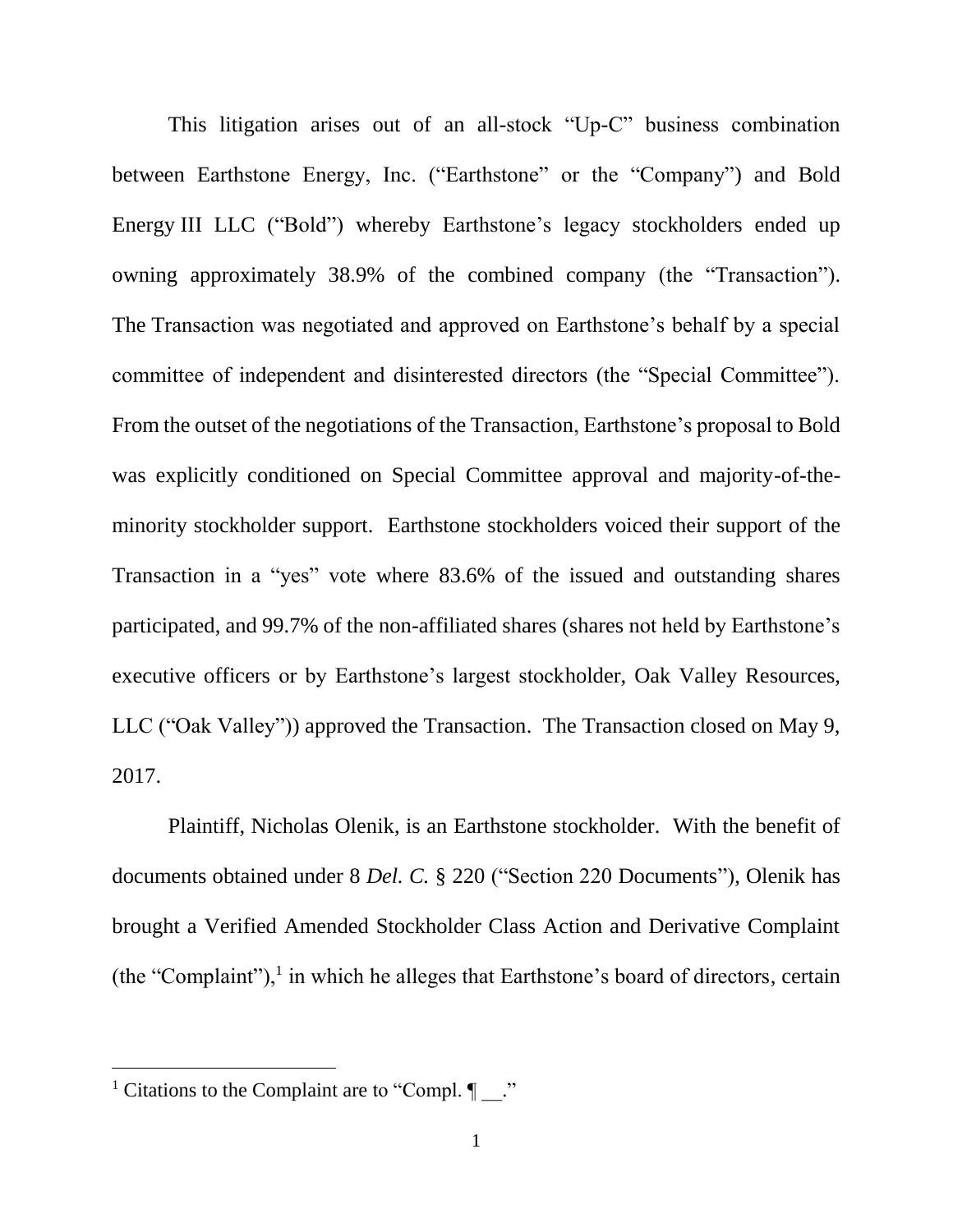Earthstone officers and it supposed controlling stockholder, Oak Valley, breached their fiduciary duties to Earthstone's minority stockholders by approving the unfair Transaction for the benefit of Oak Valley and EnCap Investments, L.P. ("EnCap"). EnCap is a private equity firm with majority stakes in both Bold and Oak Valley. Olenik also alleges that Bold, Bold Holdings LLC (an acquisition vehicle), EnCap and Oak Valley aided and abetted those breaches.

In this Memorandum Opinion, I conclude that Earthstone structured the Transaction in the manner prescribed by *Kahn v. M & F Worldwide Corp.* in order to trigger the presumptions of the business judgment rule.<sup>2</sup> Under the business judgment rule standard of review, the Court will not second-guess the decisions of corporate fiduciaries unless the Transaction is so inexplicable as to constitute waste. Olenik has not expressly pled waste and the Complaint does not plead facts from which the Court can reasonably conceive that waste occurred here. Accordingly, the Complaint must be dismissed.

<sup>2</sup> *Kahn v. M & F Worldwide Corp.*, 88 A.3d 635, 645–46 (Del. 2014) (setting forth a framework by which a transaction with a controlling stockholder can be structured so that it replicates arms-length negotiations and invokes the business judgment rule standard of review).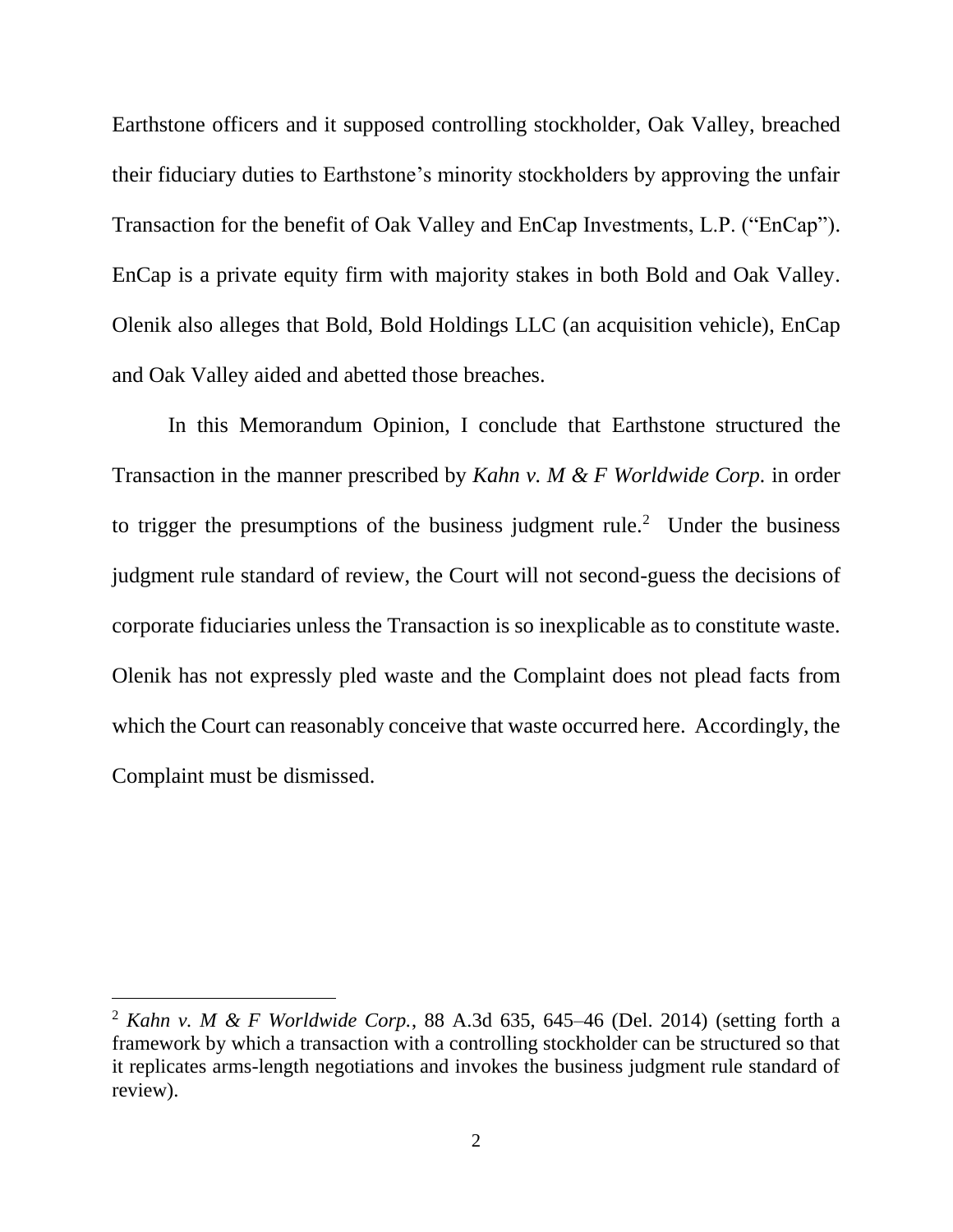### **I. FACTUAL BACKGROUND**

I draw the facts from the allegations in the Complaint, documents incorporated by reference or integral to the Complaint and judicially noticeable facts available in public Securities and Exchange Commission filings. <sup>3</sup> For purposes of this motion to dismiss, I accept as true the Complaint's well-pled factual allegations and draw all reasonable inferences in Plaintiff's favor.<sup>4</sup>

#### **A. The Parties and Relevant Non-Parties**

Plaintiff, Olenik, is and has been a record owner of shares of Earthstone common stock at all times relevant to this litigation.<sup>5</sup> His Complaint pleads both direct and derivative claims.

Nominal defendant, Earthstone, is a Delaware corporation that operates in the "upstream" oil and natural gas sector.<sup>6</sup> Its primary assets are located in the Midland

<sup>3</sup> *Wal-Mart Stores, Inc. v. AIG Life Ins. Co.*, 860 A.2d 312, 320 (Del. 2004) (noting that on a motion to dismiss, the Court may consider documents that are "incorporated by reference" or "integral" to the complaint); *In re Gen. Motors (Hughes) S'holder Litig.*, 897 A.2d 162, 170 (Del. 2006) (noting that trial courts may take judicial notice of facts in SEC filings that are "*not* subject to reasonable dispute") (emphasis in original).

<sup>4</sup> *Gen. Motors (Hughes) S'holder Litig.*, 897 A.2d at 169.

 $5$  Compl.  $\P$  20.

<sup>6</sup> Compl. ¶¶ 21, 38. The oil and gas industry is generally divided into "upstream," "downstream" and "midstream" operations. Upstream operations are those focused on the identification of oil and gas deposits, well drilling and the recovery of raw materials from underground. Compl. ¶ 38 n.3. Downstream operations are those focused on turning raw materials into usable products (such as gasoline) and marketing those products. *Id.* Midstream operations are those focused on linking upstream and downstream operations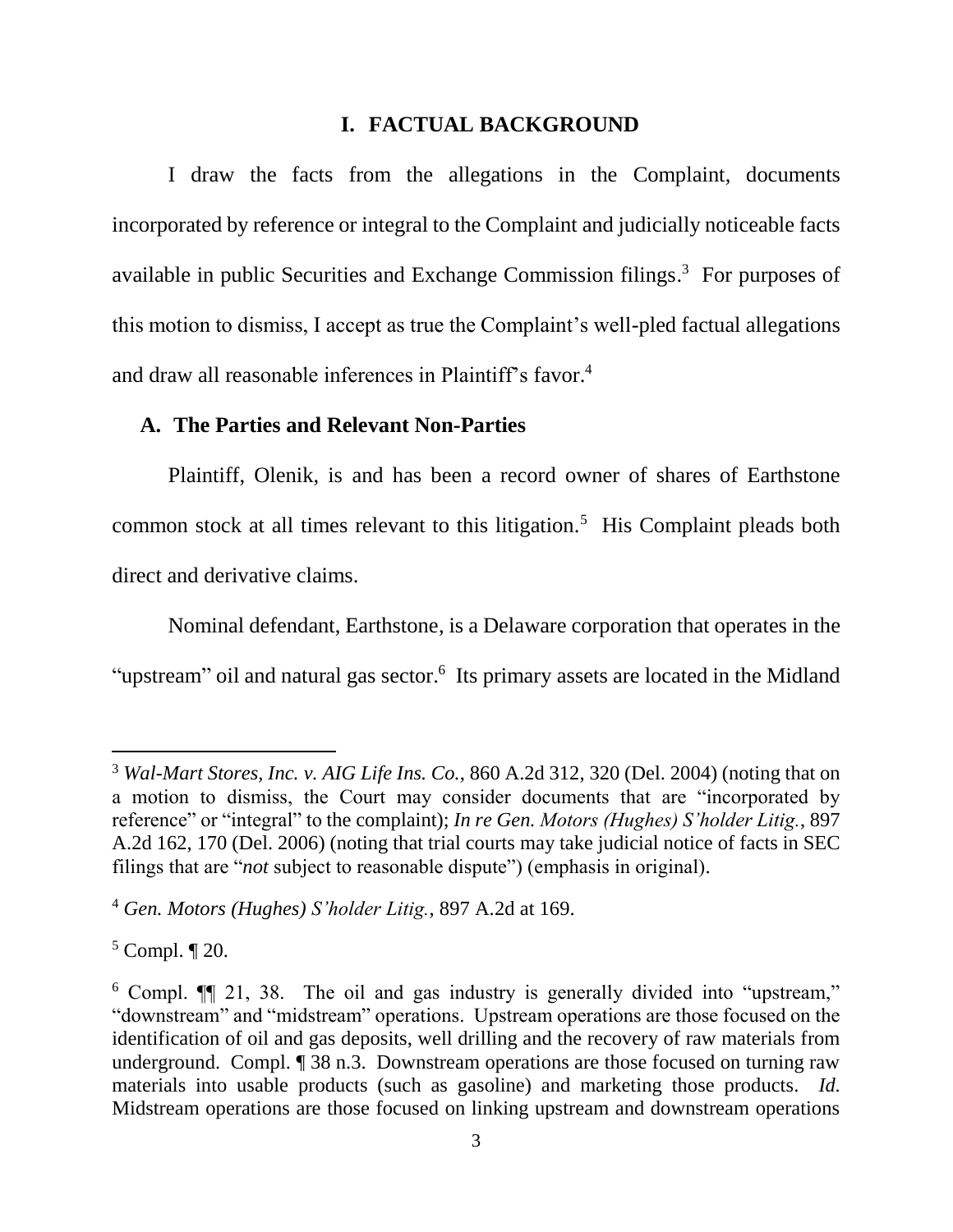Basin of west Texas, the Eagle Ford Shale of south Texas and the Williston Basin of North Dakota.<sup>7</sup> At the time of the Transaction, Earthstone was a mature company with increasing revenue each year between 2012 and 2016, but with limited undeveloped resources.<sup>8</sup> As announced to its stockholders prior to the Transaction, given the state of its asset portfolio, Earthstone's "business model" contemplated "active [participation] in corporate mergers and the acquisition of oil and natural gas properties that have production and future development opportunities."<sup>9</sup>

Earthstone's board of directors (the "Board") at the time of the Transaction comprised Frank Lodzinski, Ray Singleton, Douglas Swanson, Brad Thielemann, Robert Zorich, Jay Joliat, Zachary Urban and Phillip Kramer.<sup>10</sup> Wynne Snoots Jr. joined in May 2017, expanding the Board to nine directors. 11

through resource transportation and storage, including the operation of pipelines and gathering systems. *Id.*

<sup>7</sup> Compl. ¶ 38.

<sup>8</sup> Compl. ¶ 3; *see* Proxy Statement at 18, 22.

<sup>9</sup> Compl. ¶ 38; Earthstone Energy, Inc., Annual Report (Form 10-K) (Mar. 15, 2017) ("Earthstone 2016 Annual Report") at 8.

<sup>&</sup>lt;sup>10</sup> Compl. 1,  $\P$  35. Kramer joined the Earthstone Board in October 2016, after negotiations had already commenced but before Earthstone announced the Transaction on November 8, 2016. Compl. ¶¶ 22, 35. Plaintiff initially brought claims against Kramer but has since voluntarily dismissed those claims. Dkt. 34.

 $11$  Compl. ¶ 36.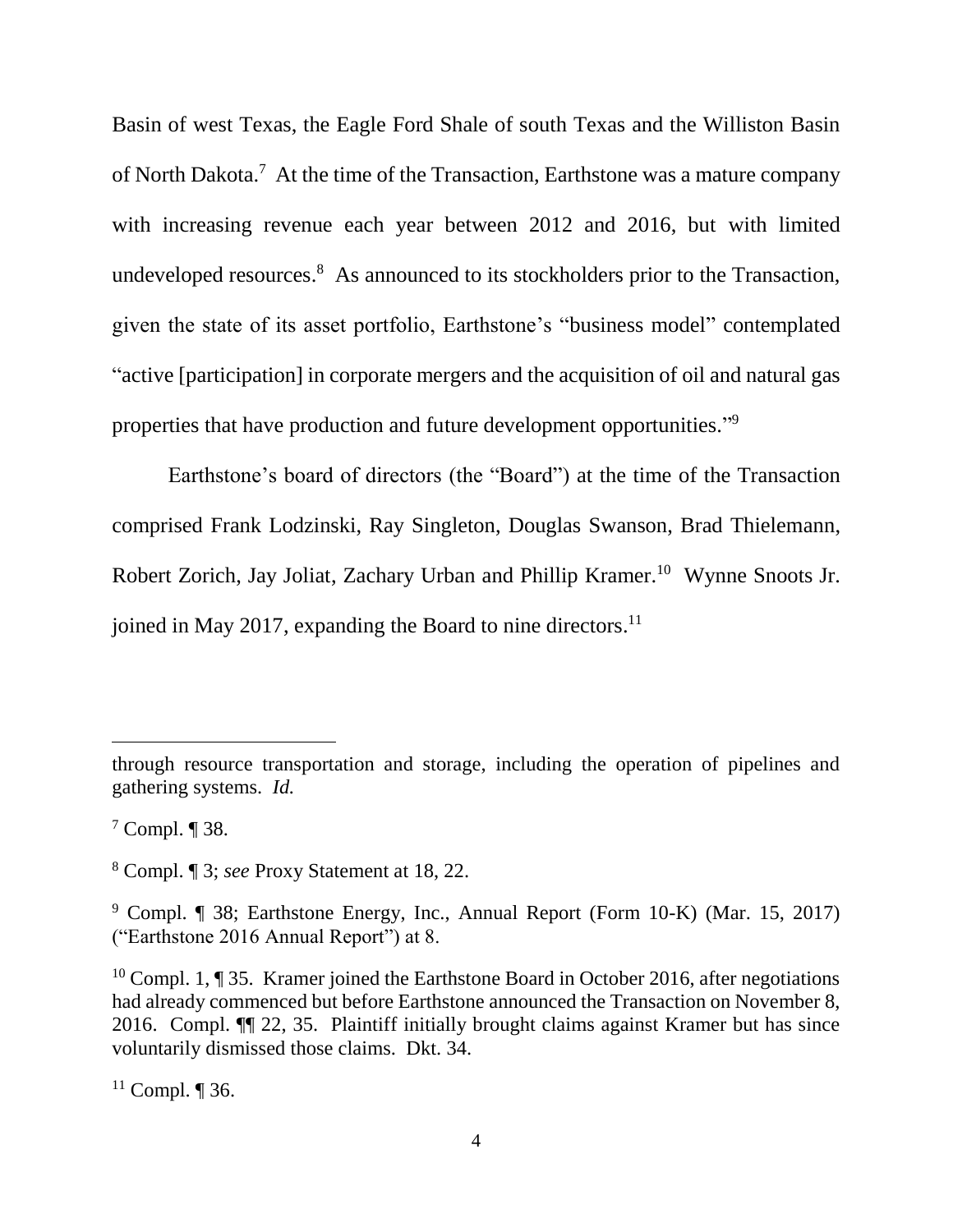Defendant, EnCap, is a Delaware limited partnership that operates as a private equity and venture capital firm.<sup>12</sup> EnCap bills itself as "the leading provider of venture capital to the independent sector of the U.S. oil and gas industry."<sup>13</sup>

Defendant, Oak Valley, is a Delaware limited liability company that functions as a holding company for the stated purpose of pursuing investment opportunities in upstream oil and gas companies. 14 Lodzinski founded Oak Valley in December 2012, and served as Oak Valley's President and Chief Executive Officer until December 2014.<sup>15</sup> EnCap and its affiliates own approximately 57.3% of the membership interests in Oak Valley.<sup>16</sup> Since its initial investment one week after Oak Valley's founding, EnCap has been Oak Valley's largest investor.<sup>17</sup> Oak Valley, in turn, owns  $41.1\%$  of Earthstone's outstanding common stock.<sup>18</sup> Thus,

 $\overline{a}$ 

 $17$  Compl.  $\P$  44.

 $12$  Compl. **[1]** 2, 22.

 $13$  Compl.  $\P$  22.

<sup>14</sup> Compl. ¶¶ 25, 42.

<sup>15</sup> Compl. ¶¶ 26, 39, 42.

<sup>16</sup> Compl. ¶ 44; Earthstone Energy, Inc., Definitive Proxy Statement (Schedule 14A) (Apr. 7, 2017) ("Proxy Statement") at 69.

<sup>18</sup> Compl. ¶ 22; Earthstone 2016 Annual Report at 28; Proxy Statement at 117.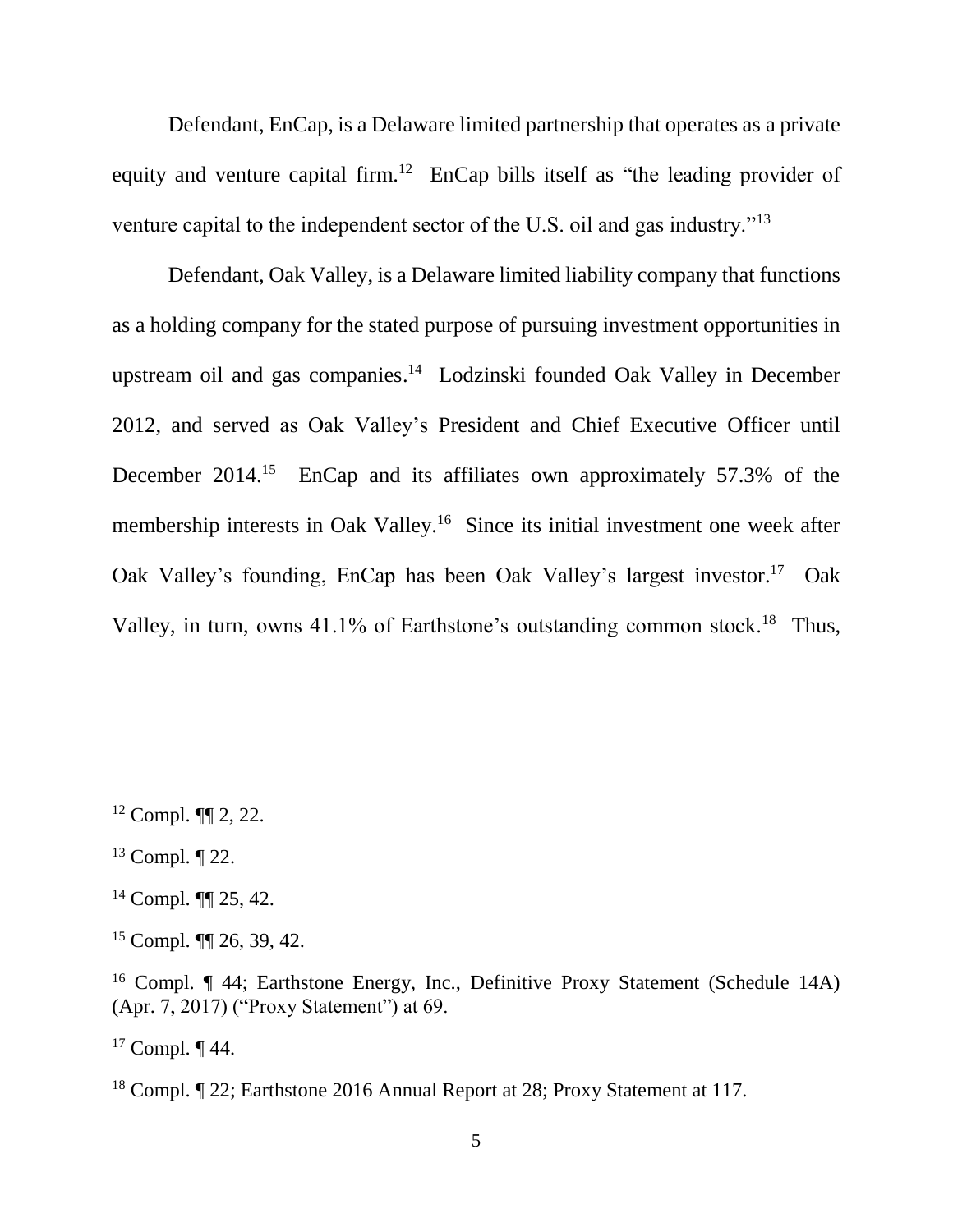while EnCap indirectly owns 23.6% of Earthstone, it "may be deemed to own beneficially  $41.1\%$ ."<sup>19</sup>

Defendant, Bold, is a Texas limited liability company.<sup>20</sup> Bold was formed in March 2013, and is 95.9% owned by  $EnCap.<sup>21</sup>$  It is an early-stage oil and gas company engaged in the acquisition, exploration and development of oil and gas properties in west Texas and southeastern New Mexico.<sup>22</sup> Bold's assets "consist principally of undeveloped acreage in the Midland Basin" located within the greater Permian Basin.<sup>23</sup> As compared to Earthstone, Bold generated far less revenues but owned approximately three-times more undeveloped resources.<sup>24</sup>

<sup>&</sup>lt;sup>19</sup> Proxy Statement at 2. *See also* Compl. **[1]** 22, 150. "[B]eneficial ownership contemplates a separation of legal and equitable ownership. Under this concept, the equitable or beneficial owner possesses an economic interest in the subject property distinct from legal ownership or control." *Anadarko Petroleum Corp. v. Panhandle E. Corp.*, 545 A.2d 1171, 1176 (Del. 1988).

<sup>20</sup> Compl. ¶¶ 23, 64.

<sup>&</sup>lt;sup>21</sup> Compl.  $\P\P$  4, 64.

<sup>22</sup> Compl. ¶¶ 4, 23, 64.

<sup>&</sup>lt;sup>23</sup> Compl.  $\P$  4, 67 (citing ESTE000517); Transmittal Aff. of James M. Yoch, Jr. in Supp. of the EnCap and Oak Valley Defs.' Opening Br. in Supp. of Their Mot. to Dismiss the Verified Am. S'holder Class Action and Deriv. Compl. ("Yoch Aff."), Ex. 4 ("Stephens Presentation (Nov. 7, 2016)") at ESTE000517. *See also* Proxy Statement at 30.

<sup>24</sup> Proxy Statement at 18–19, 22.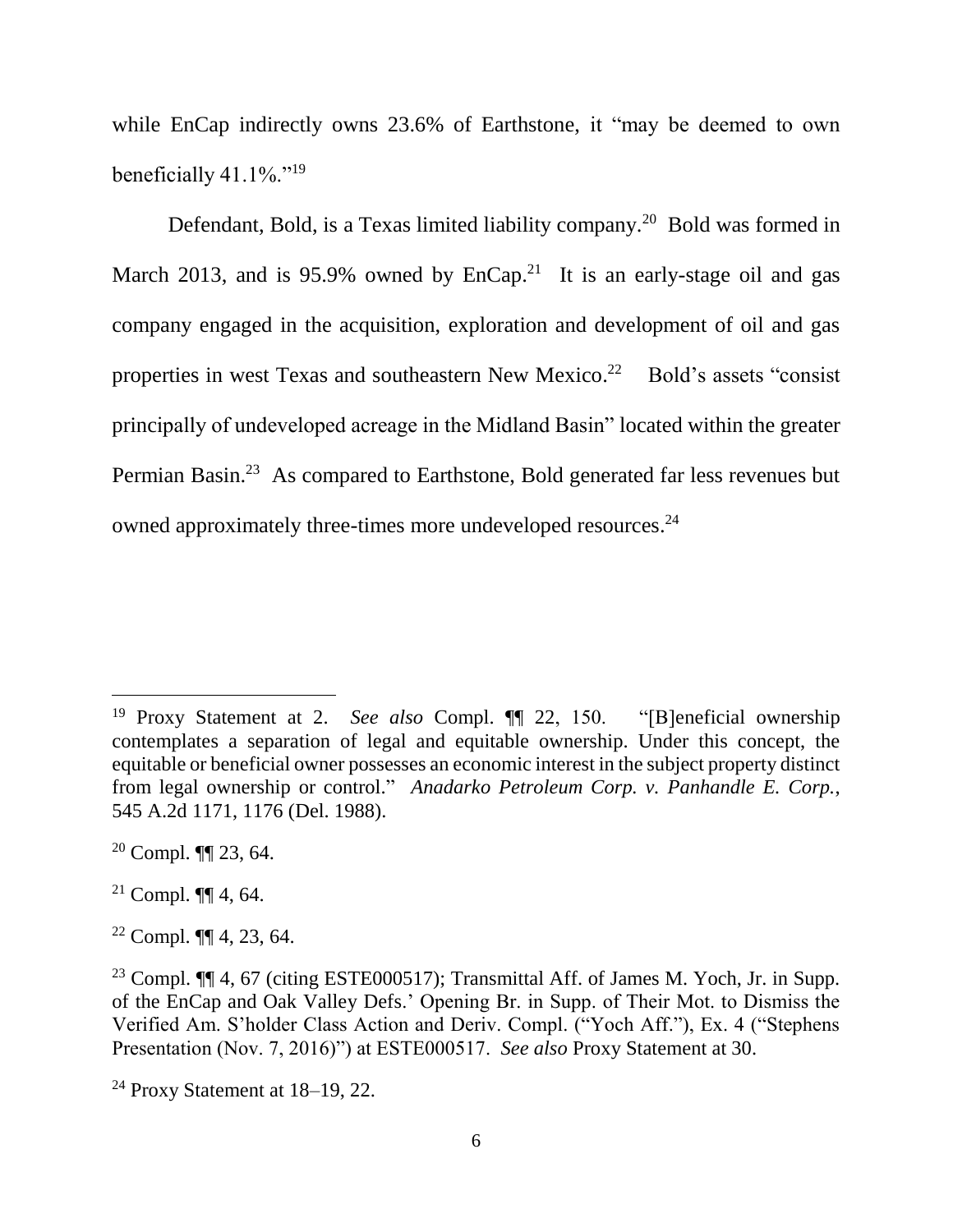Defendant, Bold Holdings, is a Texas limited liability company that was established as a vehicle to facilitate the Transaction.<sup>25</sup> Specifically, Bold Holdings was the vehicle through which Bold contributed its assets to the combined company, and was also the entity through which Bold's members would hold their equity in the combined company following the closing of the Transaction. 26

Defendant, Lodzinski, has served as Earthstone's Chairman, President and CEO since December 2014.<sup>27</sup> Lodzinski founded Oak Valley, owns a noncontrolling interest in that entity, serves on its board of managers and served as its President and CEO until December 2014.<sup>28</sup> He has over forty-three years of experience in the oil and gas industry.<sup>29</sup> During those forty-three years, Lodzinski has founded four entities and served on the board of directors or in management at approximately ten entities.<sup>30</sup> According to a news article cited in the Complaint, Lodzinski produced impressive returns for at least four companies in which he was involved in a leadership capacity: (1) Hampton Resources – 30% return to preferred

<sup>&</sup>lt;sup>25</sup> Compl.  $\P$  24.

<sup>26</sup> Proxy Statement at i, 20.

 $27$  Compl. **¶** 7, 26.

<sup>28</sup> Compl. ¶¶ 7, 26, 39, 42, 47.

<sup>29</sup> Proxy Statement at 102.

<sup>30</sup> *Id.*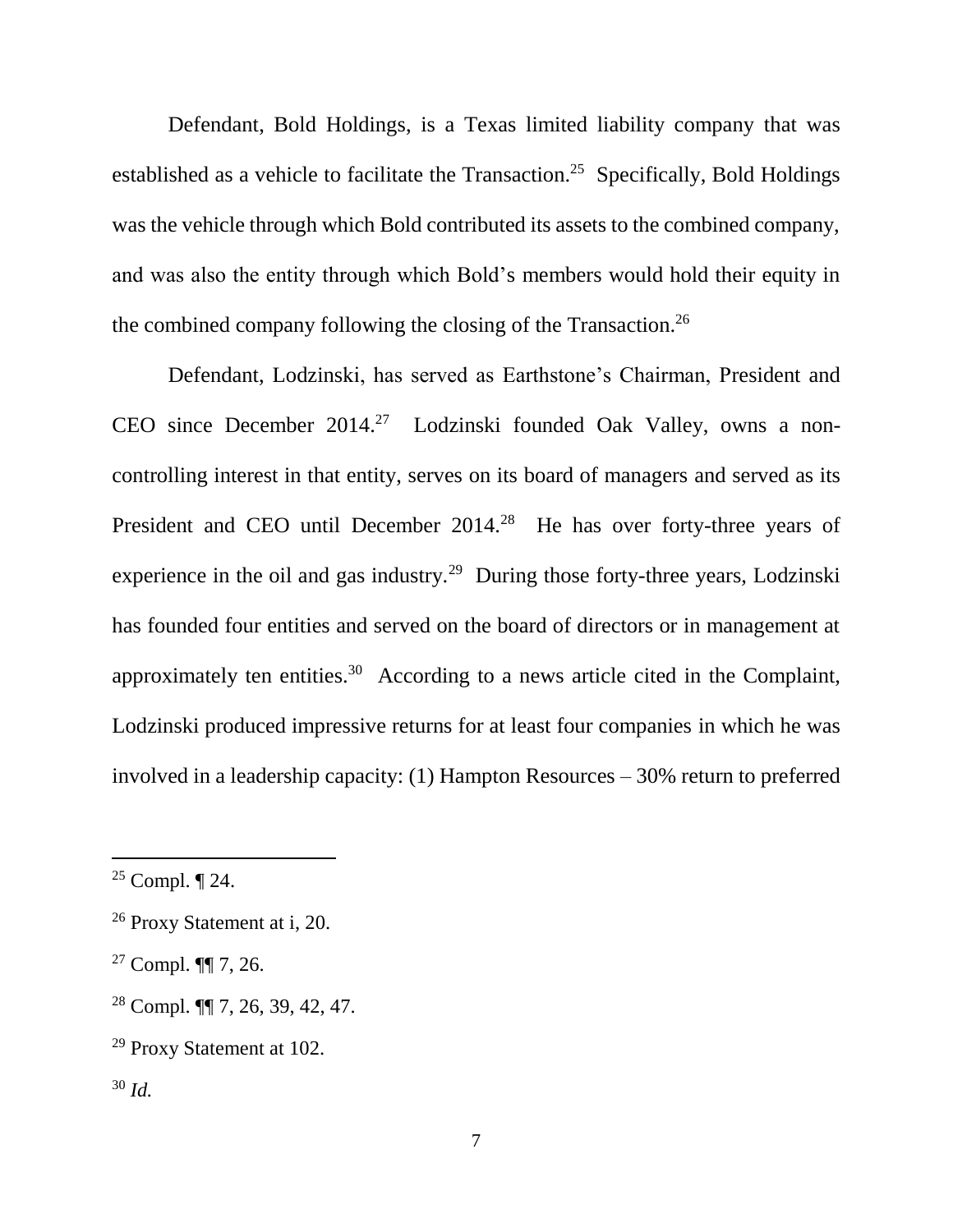investors and 700% to initial investors; (2) Texoil – 250% return to preferred investors, 300% to follow-on investors and 1,000% to initial investors; (3) Aroc – 17% return to preferred investors and 400% to initial investors; and (4) Southern Bay – 40% return to initial investors.<sup>31</sup>

Defendant, Singleton, has been an Earthstone director since July 1989.<sup>32</sup> He served as Earthstone's President and CEO from March 1993 until December 2014, when he transitioned into the role of Executive Vice President of Earthstone's Northern Region.<sup>33</sup>

Defendants, Swanson, Thielemann, Zorich, Joliat and Urban, each have served on the Board since December  $2014<sup>34</sup>$  Joliat and Urban served as the only two members of the Earthstone Special Committee formed to consider and negotiate the Transaction.<sup>35</sup> Both own a membership interest in Oak Valley.<sup>36</sup> Urban also currently serves as CEO at Vlasic Group, a private investment company with

<sup>33</sup> *Id.*

<sup>31</sup> Nissa Darbonne, *Look Who's Doing It Again: Frank Lodzinski*, Oil and Gas Investor (June 23, 2014, 3:58 PM), https://www.oilandgasinvestor.com/blog/look-whos-doing-itagain-frank-lodzinski-564526#p=full (cited by Compl. ¶ 183 n.26).

 $32$  Compl.  $\P$  27.

<sup>34</sup> Compl. ¶¶ 28–32.

<sup>35</sup> Compl. ¶¶ 31–32.

<sup>36</sup> Compl. ¶¶ 31–32.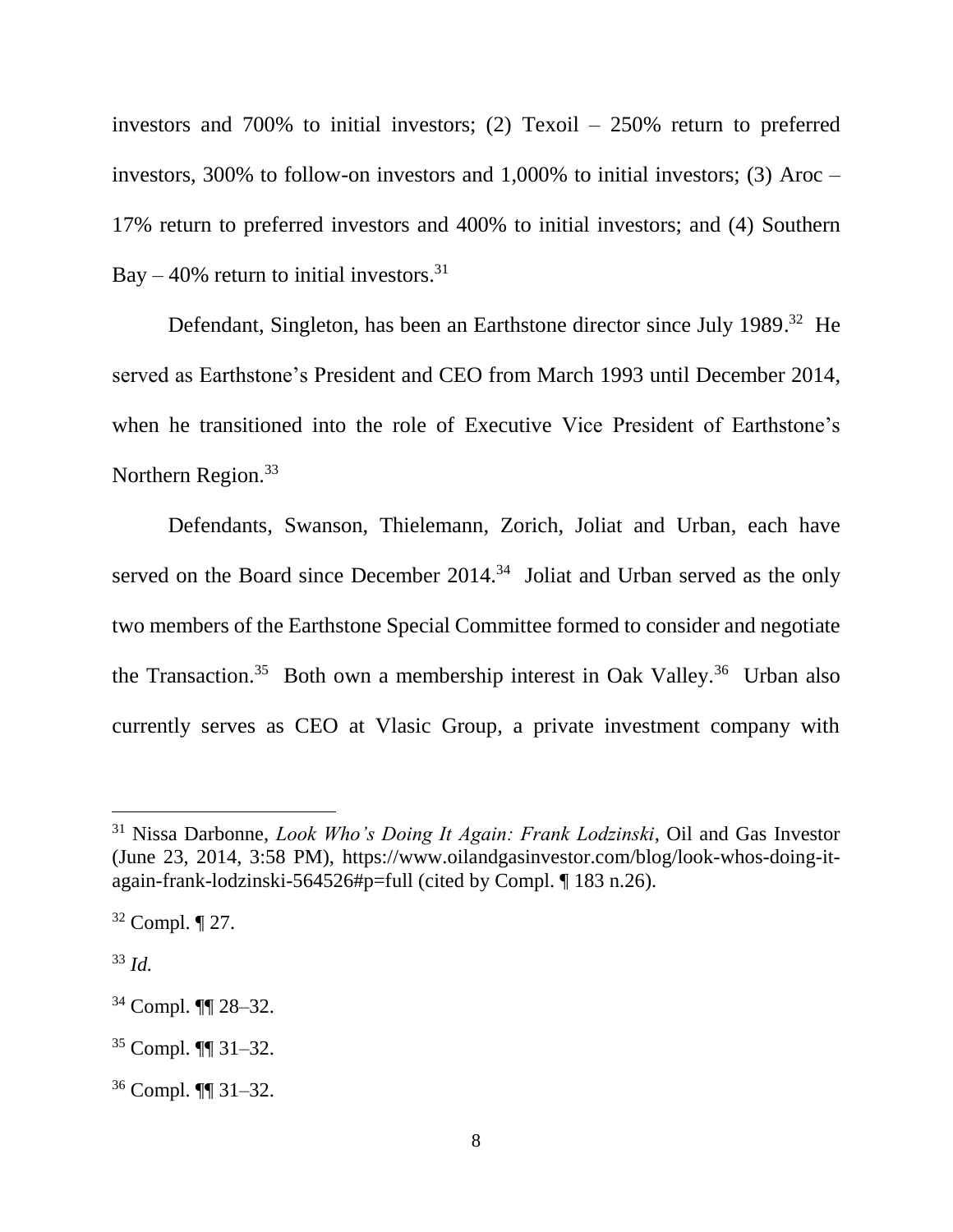"a history over nearly thirty years of making investments in companies led by Lodzinski."<sup>37</sup> According to the Complaint, Vlasic Group holds a 7.5% voting interest in Oak Valley and has backed five different Lodzinski companies dating back to 1988.<sup>38</sup>

Swanson, Thielemann and Zorich have affiliations with EnCap: Swanson has been an EnCap managing partner since 1999<sup>39</sup>; Thielemann has served as an EnCap managing director since 2006<sup>40</sup>; and Zorich co-founded EnCap in 1988 and serves as a managing partner.<sup>41</sup> Swanson and Zorich both serve on Oak Valley's board of managers.<sup>42</sup>

Non-party, Kramer, has been an Earthstone director since October 2016.<sup>43</sup> Non-party, Snoots, has been an Earthstone director since May 2017.<sup>44</sup>

- <sup>39</sup> Compl. ¶ 28.
- <sup>40</sup> Compl. ¶ 29.
- $41$  Compl.  $\P$  30.
- <sup>42</sup> Compl. ¶¶ 28, 30.
- <sup>43</sup> Compl. ¶ 35.
- <sup>44</sup> Compl. ¶ 36.

<sup>37</sup> Compl. ¶ 32.

<sup>38</sup> Compl. ¶¶ 97, 183. Lodzinski, Singleton, Swanson, Thielemann, Zorich, Joliat and Urban are collectively referred to as the "Director Defendants."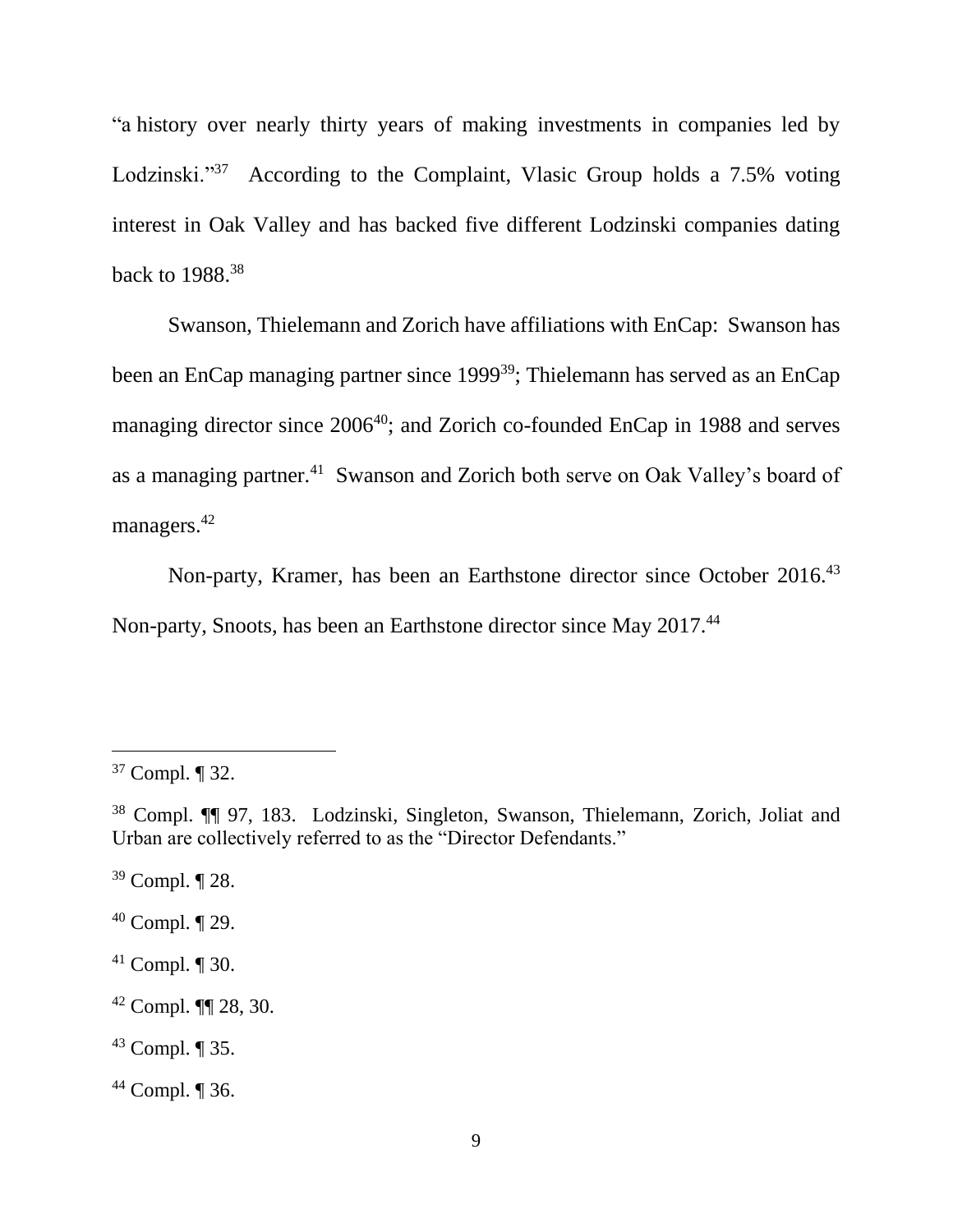### **B. The Earthstone-Oak Valley Reverse Merger in December 2014**

In December 2014, Earthstone issued to Oak Valley a controlling share of its common stock—approximately 9.1 million shares—in exchange for Oak Valley contributing its membership interests in three subsidiaries to Earthstone (the "Reverse Merger"). 45 After the Reverse Merger closed in December 2014, Oak Valley owned 84% of Earthstone's common stock.<sup>46</sup> With control of the company in hand, Oak Valley installed six new members on Earthstone's then-seven member board of directors, and each of these six directors—Lodzinski, Swanson, Thielemann, Zorich, Urban and Joliat—remained on the Board throughout the time relevant to this litigation.<sup>47</sup> Oak Valley also installed new management, placing Lodzinski at the helm as Earthstone's President, CEO and Chairman of the Board, positions he continued to hold throughout the negotiations and consummation of the Transaction. 48 To make room for Lodzinski as CEO, Singleton stepped down from that post and became Executive Vice President of Earthstone's Northern Region.<sup>49</sup>

<sup>45</sup> Compl. ¶ 39–40.

 $46$  Compl.  $\P$  40.

 $47$  Compl.  $\P$  49.

<sup>48</sup> Compl. ¶¶ 26, 50.

 $49$  Compl.  $\P$  50.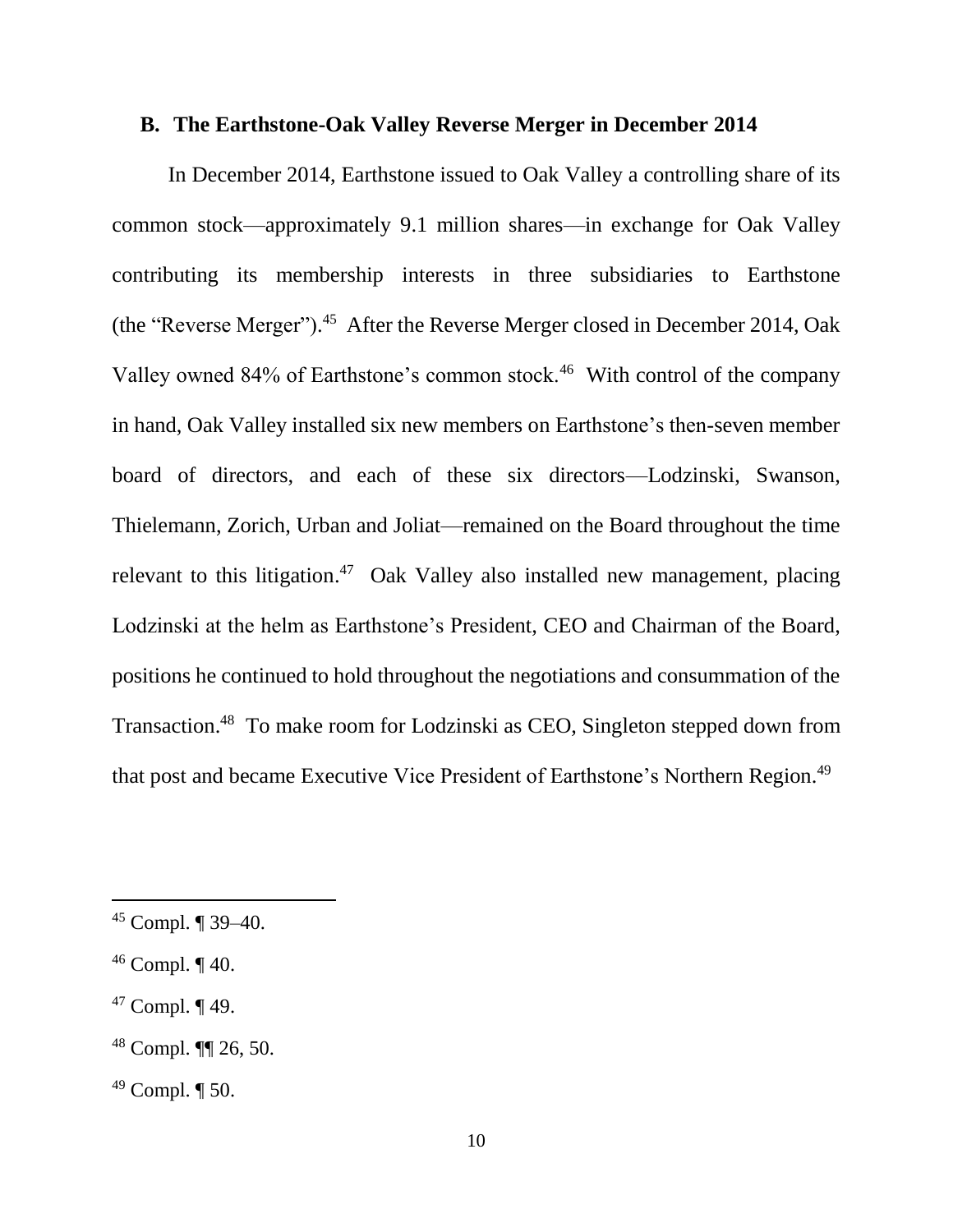"[F]ollowing the Reverse Merger, Lodzinski and Earthstone pursued a yearlong acquisition spree that created significant value for the Company and positioned it for success."<sup>50</sup> One such acquisition was of Lynden Energy Corp. ("Lynden Corp."), which provided Earthstone with a non-operated working presence in a section of the Permian Basin in Texas, the Midland Basin, where Bold also operates. 51 As a result of these acquisitions, Earthstone grew from a micro-cap company into a small-cap company. 52

### **C. Bold's Market Check in June 2015**

"Oil and gas exploration companies like Bold require large amounts of cash to fund drilling operations" and "are constantly looking for ways to raise capital to meet their heightened cash needs."<sup>53</sup> By the summer of 2015, EnCap was reaching the end of its capital commitments to entities, including Bold, that were sponsored through one of its funds.<sup>54</sup> "As a result, EnCap was looking to take Bold public without having to invest additional capital of its own."<sup>55</sup> In or around June 2015,

 $\overline{a}$ 

<sup>54</sup> Compl. ¶¶ 64–65.

 $50$  Compl.  $\P$  55.

<sup>51</sup> Compl. ¶¶ 23, 64; Proxy Statement at 46. The Earthstone-Lynden Corp. transaction closed in May 2016. Proxy Statement at 29, 46.

 $52$  Compl.  $\P$  60.

<sup>53</sup> Compl. ¶ 66.

<sup>55</sup> Compl. ¶ 65.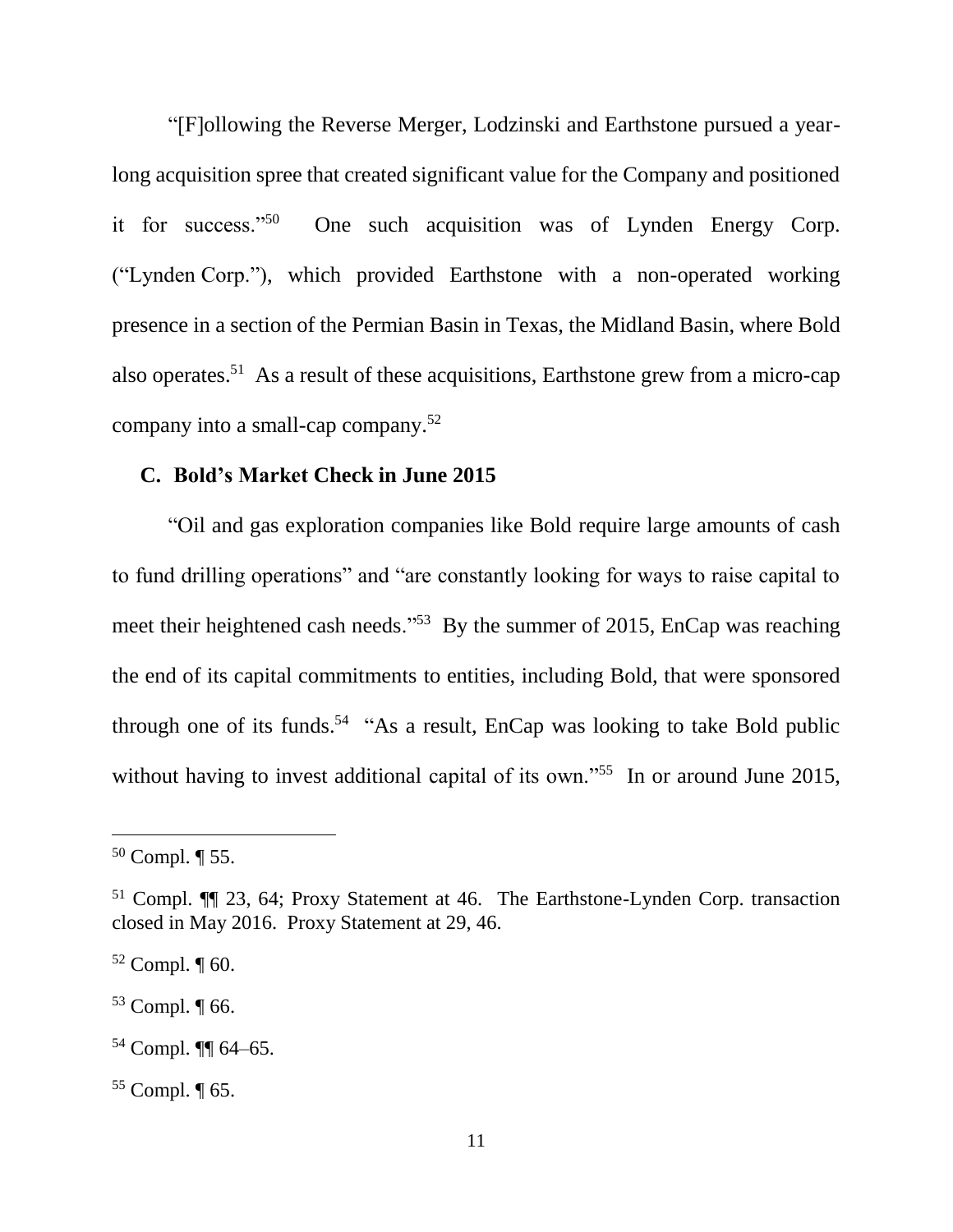Bold retained Tudor, Pickering, Holt & Co. ("TPH") to "determine whether there was a market for Bold's assets."<sup>56</sup> After an "extensive" three-month market check, no buyer for Bold emerged.<sup>57</sup> Around this same time, oil prices tumbled, which caused "exponentially more stress on smaller companies like Bold."<sup>58</sup>

By the time the Special Committee was considering the Transaction, it was

well aware of Bold's condition. Indeed, minutes of a July 22, 2016 Special

Committee meeting state:

Bold does not have enough cash and drilling capacity to continue to run the company even with its final capital call to EnCap (which it intends to make in the next week). [It was] noted that [] even though EnCap will have finished making its capital commitment to Bold, it will continue funding Bold.

Mr. Lodzinski then advised that he believes EnCap is looking to sell Bold because it is in EnCap's Fund 9 and EnCap has started its Fund 10, EnCap has reached its total capital commitment and EnCap does not think that the current management of Bold could take the [c]ompany public.<sup>59</sup>

l

<sup>58</sup> Compl. ¶ 67.

<sup>56</sup> Compl. ¶ 68 (quoting Proxy Statement at 46).

<sup>57</sup> Compl. ¶ 68.

<sup>59</sup> *Id.*; Transmittal Aff. of Lauren Neal Bennett in Supp. of the Opening Br. in Supp. of the Earthstone Defs.' Mot. to Dismiss Am. Compl. ("Bennett Aff."), Ex. L ("Special Committee Meeting Minutes (July 22, 2016)") at ESTE000075.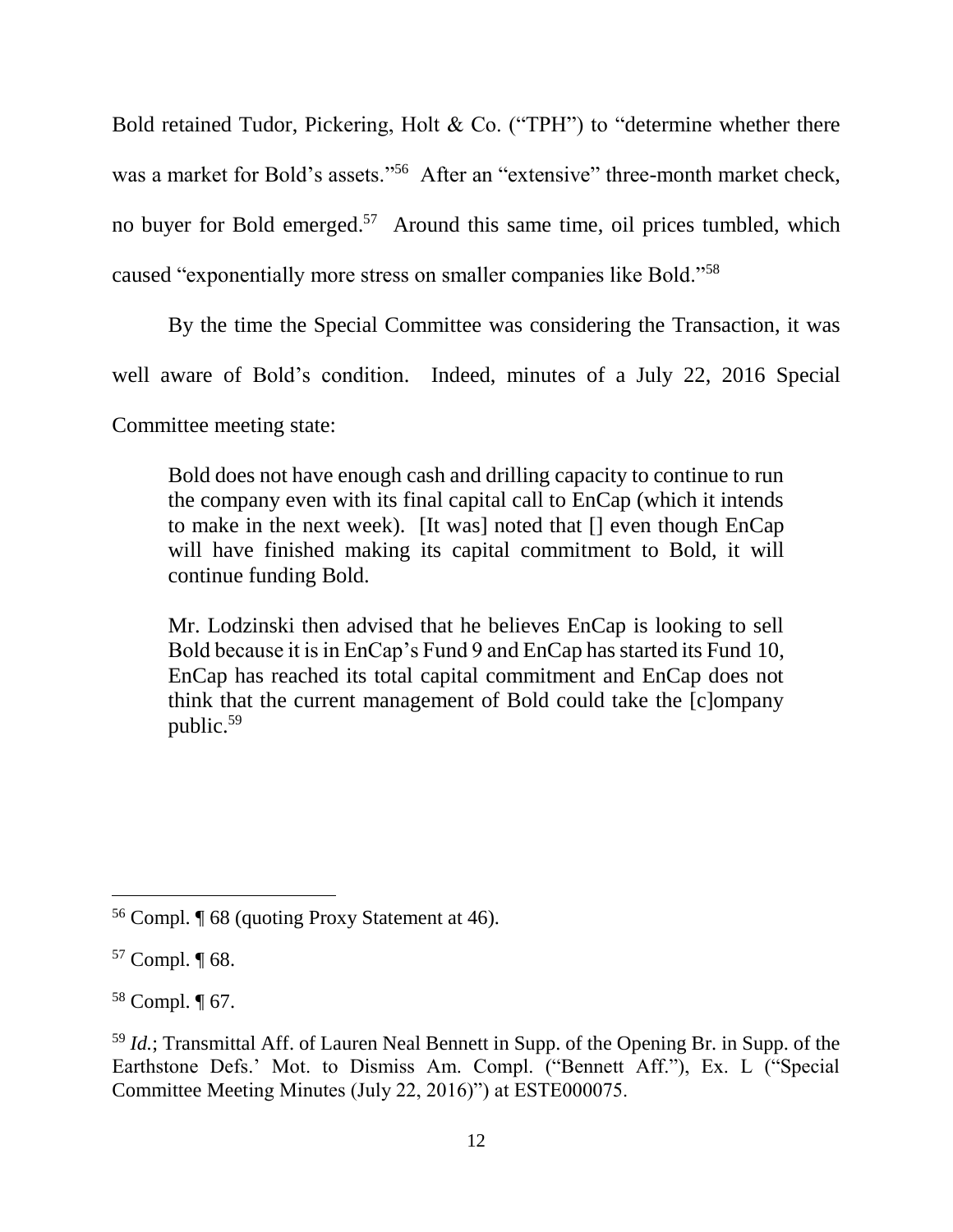### **D. Earthstone Searches for Acquisition Targets in June 2015**

On June 25, 2015, Earthstone met with Wells Fargo Securities LLC ("Wells Fargo") to discuss potential acquisition targets for Earthstone. $60$  Wells Fargo's list of potential targets included Bold.<sup>61</sup> At the Board's direction, Wells Fargo contacted one of the potential targets on Earthstone's behalf, but those discussions did not mature.<sup>62</sup> The Board ultimately determined that it would not pursue the other identified targets for a variety of reasons, including that several of the companies had valued their assets above market while others indicated they would only be amenable to all cash offers which was not the deal structure preferred by Earthstone's management.<sup>63</sup>

As for Bold, Earthstone was informed of Bold's market check and that bids were due in August 2015.<sup>64</sup> Earthstone believed that Bold's assets were economically attractive. Nevertheless, the Board chose not to pursue the opportunity due to the size of Bold's acreage position, Bold's limited production and uncertainty surrounding Earthstone's ability to obtain adequate cash financing, "particularly

 $61$  *Id.* 

- <sup>62</sup> *Id.*
- <sup>63</sup> *Id.*
- <sup>64</sup> *Id.*

<sup>60</sup> Proxy Statement at 46.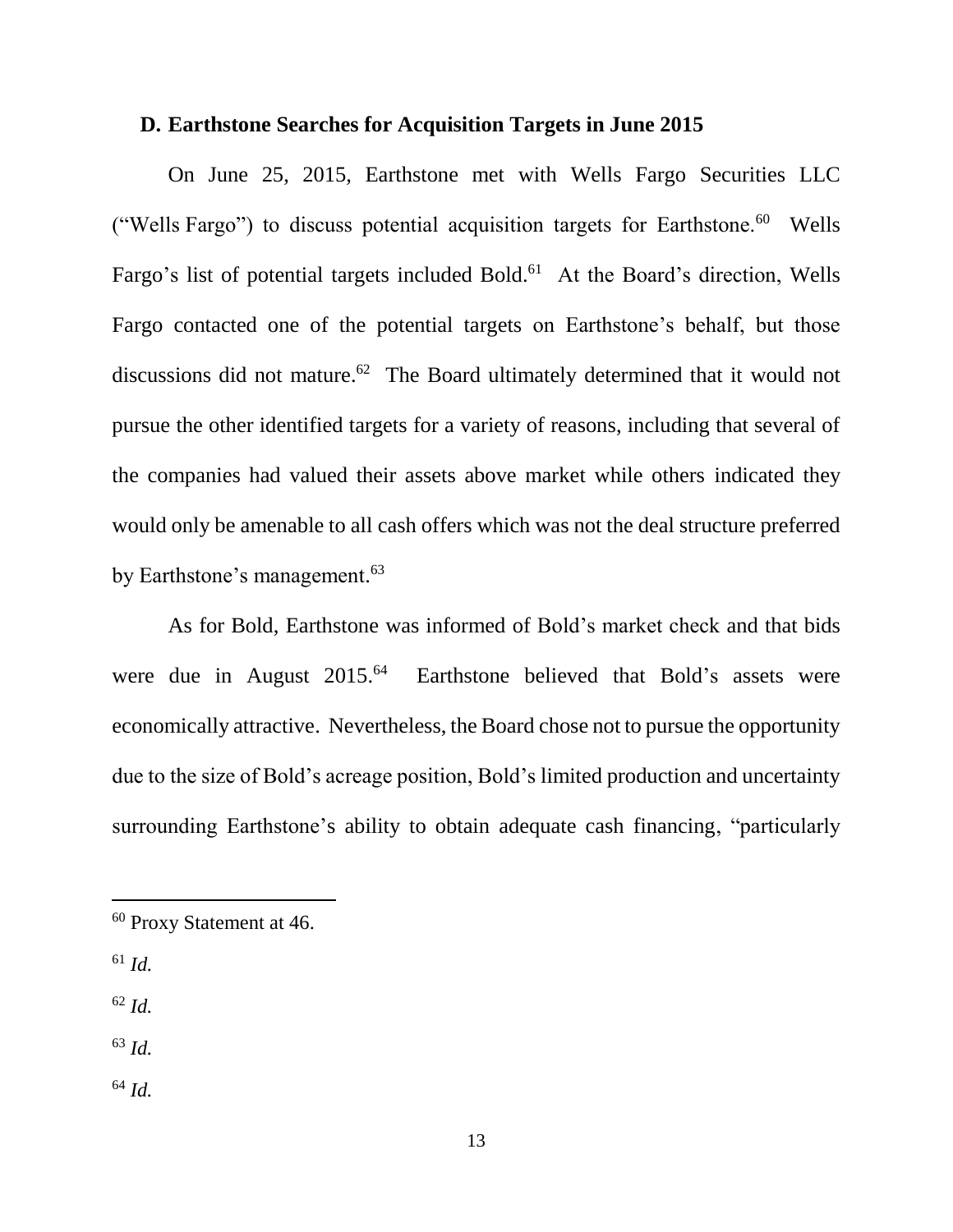considering the anticipated volatility in commodity prices and Earthstone's likely acquisition of Lynden Corp. with Earthstone common stock."<sup>65</sup>

### **E. Lodzinski Explores an Earthstone-Bold Transaction in November 2015**

In the late fall, Earthstone learned that Bold's efforts had not yielded a bidder. Upon hearing this news, Lodzinski initiated discussions with EnCap regarding Bold and other EnCap portfolio companies that might fit as potential Earthstone acquisition targets.<sup>66</sup>

On November 12, 2015, EnCap provided Lodzinski and Earthstone management with a presentation that TPH had used earlier in the year to market Bold to potential buyers.<sup>67</sup> Five days later, on November 17, 2015, Lodzinski and Earthstone management held a conference call with EnCap to discuss a possible combination of Earthstone and Bold.<sup>68</sup> Plaintiff alleges, "Lodzinski's team expressed their view that a combination could be beneficial to both parties, and committed to immediately begin a comprehensive review of Bold's assets."<sup>69</sup>

<sup>65</sup> *Id.* Earthstone ultimately announced the Earthstone-Lynden Corp. transaction in December 2015, and the transaction closed in May 2016. *Id.*

<sup>66</sup> Compl. ¶ 69; Proxy Statement at 46.

<sup>67</sup> Compl. ¶ 72; Proxy Statement at 46.

<sup>68</sup> Compl. ¶ 72; Proxy Statement at 46.

<sup>69</sup> Compl. ¶ 72. *See also* Proxy Statement at 46.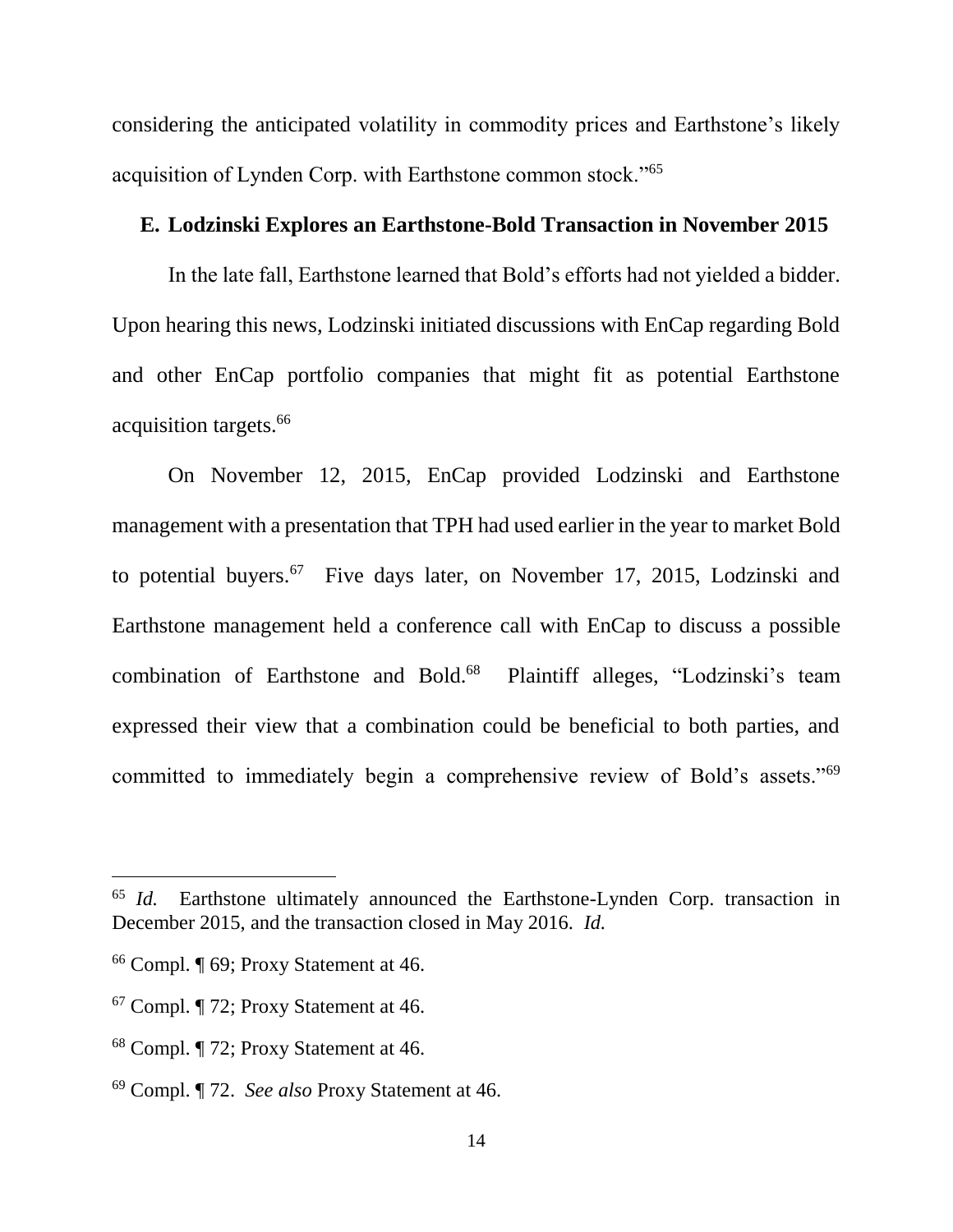Two days later, Earthstone entered into a confidentiality agreement with EnCap to govern the exchange of financial information concerning Bold.<sup>70</sup> Throughout late November and early December 2015, EnCap provided Earthstone management with access to the data room that TPH had created for Bold's market check earlier that year.<sup>71</sup>

Discussions between EnCap and Earthstone concerning Bold continued into December 2015. On December 8, 2015, Earthstone entered into a separate confidentiality agreement with Bold to govern Earthstone's review of technical, operational, financial and analytical information prepared by Bold and TPH.<sup>72</sup> Two days later, on December 10, 2015, TPH presented a technical overview of Bold's assets to Earthstone and  $EnCap.<sup>73</sup>$  Then, on December 18, 2015, TPH, Earthstone and EnCap held a follow-up meeting to discuss Bold's land, infrastructure issues and a development model for the properties.<sup>74</sup>

From mid-December 2015 through mid-January 2016, Lodzinski and his team met with three investment banking firms to solicit their views on valuation

<sup>70</sup> Compl. ¶ 73; Proxy Statement at 46.

<sup>&</sup>lt;sup>71</sup> Compl.  $\P$  73; Proxy Statement at 46–47.

<sup>72</sup> Compl. ¶ 74; Proxy Statement at 47.

<sup>73</sup> Compl. ¶ 74; Proxy Statement at 47.

<sup>74</sup> Compl. ¶ 74; Proxy Statement at 47.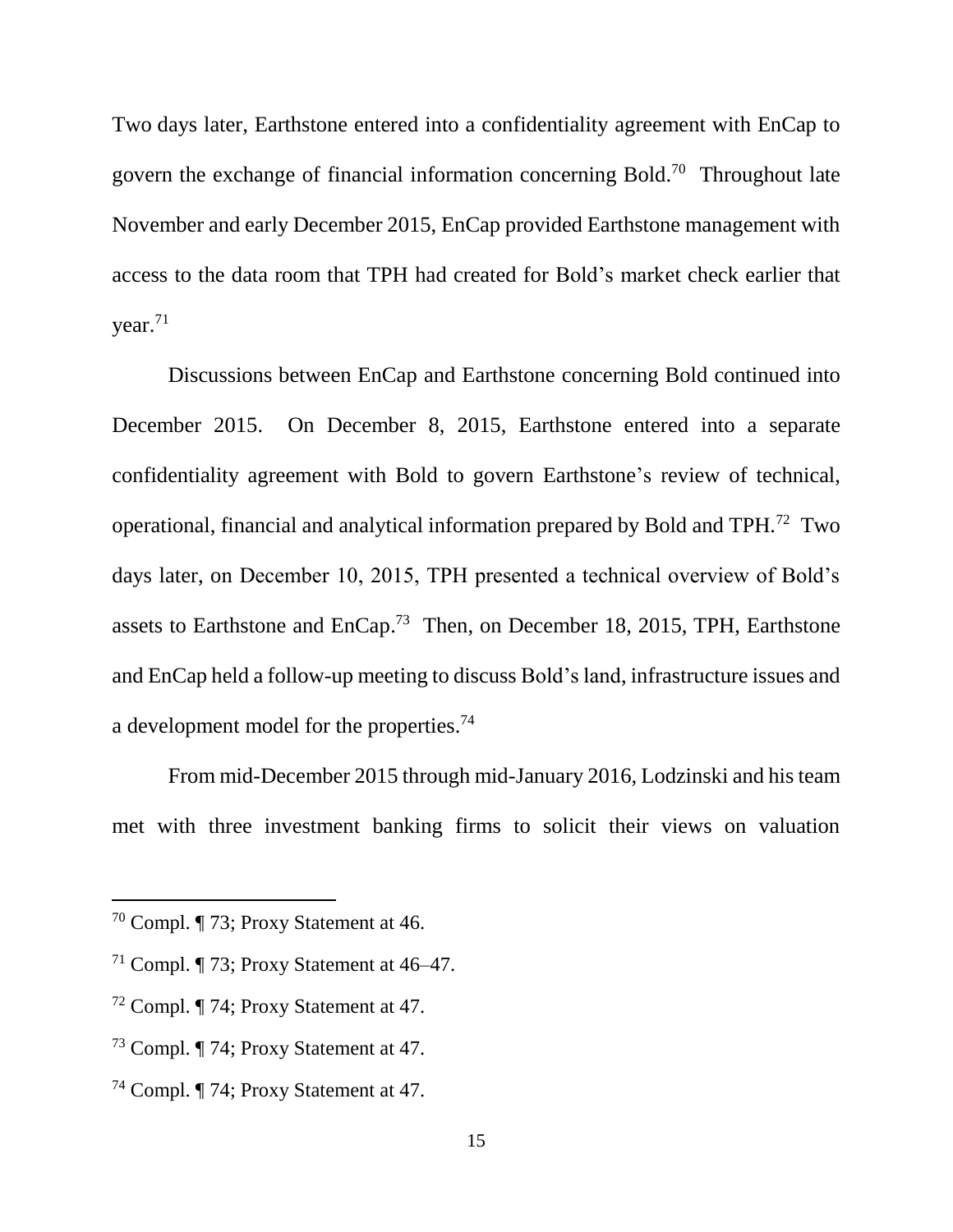parameters related to Bold's assets, methods to fund their development, and equity market receptivity to the potential acquisition of Bold's assets.<sup>75</sup> Discussions halted in mid-January 2016, however, when the price of oil fell to a 12-year low.<sup>76</sup>

### **F. Lodzinski Re-engages with EnCap**

By April 2016, conditions in the oil and gas industry were showing signs of improvement. 77 On April 27, 2016, Lodzinski provided the Board with a letter he described as "a comprehensive status update" in which he discussed Earthstone's operations in advance of the Board's regularly scheduled May 3, 2016 meeting.<sup>78</sup> The letter mentioned Bold once, under a heading "Current Deals Working," where Lodzinski stated, "b. Bold – *updating* analysis and intend to make offer."<sup>79</sup> The letter said nothing of conditioning a proposal to Bold on approval of an independent special committee or a majority-of-the-minority stockholder vote.<sup>80</sup>

<sup>77</sup> Compl. ¶ 79.

 $\overline{a}$ 

<sup>80</sup> Compl. ¶ 80.

<sup>&</sup>lt;sup>75</sup> Compl.  $\P$  75; Proxy Statement at 47.

<sup>76</sup> Compl. ¶ 76; Proxy Statement at 47.

<sup>78</sup> *Id.* (quoting ESTE000001); Bennett Aff., Ex. E ("Lodzinski Board Status Update Letter (Apr. 27, 2016)") at ESTE000001.

<sup>79</sup> Compl. ¶ 80 (citing ESTE000007); Lodzinski Board Status Update Letter (Apr. 27, 2016) at ESTE000007 (emphasis added). The reference to "updating" suggests that Lodzinski had discussed Bold with the Board previously.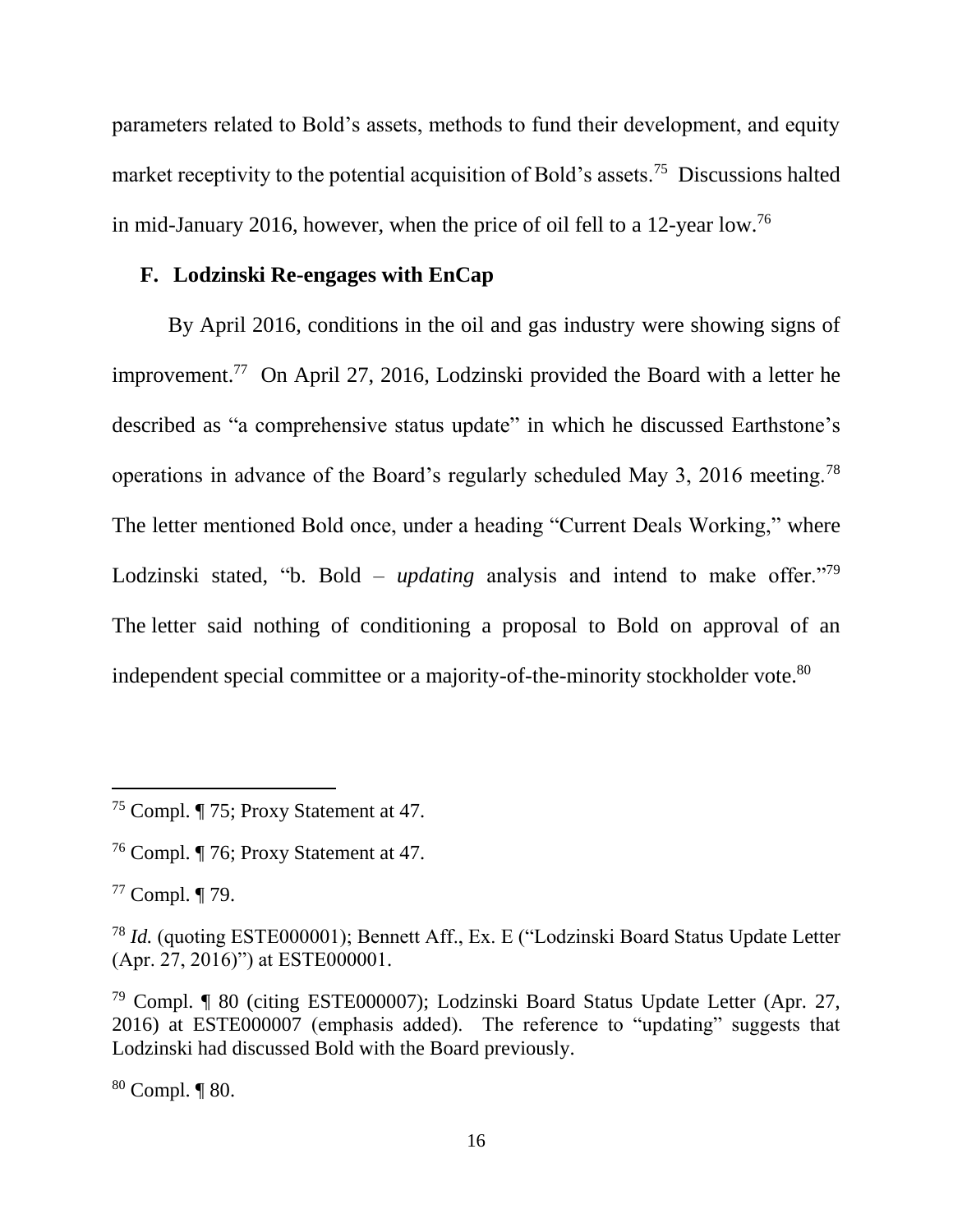On April 29, 2016, Lodzinski and the Earthstone management team restarted discussions with EnCap regarding a potential Earthstone-Bold combination.<sup>81</sup> At that time, EnCap, through Oak Valley, indirectly held greater than a 50% voting interest in Earthstone.<sup>82</sup>

### **G. The May 3, 2016 Earthstone Board of Directors Meeting**

The Board met on May 3, 2016, as scheduled, and all members were in attendance as well as two members of management, including Robert Anderson, Executive Vice President for Engineering.<sup>83</sup> Minutes for this meeting state that the Board received a 48-page presentation, which included a slide titled "Acquisition Opportunities – Summary" that identified an "Active" potential transaction involving Bold as "Seller" and EnCap as "Financial Partner."<sup>84</sup> The meeting minutes, however, do not reflect any discussion concerning Bold specifically.<sup>85</sup> Rather, the minutes merely indicate that the Board discussed, as its third topic of discussion, "[c]orporate and asset acquisition opportunities."<sup>86</sup>

<sup>81</sup> Compl. ¶ 81; Proxy Statement at 47.

 $82$  Compl.  $\P$  10.

<sup>83</sup> Compl. ¶ 82.

<sup>84</sup> Compl. ¶ 83 (citing ESTE000048).

<sup>85</sup> Compl. ¶ 84.

<sup>86</sup> *Id.* (citing ESTE000010).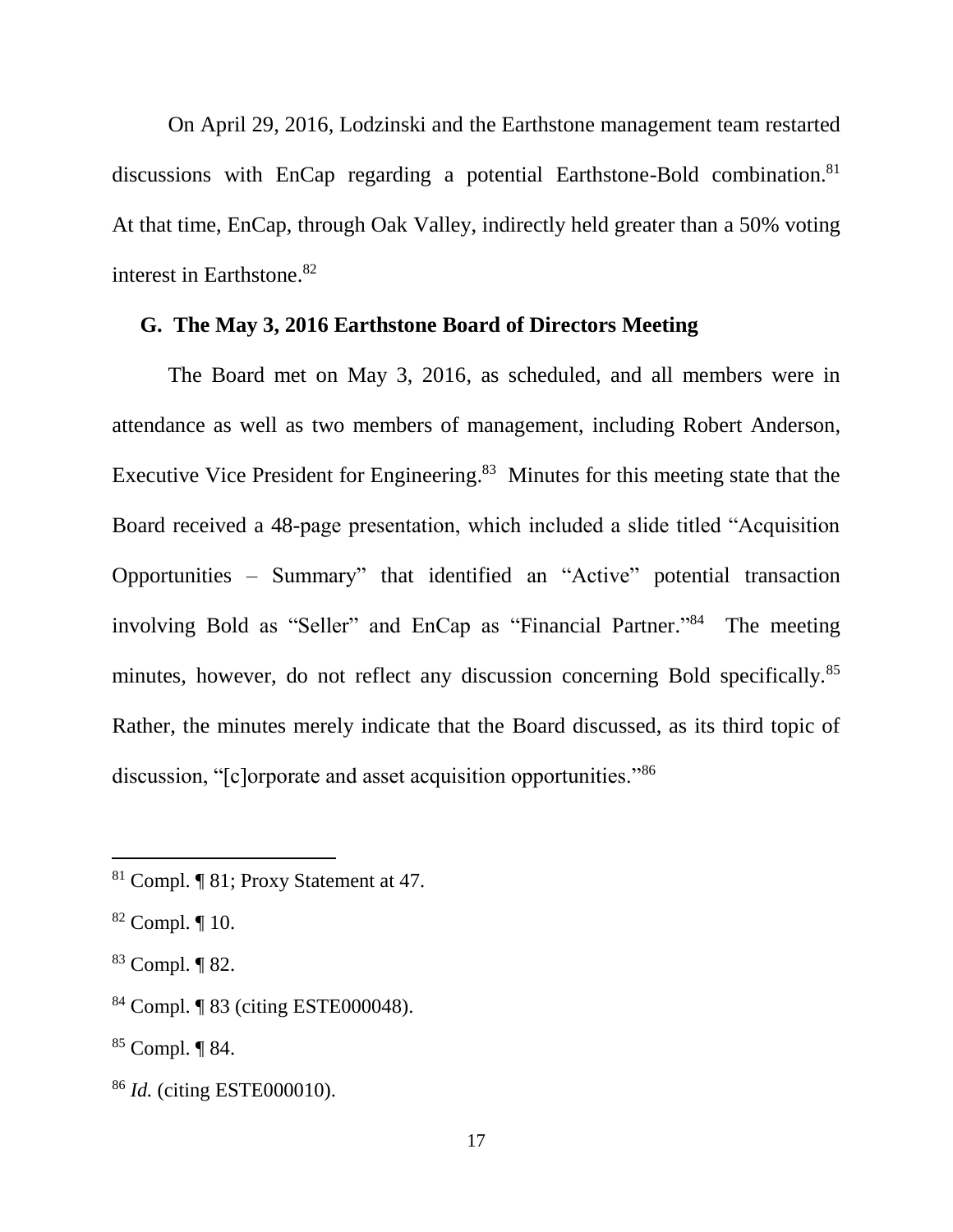### **H. Earthstone-Bold Discussions Continue in May, June and July 2016**

Following the May 3, 2016 Board meeting, and throughout May, June and July, Earthstone's management, led by Lodzinski, continued discussions with EnCap and Bold. First, on May 11, 2016, Earthstone management delivered a nonbinding presentation to EnCap concerning a possible Earthstone-Bold combination based on an equity valuation for Bold of approximately \$305 million in shares of Earthstone common stock. $87$  The presentation was silent with respect to the formation of an Earthstone special committee or the need for a majority of Earthstone's minority stockholders to approve the combination.<sup>88</sup>

On May 18, 2016, Earthstone management made a second presentation to EnCap. 89 This time, Earthstone revised its equity valuation for Bold to approximately \$335 million in shares of Earthstone common stock to account for acreage that Bold recently acquired that had not been included in Earthstone's prior valuation of \$305 million.<sup>90</sup> Here again, the presentation did not include any

<sup>87</sup> Compl. ¶ 86; Proxy Statement at 47.

<sup>88</sup> Compl. ¶ 87.

<sup>89</sup> Compl. ¶ 88; Proxy Statement at 47.

<sup>90</sup> Compl. ¶ 88; Proxy Statement at 47.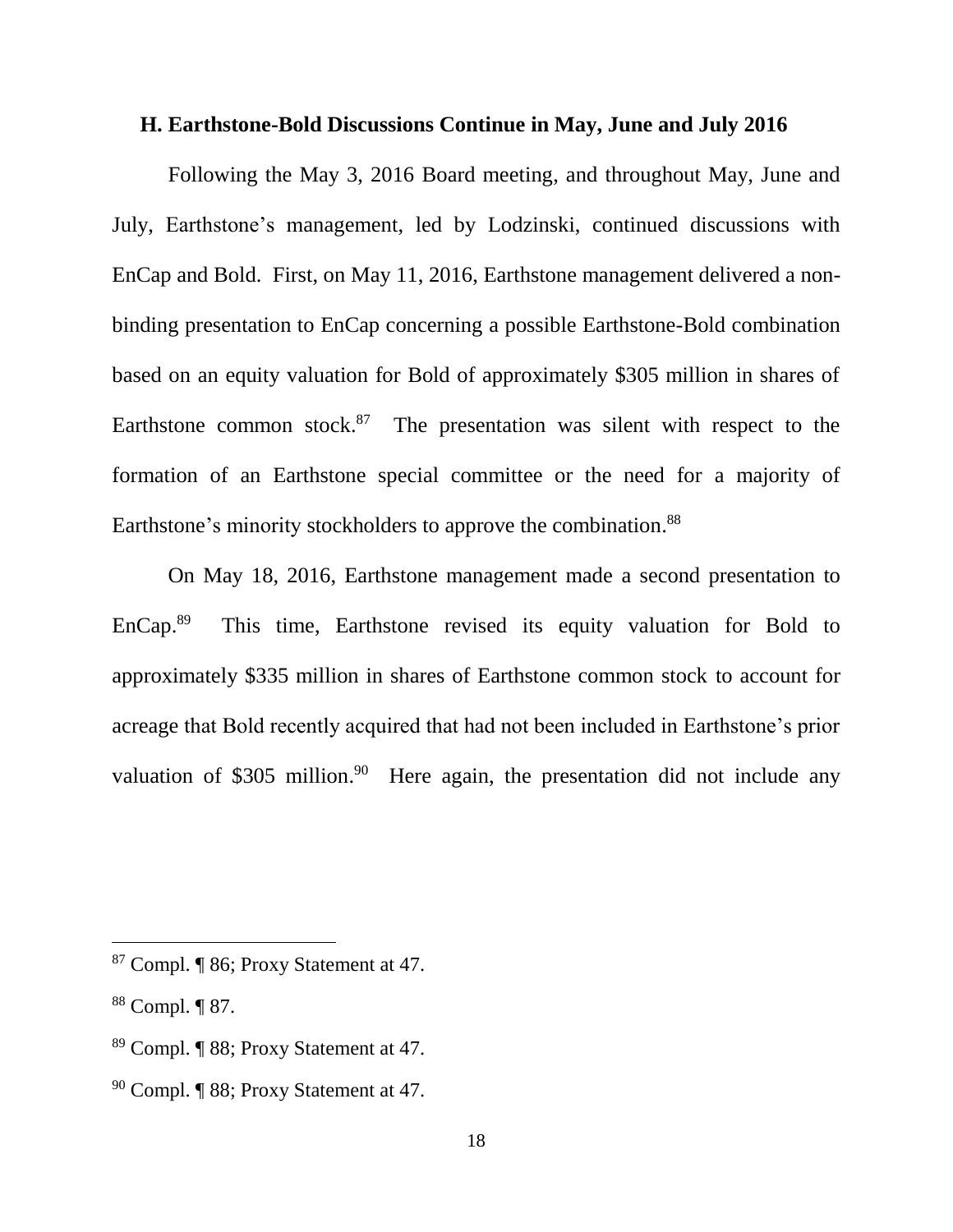mention of an independent special committee or a majority of the minority stockholder vote.<sup>91</sup>

A flurry of activity followed in June and July 2016. On June 2, 2016, Anderson discussed Bold's assets with Bold's president, Joseph Castillo, and the two executives agreed to set up an in-person meeting.<sup>92</sup> The following day, Earthstone met with TPH to discuss the current asset and divestiture market for transactions in markets relevant to a possible Earthstone – Bold transaction.<sup>93</sup> Also on June 3, Thielemann sent an email to Lodzinski and Anderson providing "a suggested action plan to be carried out [over] the ensuing weeks and months, relating to a possible transaction between [Earthstone and Bold]."<sup>94</sup> On June 7, 2016, EnCap held a teleconference concerning the plan of action outlined in Thielemann's email.<sup>95</sup>

<sup>91</sup> Compl. ¶ 88.

<sup>92</sup> Compl. ¶ 90; Proxy Statement at 48.

<sup>93</sup> Compl. ¶ 90; Proxy Statement at 48.

<sup>94</sup> Compl. ¶ 90 (citing Proxy Statement at 48) (alteration in Compl.).

<sup>95</sup> Compl. ¶ 90; Proxy Statement at 48.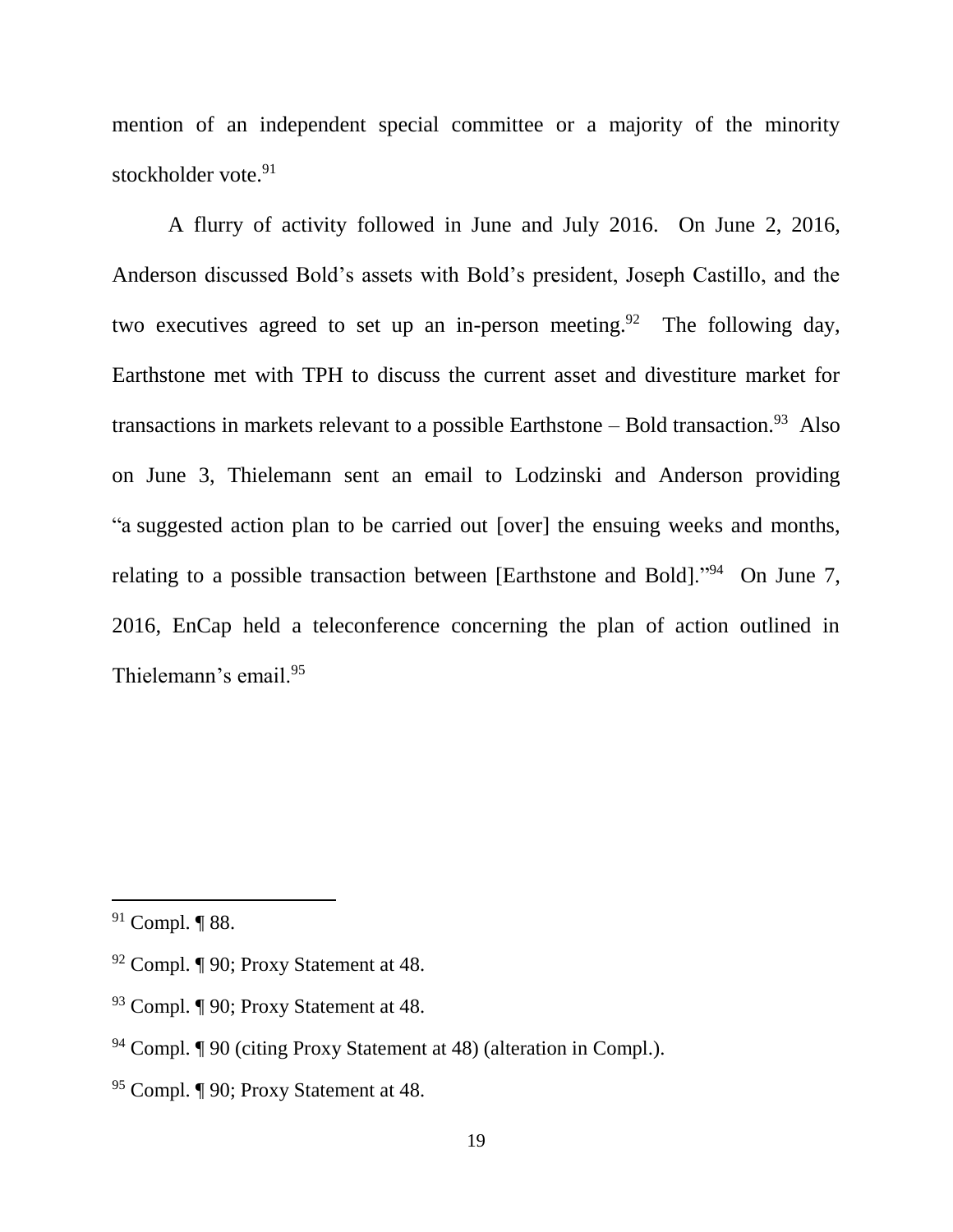On June 10, 2016, Lodzinski and Anderson met with Castillo twice.<sup>96</sup> First, they met at Earthstone's office to discuss the possible combination.<sup>97</sup> Later that day, they met at EnCap's offices for a meeting with EnCap and TPH, during which TPH provided its views on the equity market's likely receptivity to a combination of Earthstone and Bold.<sup>98</sup> Subsequently, Anderson and Castillo corresponded by email on June 21, 2016, about arranging a meeting to begin a due diligence review that would include an overview of the assets of both companies and a tour of Bold's field facilities.<sup>99</sup> On June 28, 2016, Earthstone provided Bold with access to its corporate data room.<sup>100</sup> On July 6, 2016, Earthstone management, EnCap and EnCap's counsel met at EnCap's offices "to develop a preliminary timeline to complete a *possible* transaction, identify the participants and their counsel, and assign responsibilities to complete the proposed transaction."<sup>101</sup>

<sup>97</sup> Compl. ¶ 91.

<sup>98</sup> *Id.*

l

<sup>99</sup> Compl. ¶ 92.

<sup>96</sup> Compl. ¶ 91; Proxy Statement at 48.

<sup>&</sup>lt;sup>100</sup> *Id.* In mid-June 2016, while discussions between Earthstone and EnCap concerning a potential Earthstone-Bold combination were ongoing, Earthstone conducted an unrelated stock offering following which Oak Valley's ownership stake in Earthstone was reduced from over 50% to 41.1%. Compl. ¶ 53; Stephens Presentation (Nov. 7, 2016) at ESTE000520. The Board and Earthstone's management team remained unchanged. Compl. ¶ 54.

<sup>101</sup> Compl. ¶ 93; Proxy Statement at 48 (emphasis supplied).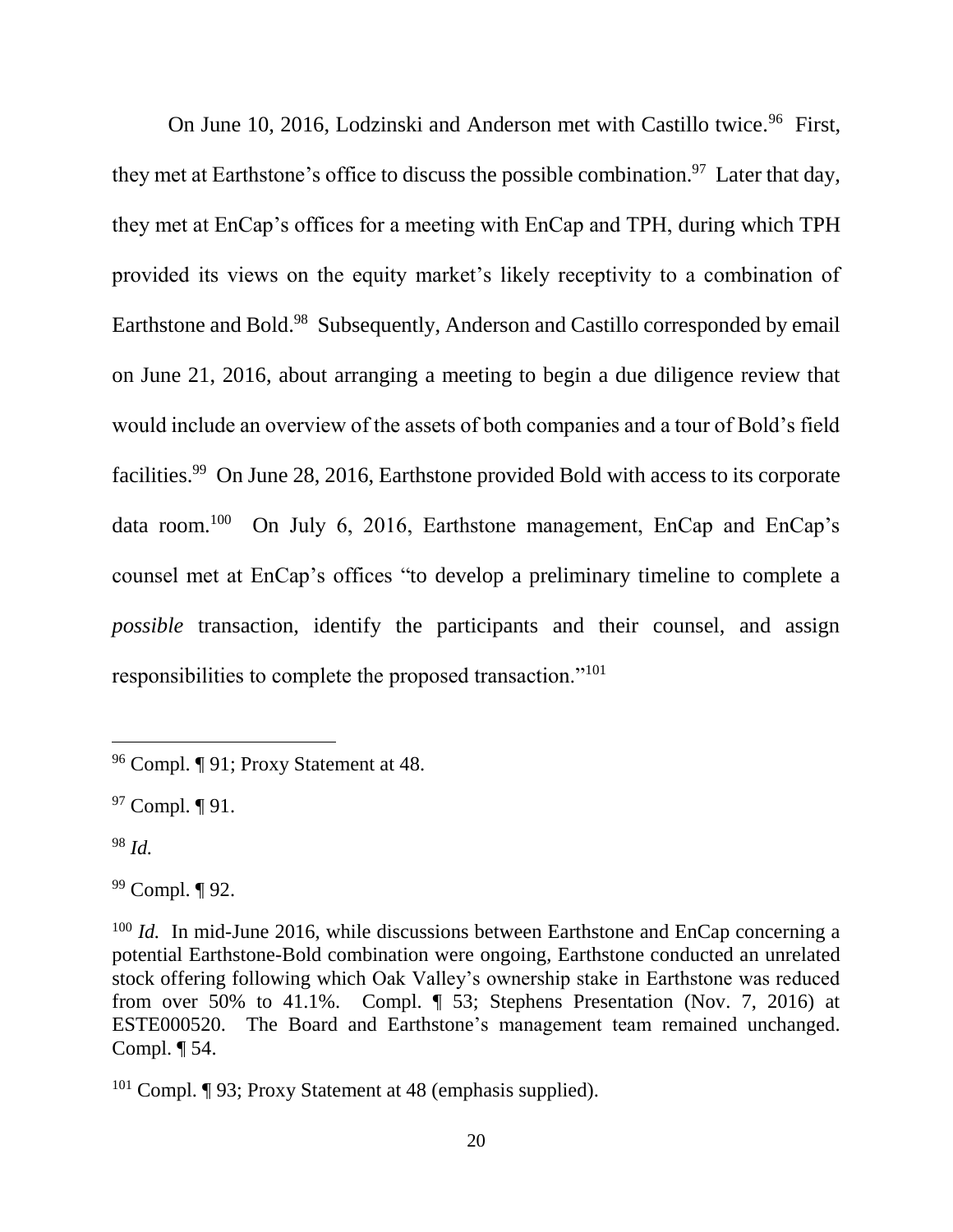### **I. Earthstone Forms a Special Committee**

By July 8, 2016, Earthstone's independent directors, Urban and Joliat, had begun to take steps to form a special committee of the Board (of which they would be the only members).<sup>102</sup> Specifically, during the week following July 8, 2016, Joliat and Urban interviewed three law firms to serve as counsel to the Special Committee, and ultimately retained Richards, Layton, & Finger, P.A. ("RLF").<sup>103</sup> They also interviewed six investment banking firms before settling on Stephens, Inc. as the Special Committee's financial advisor.<sup>104</sup> The Board adopted the resolution to create the Special Committee on July 29, 2016.<sup>105</sup> Thereafter, between July and November 2016, the Special Committee formally met sixteen times.<sup>106</sup>

During a meeting of the Special Committee on July 22, 2016, Lodzinski and Anderson gave a presentation on the possible structure of a potential Earthstone-Bold combination and updated the Special Committee on the status of negotiations

<sup>102</sup> Compl. ¶¶ 99, 101; Proxy Statement at 48.

<sup>103</sup> Compl. ¶ 99; Proxy Statement at 48. In the midst of these interviews, Lodzinski met with Bold's Chief Financial Officer and Executive Vice President for Business Development to discuss, among other things, employment matters and the future composition of Earthstone's board of directors should Earthstone make a formal proposal. Compl. ¶ 100; Proxy Statement at 48. No specific plans were agreed upon, however. Proxy Statement at 48.

<sup>&</sup>lt;sup>104</sup> Compl. ¶ 110; Proxy Statement at 49.

<sup>&</sup>lt;sup>105</sup> Compl. [101; Proxy Statement at 49.

<sup>106</sup> Proxy Statement at 49–53.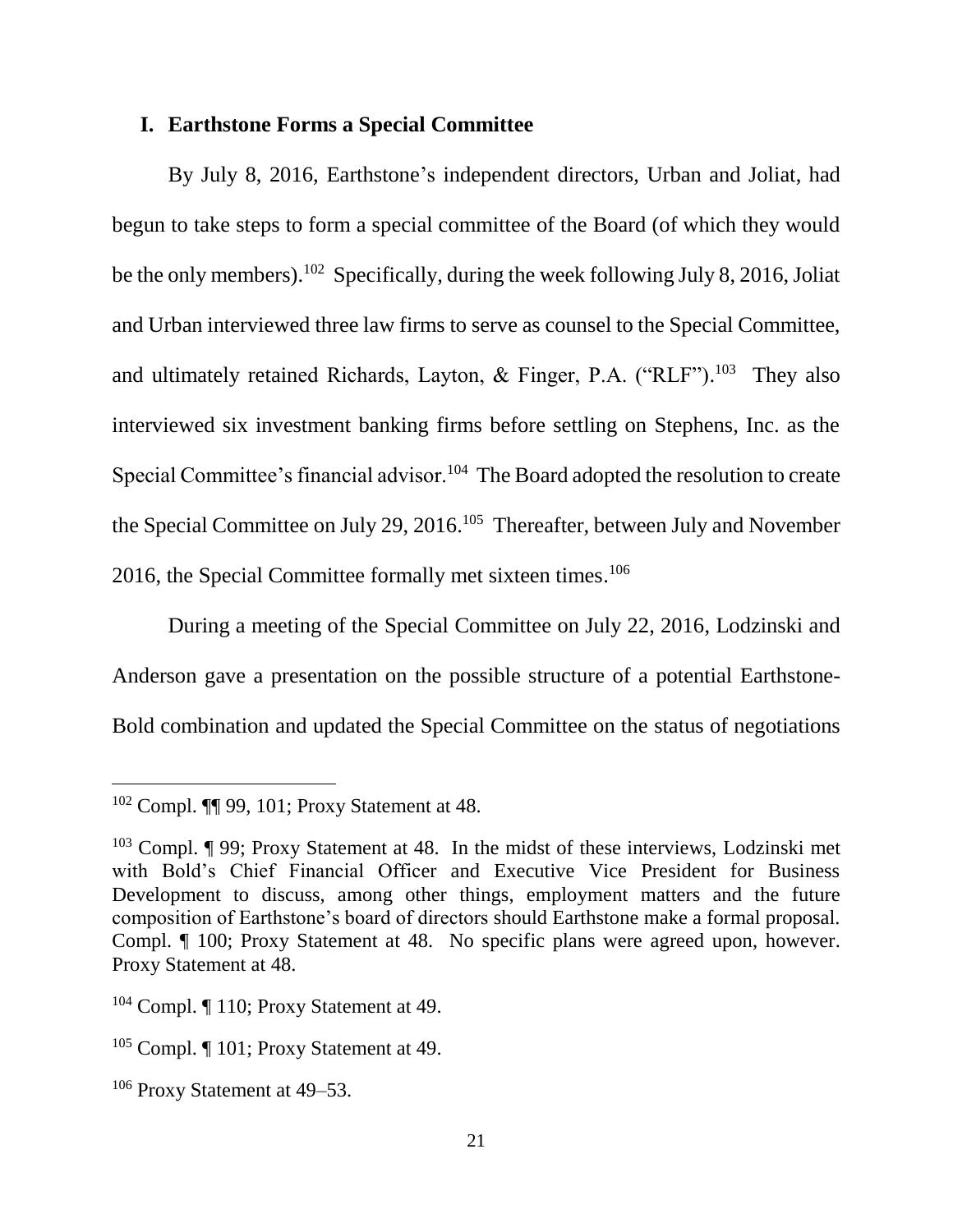that had occurred thus far.<sup>107</sup> Anderson discussed an updated valuation of Bold prepared by management reflecting a value of between \$300 and \$350 million.<sup>108</sup> Anderson also reported to the Special Committee that Bold did not have enough cash and drilling capacity to continue to run the company, even with its final capital call to EnCap.<sup>109</sup> Nevertheless, Anderson stated that he had been "advised" that EnCap "will continue funding Bold."<sup>110</sup> Lodzinski added that "he believes EnCap is looking to sell Bold because it is in EnCap's Fund 9 and EnCap has started its Fund 10, EnCap has reached its total capital commitment and EnCap does not think that the current management of Bold could take the Company public."<sup>111</sup>

According to the meeting minutes, "[i]t was agreed that the Special Committee will understand, oversee and direct the negotiations with respect to the Potential Transaction" and that "any major decisions to be made with respect to the negotiations should be made by the Special Committee."<sup>112</sup> The minutes also reflect

<sup>107</sup> Compl. ¶ 106 (citing ESTE000074–76).

<sup>108</sup> *Id.* (citing ESTE000074–76).

<sup>109</sup> Compl. ¶ 102 (citing ESTE000075); Special Committee Meeting Minutes (July 22, 2016) at ESTE000075.

<sup>&</sup>lt;sup>110</sup> Compl. ¶ 102 (citing ESTE000075); Special Committee Meeting Minutes (July 22, 2016) at ESTE000075.

<sup>&</sup>lt;sup>111</sup> Compl. ¶ 103 (quoting ESTE000075).

<sup>112</sup> Compl. ¶ 104 (quoting ESTE000075).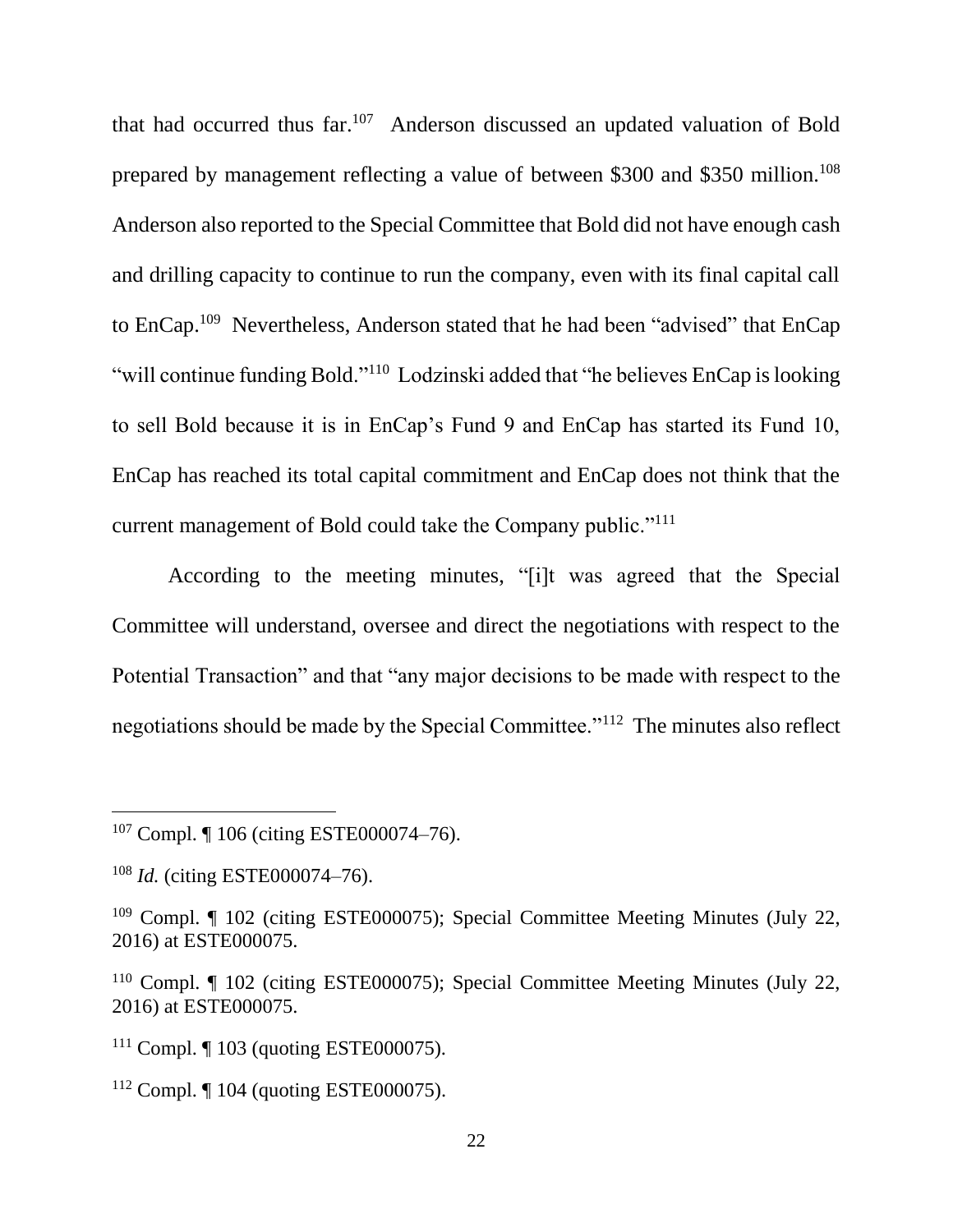that the Special Committee emphasized "that any directors affiliated with EnCap would be kept out of the flow of information and any information regarding pricing or valuations should only be communicated to members of the Special Committee."<sup>113</sup>

As noted, the Board formally established the Special Committee on July 29, 2016, notwithstanding that it had already met on several occasions before then. 114 The Special Committee's charter authorized the Special Committee, among other

things, to:

- (i) Determine whether or not to make a formal offer of combination with Bold and if so, the terms and conditions of such offer;
- (ii) Negotiate and oversee the documentation of any such offer;
- (iii) Retain its own financial advisor and legal counsel;
- (iv) Solicit the views of, and obtain information from, Earthstone's executive, financial and other officers; and
- (v) Reject the potential transaction, cease further negotiations and "walk-away."115

<sup>113</sup> *Id.* (quoting ESTE000076).

<sup>114</sup> Compl. ¶ 101; Proxy Statement at 49.

<sup>115</sup> Proxy Statement at 49.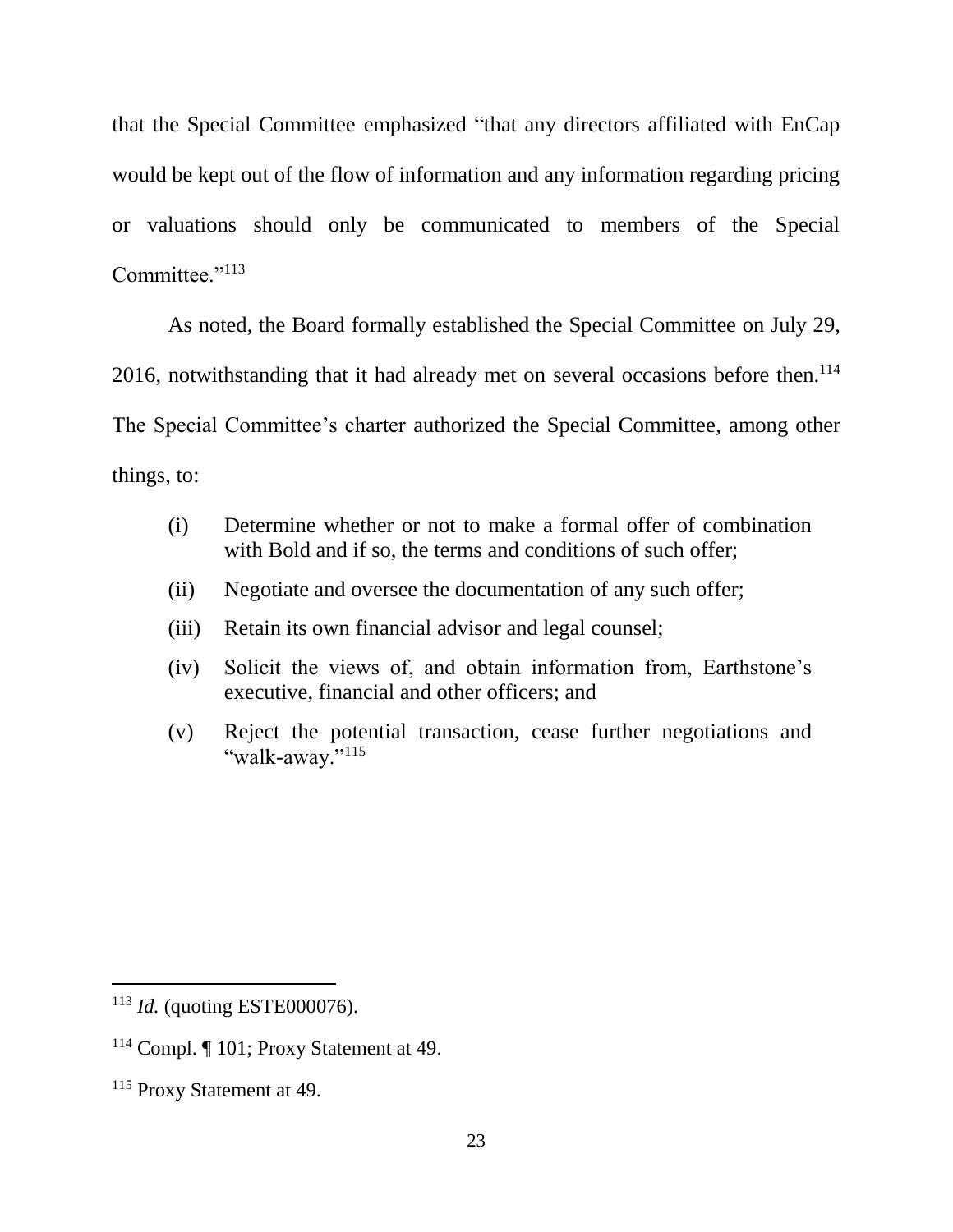The Special Committee's charter also provided that the Board would not approve a transaction with Bold without a favorable recommendation from the Special Committee. $116$ 

### **J. Stephens' Initial Financial Analysis and Recommendations**

On August 16, 2016, Stephens offered its preliminary financial analysis to the Special Committee.<sup>117</sup> Stephens noted that its analysis was subject to "further due diligence on certain items including the Bold projections which were prepared by [Earthstone management],"<sup>118</sup> that it was unsure of the source of the information Earthstone management had used to prepare its Bold projections,  $119$  "that the Company's projections assume the number of shares to be issued in the deal will be calculated based on a 10% discount to the stock price," and that it was "not sure why such a discount would be used in this case."<sup>120</sup> The minutes of that meeting reflect "that the deal currently being contemplated by the Company includes an equity split of 60% for Bold and 40% for the Company."<sup>121</sup> The minutes also reflect that the

<sup>116</sup> *Id.*

 $117$  Compl.  $\P$  112.

<sup>118</sup> *Id.* (quoting ESTE000227) (alteration in Compl.).

<sup>119</sup> *Id.* (citing ESTE000227).

<sup>120</sup> Compl. ¶ 114 (quoting ESTE000229).

<sup>121</sup> Compl. ¶ 113 (quoting ESTE000228–29).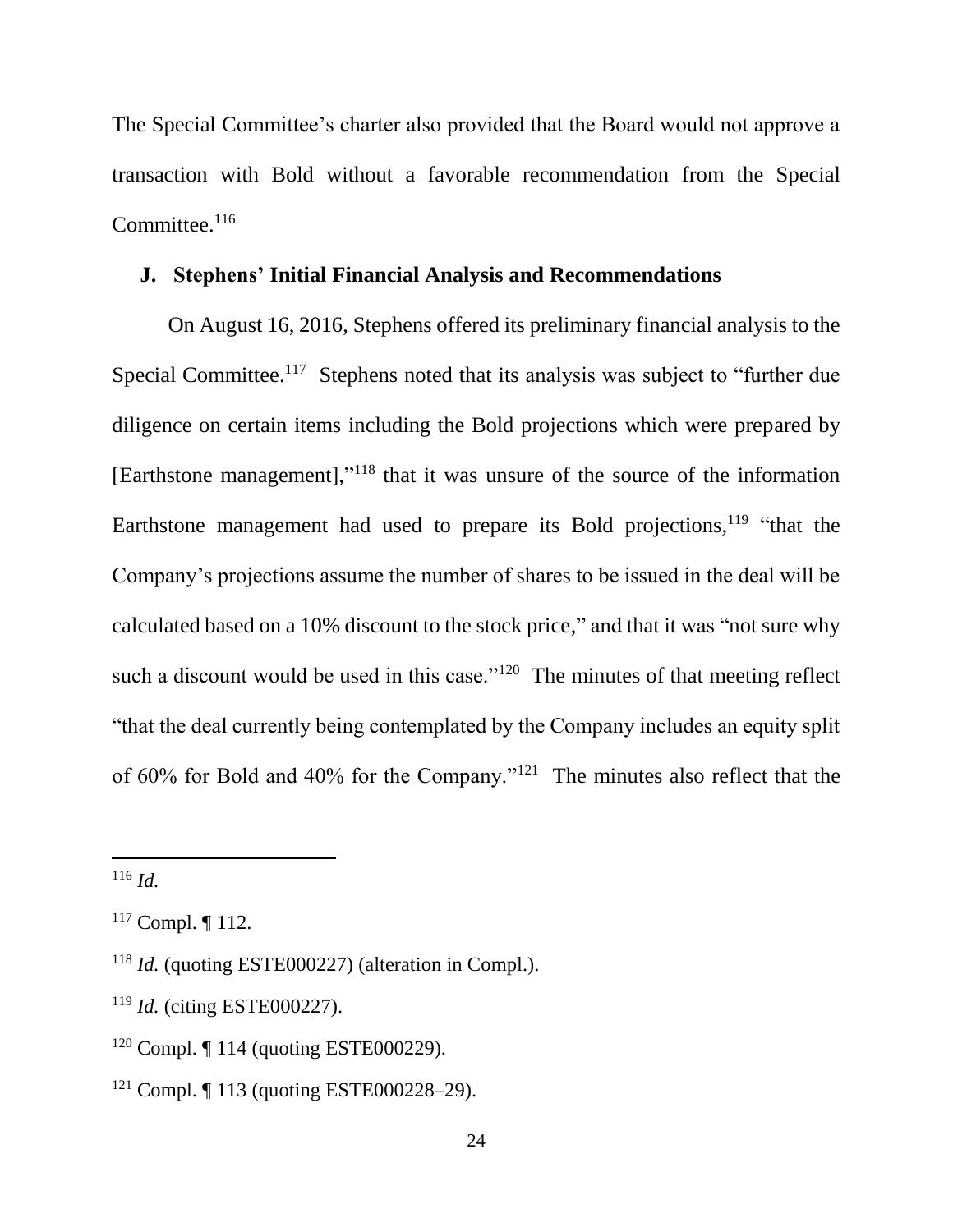"contribution analysis show[ed] that the average contribution is 37.2% for Bold and 62.4% for the Company," and did not, therefore, "support the currently proposed split between the Company and Bold."<sup>122</sup>

After discussing the details of its preliminary analysis, Stephens stepped back to offer its initial macro impressions of the Transaction from Earthstone's perspective. On this point, Stephens was clear; the Transaction was likely to be highly accretive to Earthstone. Specifically, Stephens advised the Special Committee that "[t]he Company's stock price is currently around \$10.89 per share and assuming that the transaction is completed and based on public comparable transactions for the purchase of approximately 21,000 acres, Stephens estimate[d] that the stock price [would] increase to  $$26.46$  per share."<sup>123</sup>

According to Stephens, "the biggest difference in the Company's valuation as compared to the Bold valuation relates to the fact that the Company is at a more mature stage in its development than Bold."<sup>124</sup> Therefore, according to Stephens, "the valuation of the Company shows that the Company may be slightly undervalued."<sup>125</sup>

<sup>122</sup> *Id.* (quoting ESTE000228–29).

<sup>123</sup> Compl. ¶ 144 (quoting ESTE000228).

<sup>124</sup> *Id.* (quoting ESTE000228).

<sup>125</sup> *Id.* (quoting ESTE000228).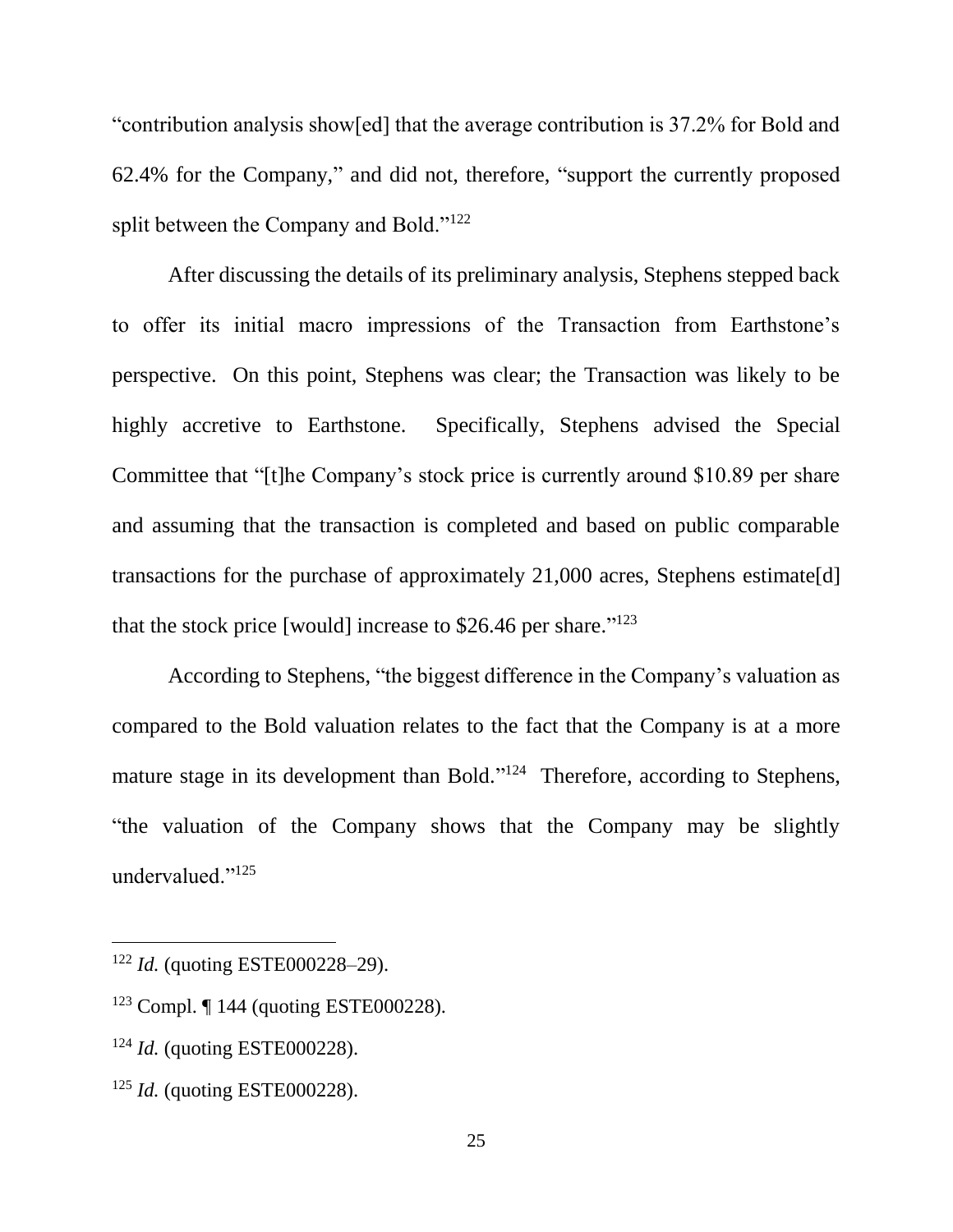Stephens' long-term view of the Transaction revealed greater value for Bold. Specifically, Stephens reported that if it "went out further than 2018 in the analysis, the contributions from Bold are expected to be significant and would change the analysis."<sup>126</sup> Stephens cautioned, however, that "sometimes using estimates that are further out could provide less meaningful results" and, therefore, it was not inclined to use the 2019 projections in its analysis.<sup>127</sup>

As of the August 16, 2016 meeting, the Special Committee had concluded that, because Earthstone was "at a more mature stage of development than Bold, and Bold currently does not have much by way of current cash flow, the contribution analysis based on 2017 and 2018 EBITDA did not support the proposed ownership split of 60% for Bold and 40% for the Company." $128$  But this assessment was by no means dispositive of value given Stephens' view that "results of the contribution analysis [were] not as relevant when a mature company [was] buying acreage from a less mature company."<sup>129</sup>

<sup>126</sup> Compl. ¶ 139 (quoting ESTE000229).

<sup>127</sup> *Id.* (quoting ESTE000229).

<sup>128</sup> Compl. ¶ 140 (quoting ESTE000230).

<sup>129</sup> Compl. ¶ 141 (quoting ESTE000229) (alteration in Compl.).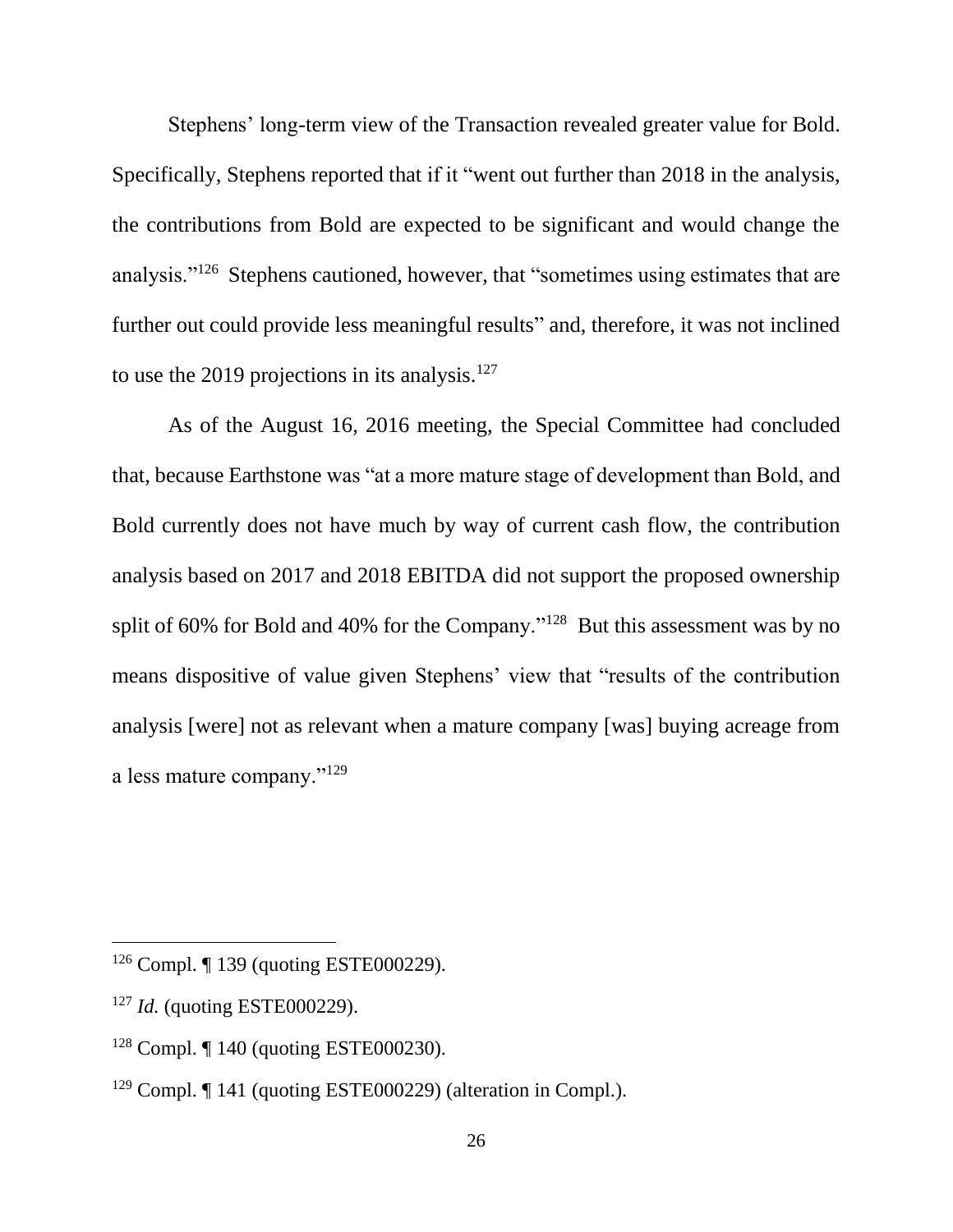On August 19, 2016, Stephens presented an updated preliminary valuation to the Special Committee that included two recent comparable transactions.<sup>130</sup> Stephens reported that, based on the updated analysis, "the ownership interest of the Company in the resulting entity [should be] around  $38\% - 39\%$ ."<sup>131</sup> The Special Committee and Stephens then discussed "the best way to ensure that the Company is getting a good price."<sup>132</sup> Stephens noted that "the key is the number of shares that the Company issues in the transaction."<sup>133</sup> Stephens presented a revised valuation of Earthstone that "took out the 10% discount and used a 30 day volume weighted average price of \$10.35," "result[ing] in 57% for Bold and 43% for the Company."<sup>134</sup>

Following a discussion of Stephens' updated analyses, the Special Committee

determined that the price of the Company's stock in the transaction should not be calculated at a discount, the volume weighted average trading price for the 30 days prior to signing should be used to determine the Company's stock price, the transaction should result in the Company owning more than 40% of the resulting entity and the \$325 million purchase price should be based on the enterprise value of Bold, which includes liabilities.<sup>135</sup>

<sup>132</sup> *Id.*

 $\overline{a}$ 

<sup>133</sup> *Id.*

<sup>134</sup> *Id.*

<sup>130</sup> Yoch Aff., Ex. 10 ("Special Committee Meeting Minutes (Aug. 19, 2016)") at ESTE000234.

<sup>&</sup>lt;sup>131</sup> Special Committee Meeting Minutes (Aug. 19, 2016) at ESTE000234.

<sup>&</sup>lt;sup>135</sup> Compl. ¶ 115 (quoting ESTE000234–35); Special Committee Meeting Minutes (Aug. 19, 2016) at ESTE000234–35.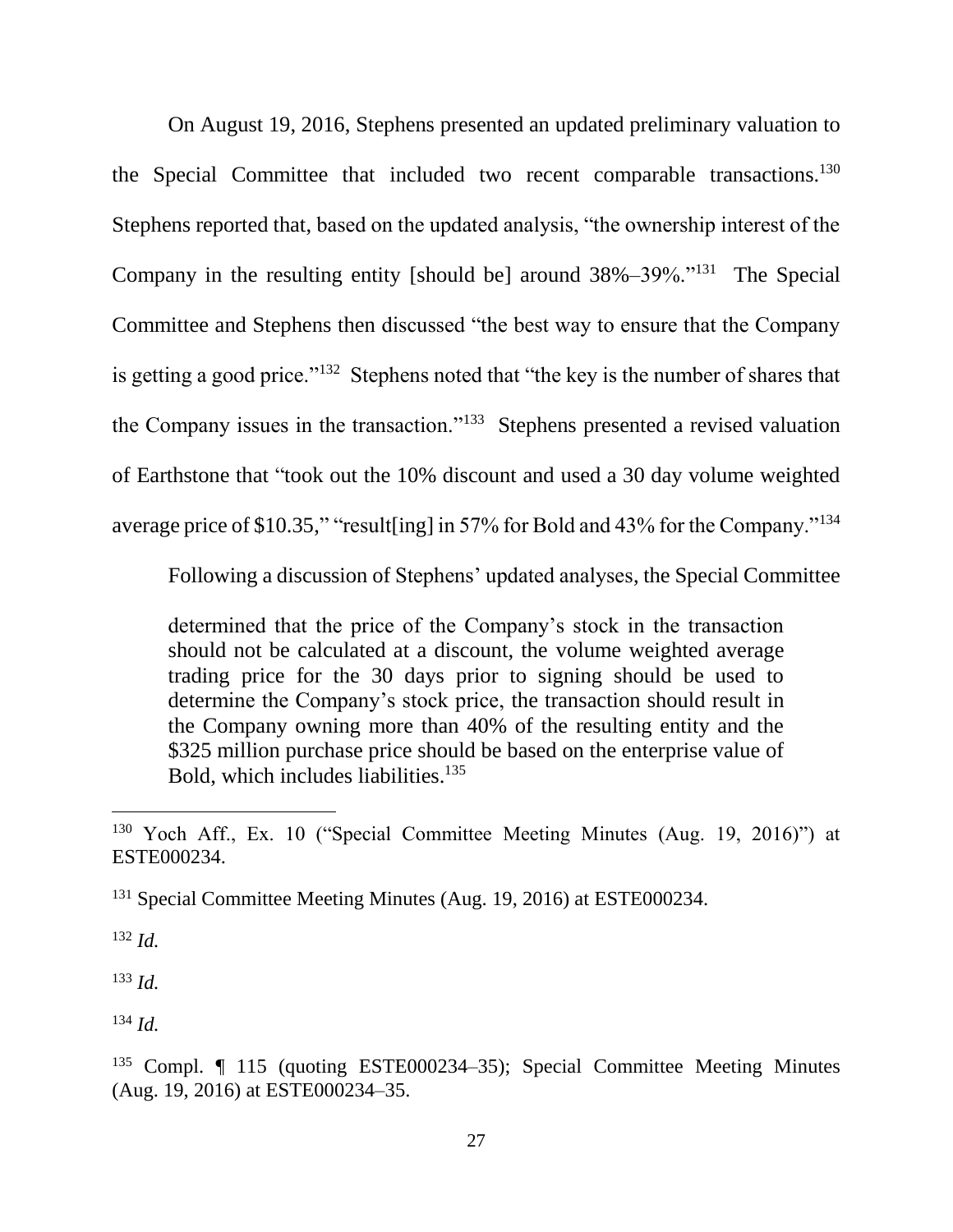Having settled on these specifics, the Special Committee authorized Lodzinski to send a corresponding proposal to Bold.<sup>136</sup>

### **K. The Special Committee Makes an Offer to Bold**

On August 19, 2016, Lodzinski communicated Earthstone's first formal proposal to Bold in the form of an offer letter (the "Offer Letter") in which Earthstone proposed a transaction whereby Earthstone would combine with Bold in an all-stock transaction valuing Bold at \$325 million, including the assumption of net financial obligations not to exceed \$25 million.<sup>137</sup> According to the Offer Letter, the number of Earthstone shares to be issued would be calculated by dividing \$325 million, less net financial obligations, by the greater of (i) Earthstone's volume-weighted average per share price for the twenty trading days preceding the date a definitive agreement is signed, or (ii)  $$10.50$  per share.<sup>138</sup> "Assuming approximately \$25 million in net financial obligations and a \$10.50 share price, the offer letter contemplated Earthstone owning approximately 45% of the resulting

<sup>&</sup>lt;sup>136</sup> Special Committee Meeting Minutes (Aug. 19, 2016) at ESTE000235.

<sup>&</sup>lt;sup>137</sup> Bennett Aff., Ex. H ("Offer Letter") at 1; Compl. ¶ 118. The parties stipulated to the universe of Section 220 Documents, which did not include the Offer Letter. The Proxy Statement describes the Offer Letter, but it does not include a copy of the document.

<sup>&</sup>lt;sup>138</sup> Offer Letter at 1 n.1; Compl.  $\P$  118.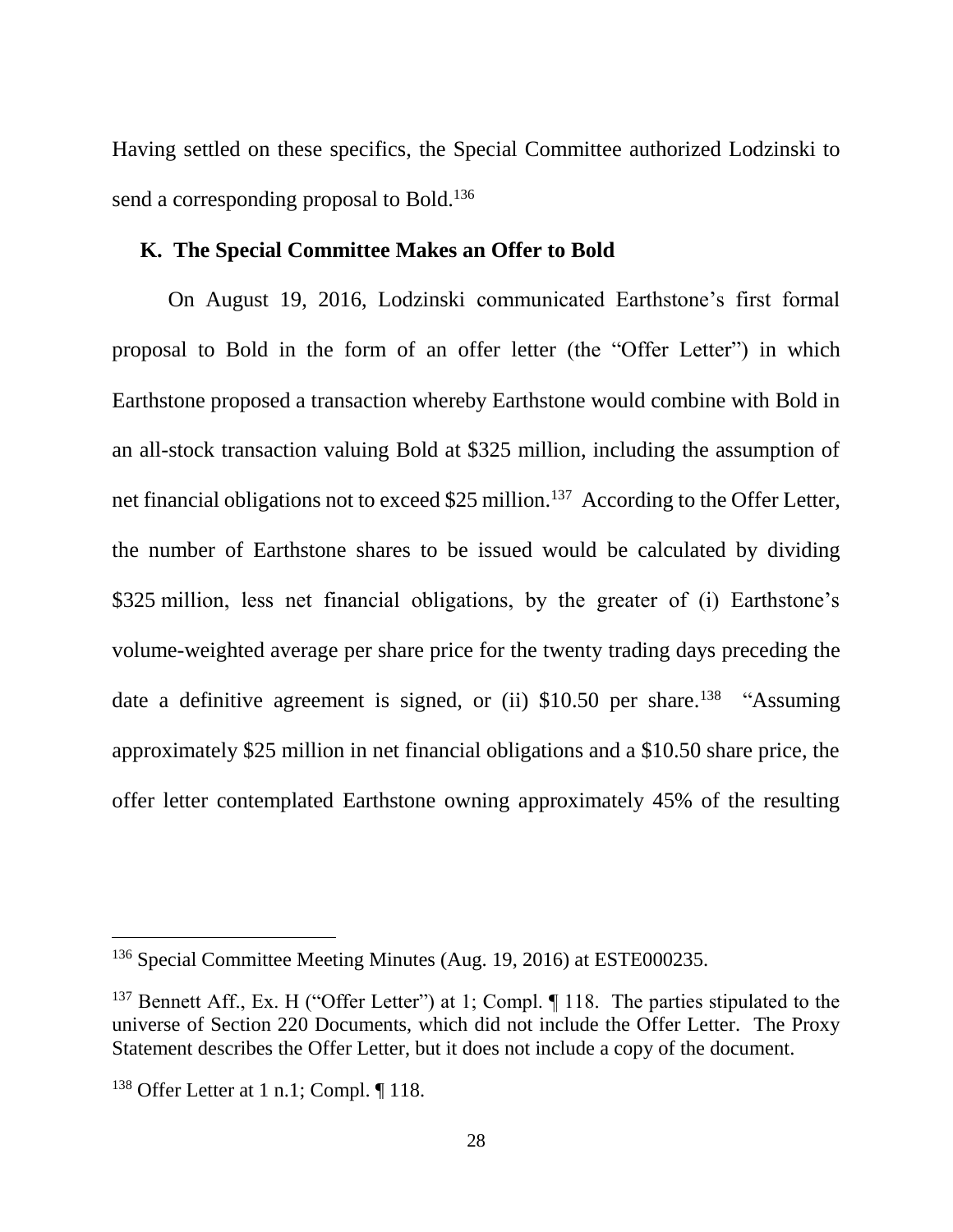entity."<sup>139</sup> The Offer Letter expressly conditioned consummation of the Transaction on "final approval by Earthstone's Special Committee" *and* "formal approval of Earthstone's stockholders, including the holders of a majority of the common stock held by persons other than EnCap Investments LP and its affiliates and associates, and [sic] well as the Board of Managers of Bold and the LLC interest owners of Bold (if required)." $^{140}$ 

Lodzinski continued to serve as Earthstone's lead negotiator following delivery of the Offer Letter.<sup>141</sup> On August 31, 2016, Castillo sent Bold's counterproposal to Lodzinski wherein Bold proposed that it would own 62.5% of the combined entity.<sup>142</sup>

On September 1 and 6, 2016, the Special Committee met with RLF, Stephens and members of management to consider Bold's counterproposal.<sup>143</sup> Meeting minutes from September 6, 2016 reflect that Stephens advised, "based on the

<sup>139</sup> Compl. ¶ 118. *See also* Proxy Statement at 50.

<sup>&</sup>lt;sup>140</sup> Offer Letter at 1.

 $141$  Compl.  $\P$  120.

<sup>&</sup>lt;sup>142</sup> Proxy Statement at 50. The Complaint erroneously identifies Bold's counterproposal as calling for Bold to own 65.5% of the combined entity. Compl. ¶ 120.

<sup>143</sup> Compl. ¶ 121.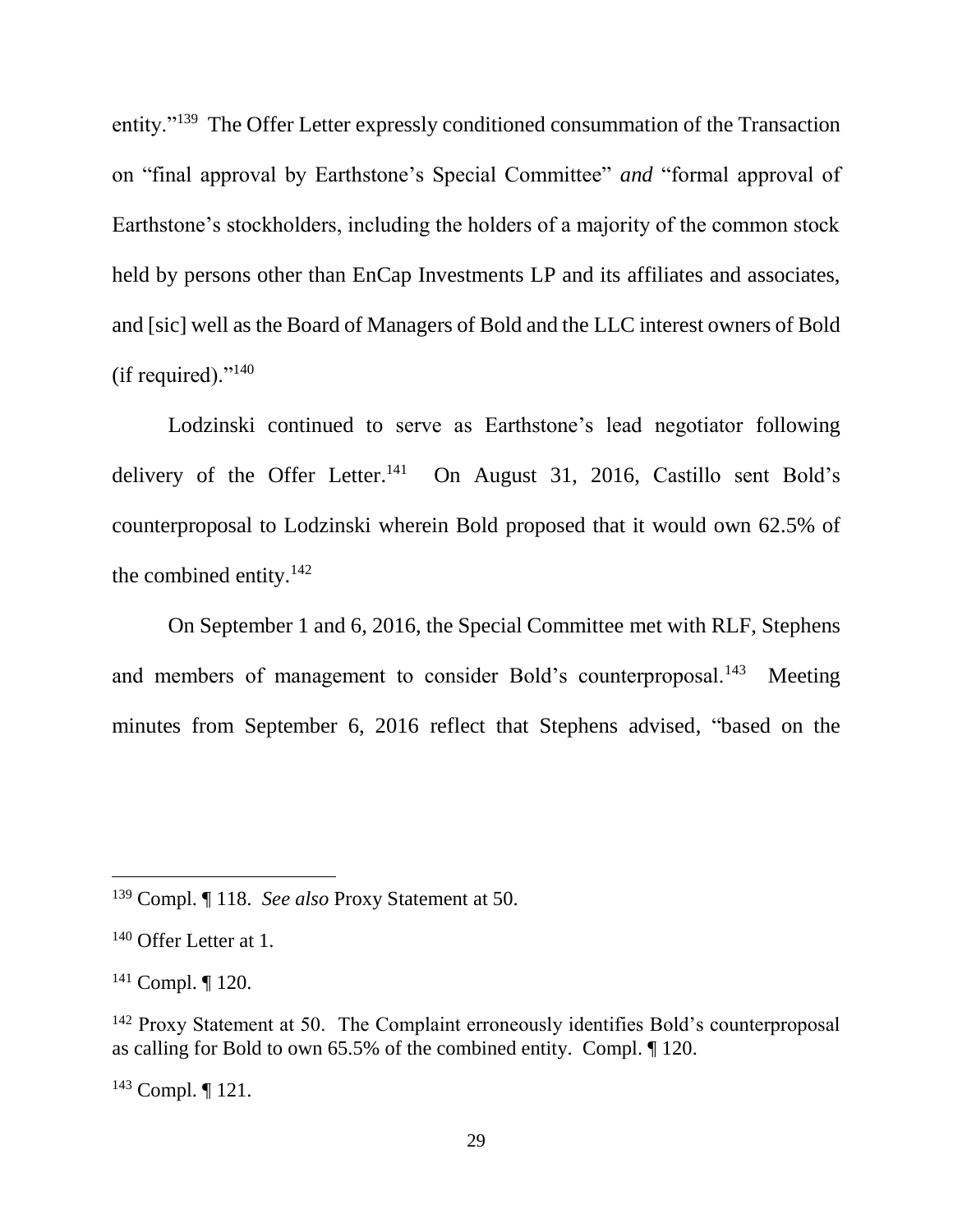updated valuation, the Company should try to end up at approximately 40%."<sup>144</sup> "The members of the Committee then advised that they would like the ownership split to be 40% or more for the Company,"<sup>145</sup> "authorized Lodzinski to prepare a draft response to Bold's counteroffer and noted that such response should provide for an ownership percentage of approximately 40% for the Company."<sup>146</sup> On September 8, 2016, Lodzinski submitted a counteroffer in writing to Castillo that provided for Bold to receive 60% ownership (in the form of 34.593 million shares of Earthstone common stock) in the combined company.<sup>147</sup>

In response, on September 9, 2016, Castillo reiterated his position that Bold should have  $62.5\%$  ownership of the combined company.<sup>148</sup> During a phone conversation on September 12, 2016, Lodzinski advised Castillo that Earthstone might be able to increase its offer from 34.593 million shares to 35.5 million shares of Earthstone common stock, which would increase Bold's projected ownership interest in the combined entity to more than  $61.5\%$ .<sup>149</sup> Castillo agreed to consider

<sup>&</sup>lt;sup>144</sup> *Id.*; Bennett Aff., Ex. F ("Special Committee Meeting Minutes (Sept. 6, 2016)") at ESTE000240.

<sup>145</sup> Compl. ¶ 121; Special Committee Meeting Minutes (Sept. 6, 2016) at ESTE000240.

<sup>146</sup> Special Committee Meeting Minutes (Sept. 6, 2016) at ESTE000241.

 $147$  Compl.  $\P$  121.

<sup>&</sup>lt;sup>148</sup> Compl. [123; Proxy Statement at 51.

<sup>149</sup> Compl. ¶ 123.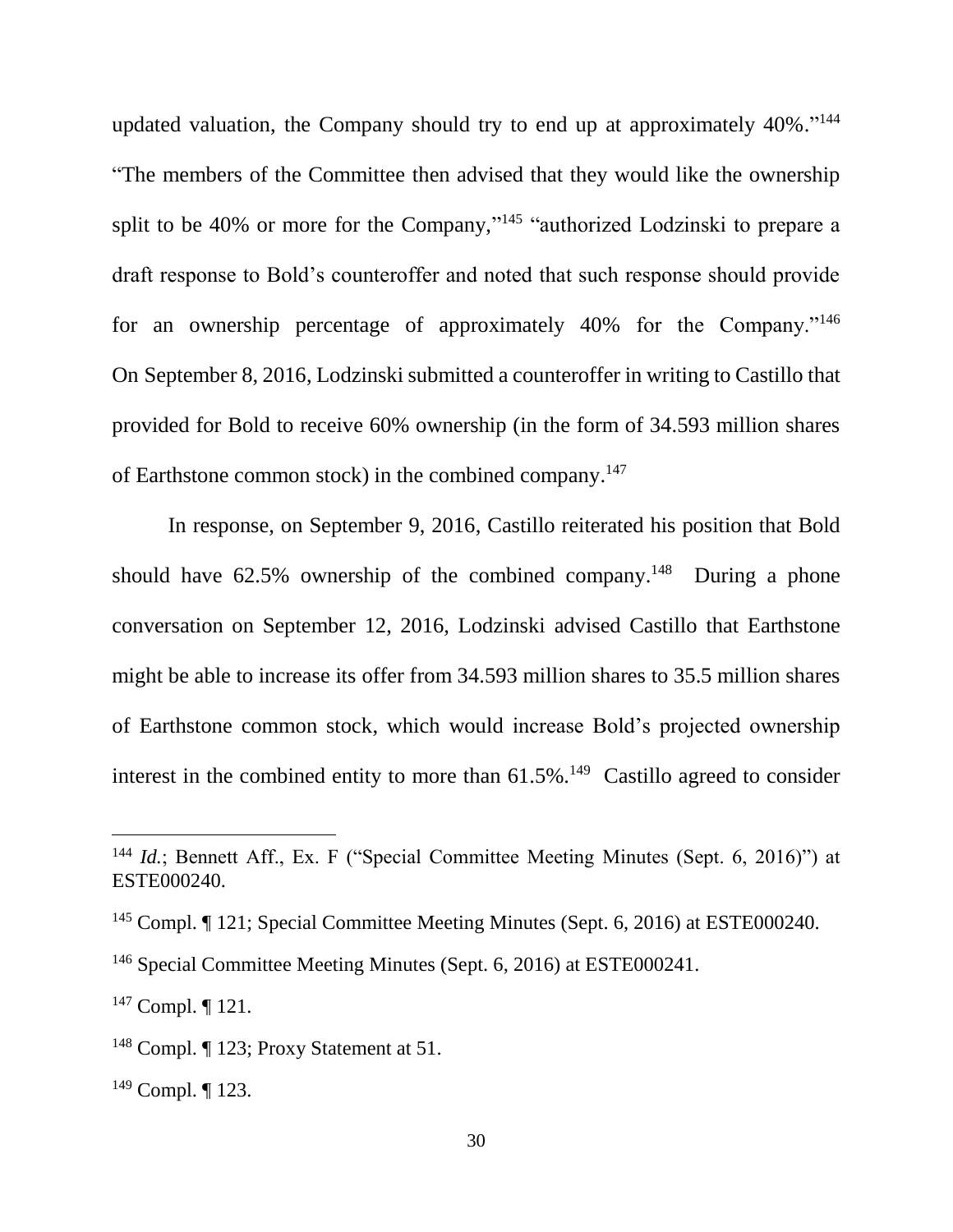that allocation and Lodzinski stated he would seek further direction from the Special Committee.<sup>150</sup>

The Special Committee met again with RLF and Stephens on September 13, 2016.<sup>151</sup> Joliat reported on his conversation with Lodzinski, noting that: "Company management believed that, because the valuation is premised on a \$10.50 stock price and the Company's stock is currently trading around \$9, the Company could accept a transaction that provides for slightly less than a 40% ownership interest for the Company."<sup>152</sup> Notwithstanding management's views, Stephens reiterated its advice that "the Company should attempt to negotiate for a transaction that results in an ownership percentage of at least 40% for the Company."<sup>153</sup> Having said that, Stephens emphasized that the ownership split

was not the only metric of fairness and that the appropriate ownership split could change over time and will be a moving target until closing. Because of that, [Mr. North (the Stephens advisor)] cannot advise on Stephens' ability to provide a fairness opinion because it will be based on an analysis at the time the transaction closes and will be subject to the decision of Stephens' opinion committee. However, he noted that,

 $\overline{a}$ <sup>150</sup> *Id.*

<sup>&</sup>lt;sup>151</sup> Compl. ¶ 124; Bennett Aff., Ex. G ("Special Committee Meeting Minutes (Sept. 13, 2016)") at ESTE000246.

<sup>152</sup> Compl. ¶ 124 (quoting ESTE000247); Special Committee Meeting Minutes (Sept. 13, 2016) at ESTE000247.

<sup>153</sup> Compl. ¶ 125 (quoting ESTE000246); Special Committee Meeting Minutes (Sept. 13, 2016) at ESTE000246.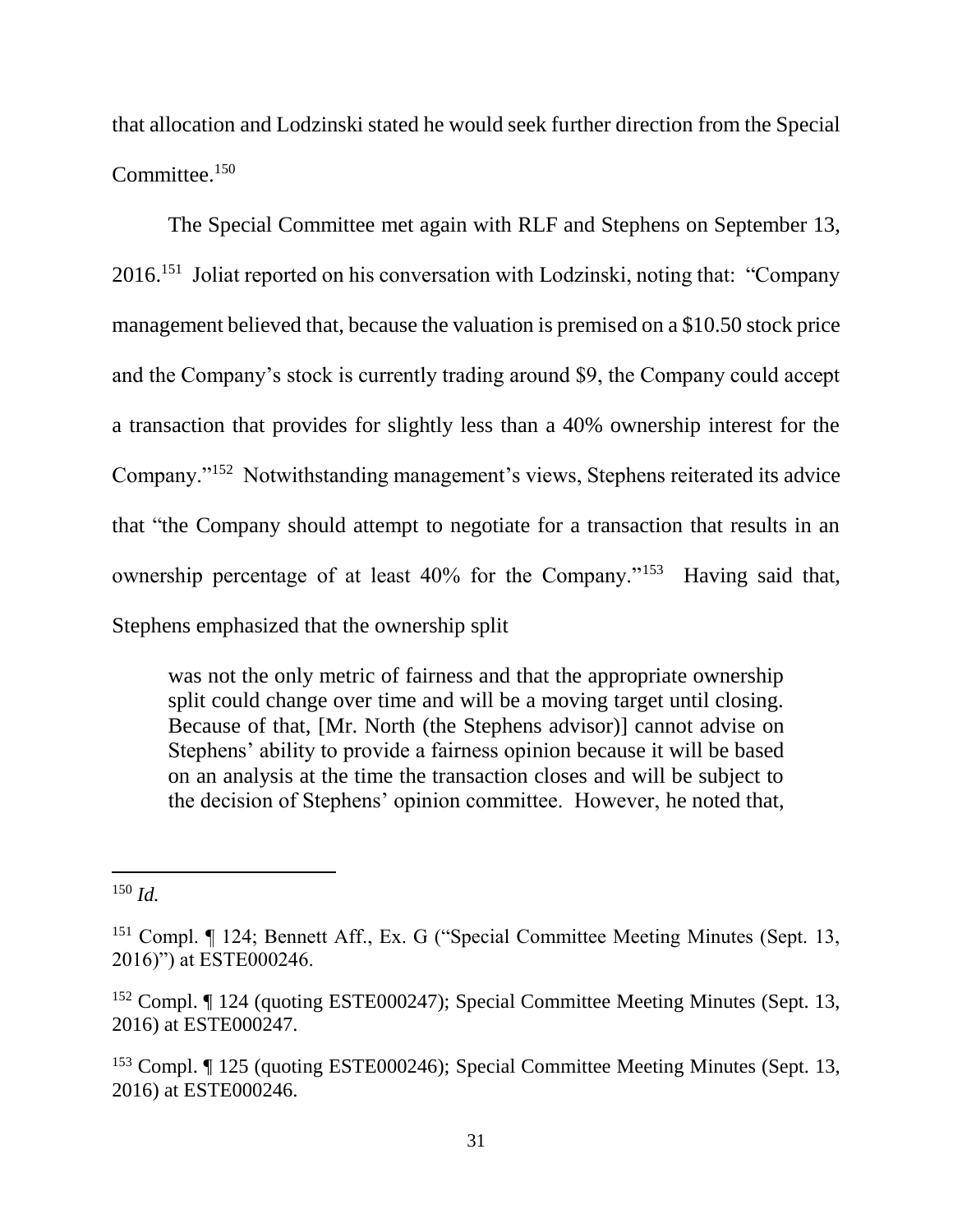at this time, he is comfortable with a fairness analysis with respect to an ownership percentage for the Company at approximately  $40\%$ <sup>154</sup>

Stephens refined that statement later in the meeting when it "noted that, while there is [an] argument that the Company's stock price is currently undervalued (and therefore worth more than \$9 per share), [Stephens] believes that [it] would be able to provide a fairness opinion if the Company's ownership percentage is slightly below 40%."<sup>155</sup> Following further discussion, "the members of the Committee agreed that Mr. Joliat should inform Mr. Lodzinski that the Committee would like to keep the Company's ownership percentage at approximately 40%."<sup>156</sup>

On September 19, 2016, following an email exchange, Lodzinski and Castillo agreed that each would present to the Special Committee and EnCap, respectively, a transaction whereby Bold would receive 36.0 million shares of Earthstone common stock, or  $61\%$  of the combined company.<sup>157</sup> Lodzinski also agreed to seek authority from the Special Committee to increase the offer to 36.5 million shares of Earthstone

<sup>154</sup> Compl. ¶ 125; Special Committee Meeting Minutes (Sept. 13, 2016) at ESTE000246. To be sure, Stephens remained consistent in its view that a contribution analysis was not the best indicator of fairness and that "the key analysis with respect to this transaction is the relative equity analysis," which supported the Transaction as brokered. Compl. ¶ 158 (quoting ESTE000229); Stephens Presentation (Nov. 7, 2016) at ESTE000557.

<sup>155</sup> Compl. ¶ 160; Special Committee Meeting Minutes (Sept. 13, 2016) at ESTE000247.

<sup>156</sup> Compl. ¶ 125; Special Committee Meeting Minutes (Sept. 13, 2016) at ESTE000247.

<sup>&</sup>lt;sup>157</sup> Compl. ¶ 127; Proxy Statement at 51.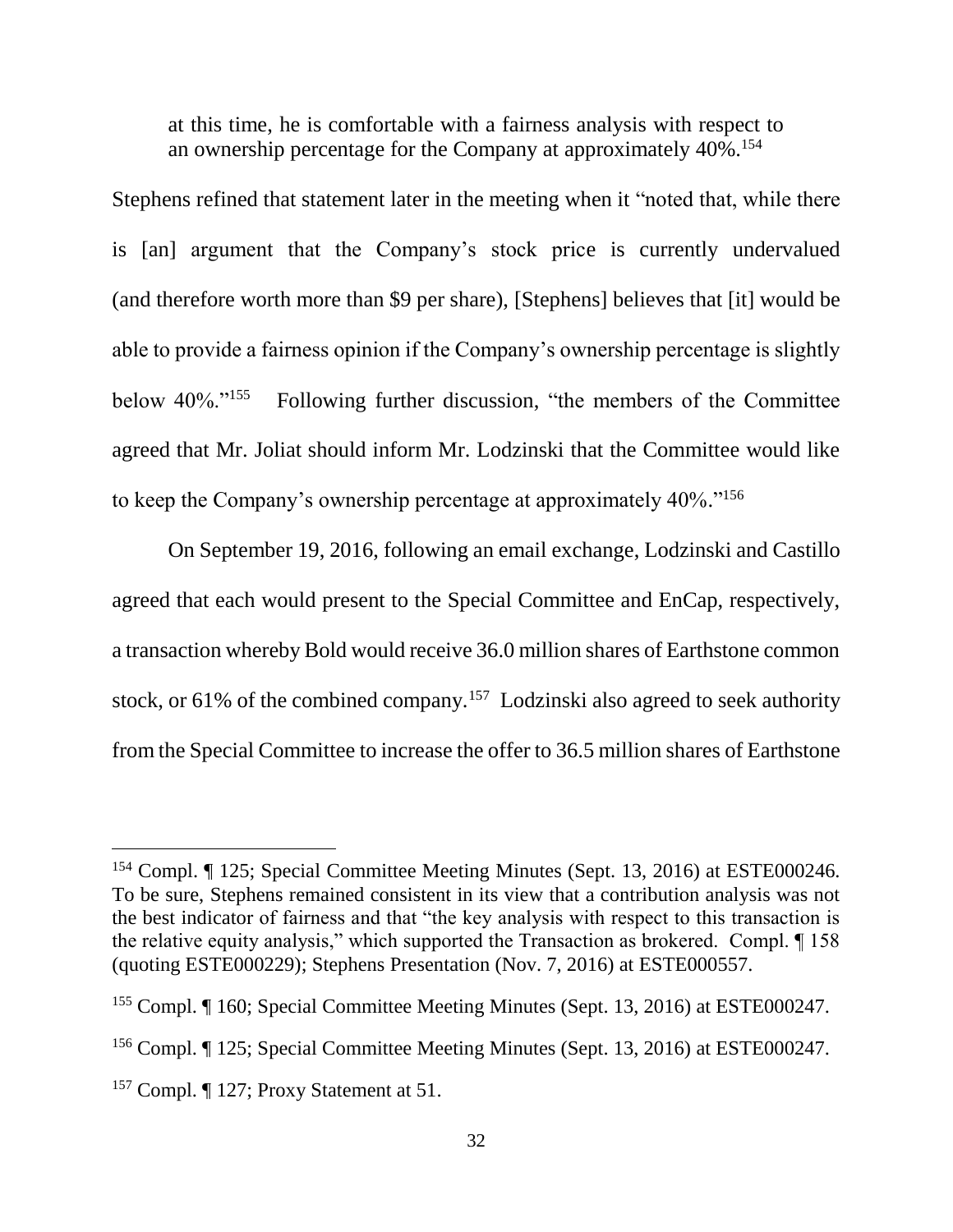common stock, or 61.3% of the combined company, if necessary to reach a final agreement. 158

Lodzinski informed the Special Committee of his September 19 exchange with Castillo on September 23, 2016.<sup>159</sup> According to Plaintiff, Lodzinski "advised that the negotiations are continuing but it appears that the parties have agreed on a transaction involving the purchase of Bold for 36 million shares, which represents a 61% interest in the surviving entity for Bold."<sup>160</sup> Lodzinski "further advised that he would like authority from the Committee to increase the purchase price to 36.5 million shares which represents a 61.3% interest in the surviving entity for Bold to allow him to obtain some more favorable terms for the Company in the merger agreement and in other related negotiations with Bold."<sup>161</sup> It is alleged that after a discussion lasting only twenty-six minutes, the Special Committee authorized Lodzinski to finalize negotiations with Bold for up to 36.5 million shares.<sup>162</sup>

- <sup>159</sup> Compl. ¶ 128; Proxy Statement at 52.
- <sup>160</sup> Compl. ¶ 128 (quoting ESTE000262).
- <sup>161</sup> *Id.* (quoting ESTE000262).
- <sup>162</sup> Compl. ¶ 128.

<sup>158</sup> Compl. ¶ 127; Proxy Statement at 51.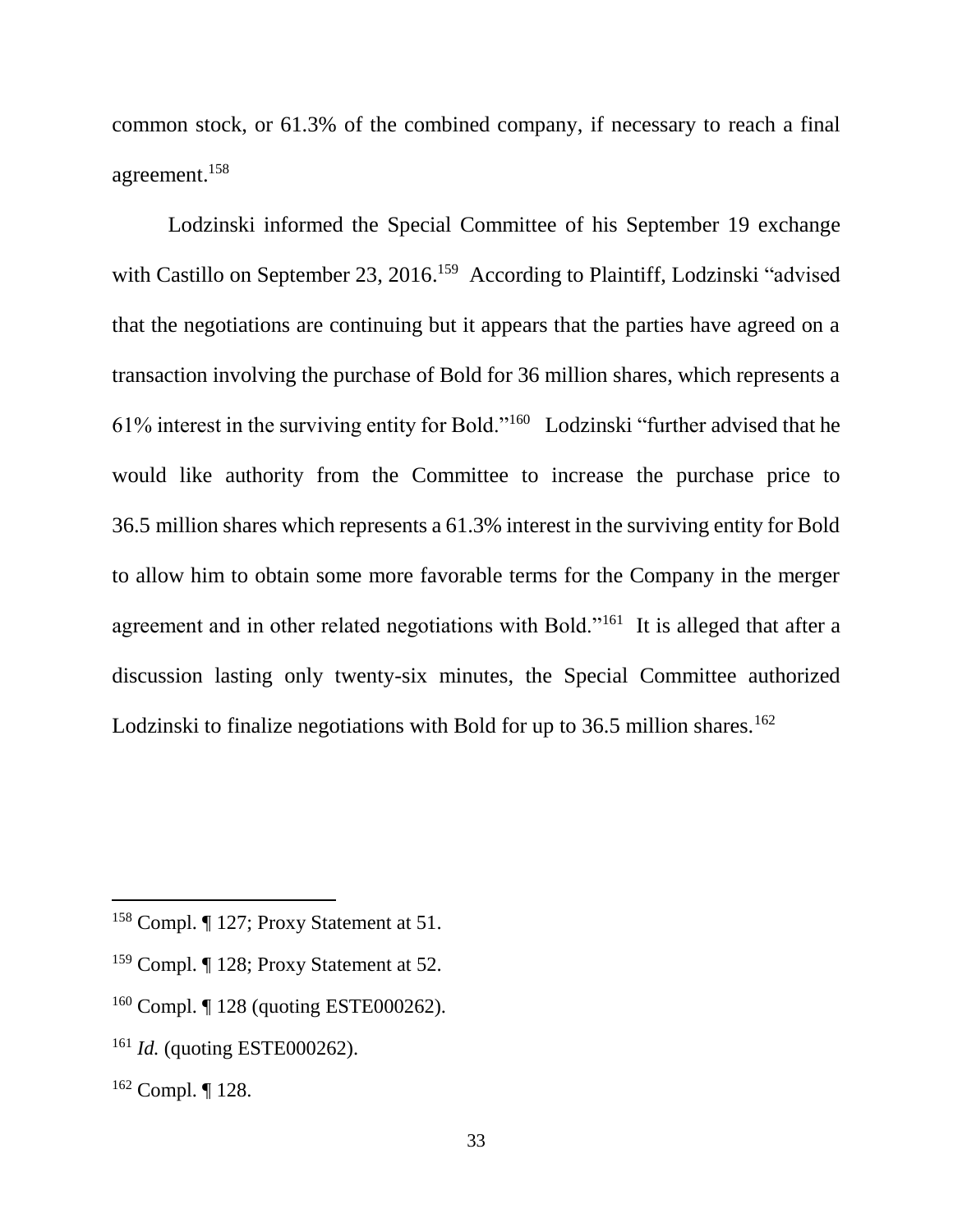#### **L. The Special Committee Recommends the Transaction**

By November 7, 2016, Earthstone and Bold had reached an agreement regarding the Transaction structure and, later that day, the Special Committee met and voted to recommend the proposed Transaction, including the contribution analysis and ancillary agreements. 163 Lodzinski, Anderson and Singleton participated in the first part of the meeting but then departed, leaving Joliat, Urban, Stephens and RLF to consider whether to recommend the Transaction to the Board. <sup>164</sup> Stephens delivered its fairness opinion, which rested, in part, upon the 2019 projections even though it had earlier opined that a contribution analysis that incorporated these projections "could provide less meaningful results." 165

The Transaction contemplated that Earthstone would conduct its business through a newly-formed Delaware limited liability company and wholly-owned subsidiary of Earthstone, Earthstone Energy Holdings, LLC ("EEH"), and that Earthstone would be EEH's sole managing member.<sup>166</sup> The deal was structured as an "Up-C" combination in which Earthstone and Bold (through Bold Holdings),

<sup>163</sup> Compl. ¶¶ 131–32, 134; Proxy Statement at 53.

<sup>164</sup> Compl. ¶ 132; Proxy Statement at 53.

<sup>&</sup>lt;sup>165</sup> Compl. ¶ 142 (citing ESTE000229).

<sup>166</sup> Compl. ¶ 131.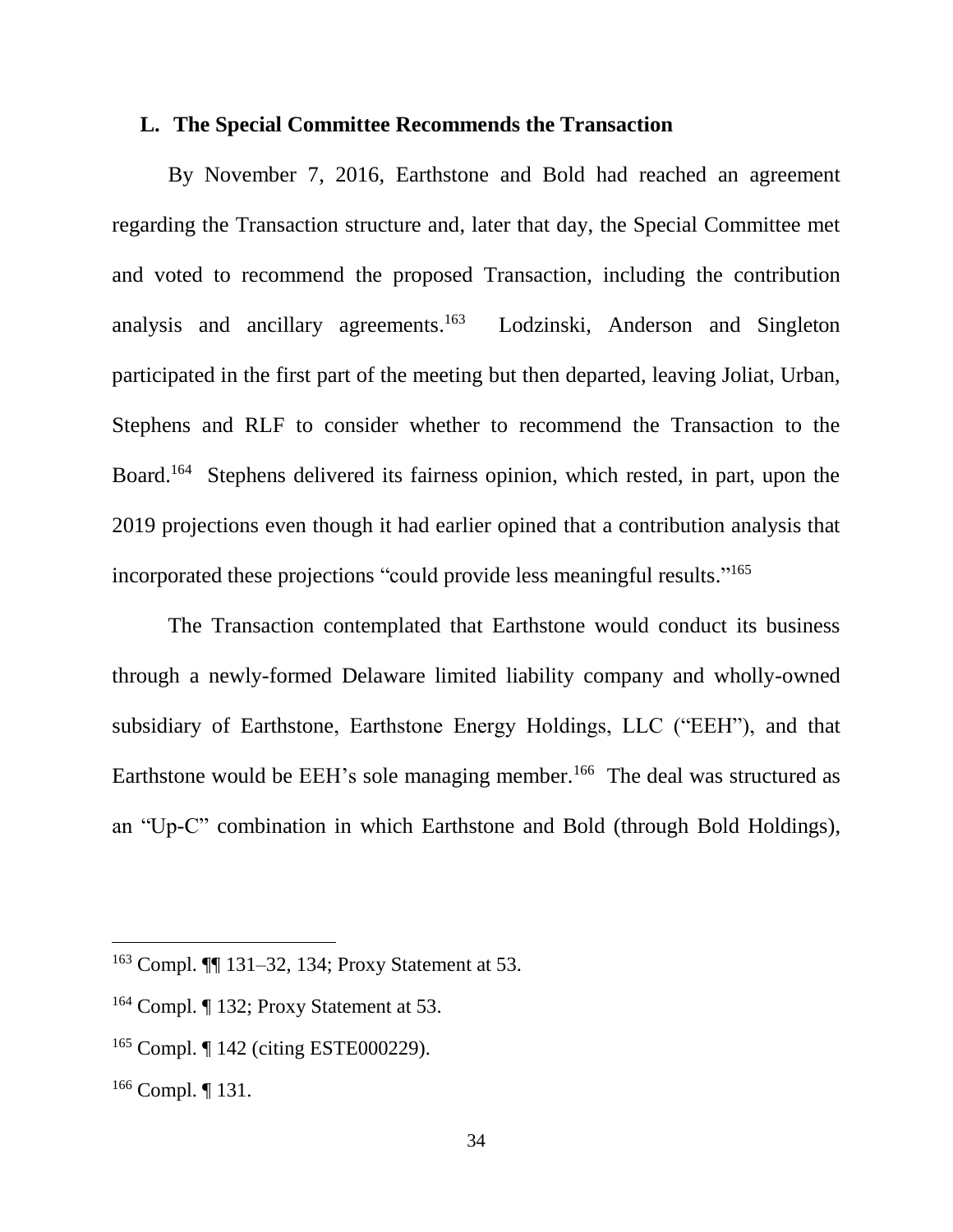each contributed their assets to EEH.<sup>167</sup> Existing Earthstone stockholders and Bold Holdings ultimately would own approximately 39% and 61% of the combined company's (Earthstone) Class A common stock, respectively.<sup>168</sup>

# **M. The Earthstone Board Approves and Announces the Transaction**

The Board met and approved the Transaction on November 7, 2016, soon after the Special Committee meeting adjourned.<sup>169</sup> Earthstone and Bold announced the Transaction the next day.<sup>170</sup> The market's reaction to the announcement was highly favorable. Earthstone's stock price rose 27% on the day of the announcement.<sup>171</sup> Between November 7, 2016 and April 7, 2017, the stock price increased from \$8.98 to  $$14.98$  per share.<sup>172</sup>

 $169$  Compl. ¶ 135.

 $\overline{a}$ 

 $170$  Compl.  $\P$  22.

<sup>&</sup>lt;sup>167</sup> *Id.*; Proxy Statement at 2, 53.

<sup>168</sup> Compl. ¶ 131; Proxy Statement at 45.

 $171$  Bennett Aff., Ex. I (Stock Price Chart) at 2. The Court may take judicial notice of Earthstone's stock price. *Gen. Motors (Hughes) S'holder Litig.*, 897 A.2d at 169 ("The trial court may also take judicial notice of matters that are not subject to reasonable dispute.").

<sup>172</sup> Compl. ¶ 143.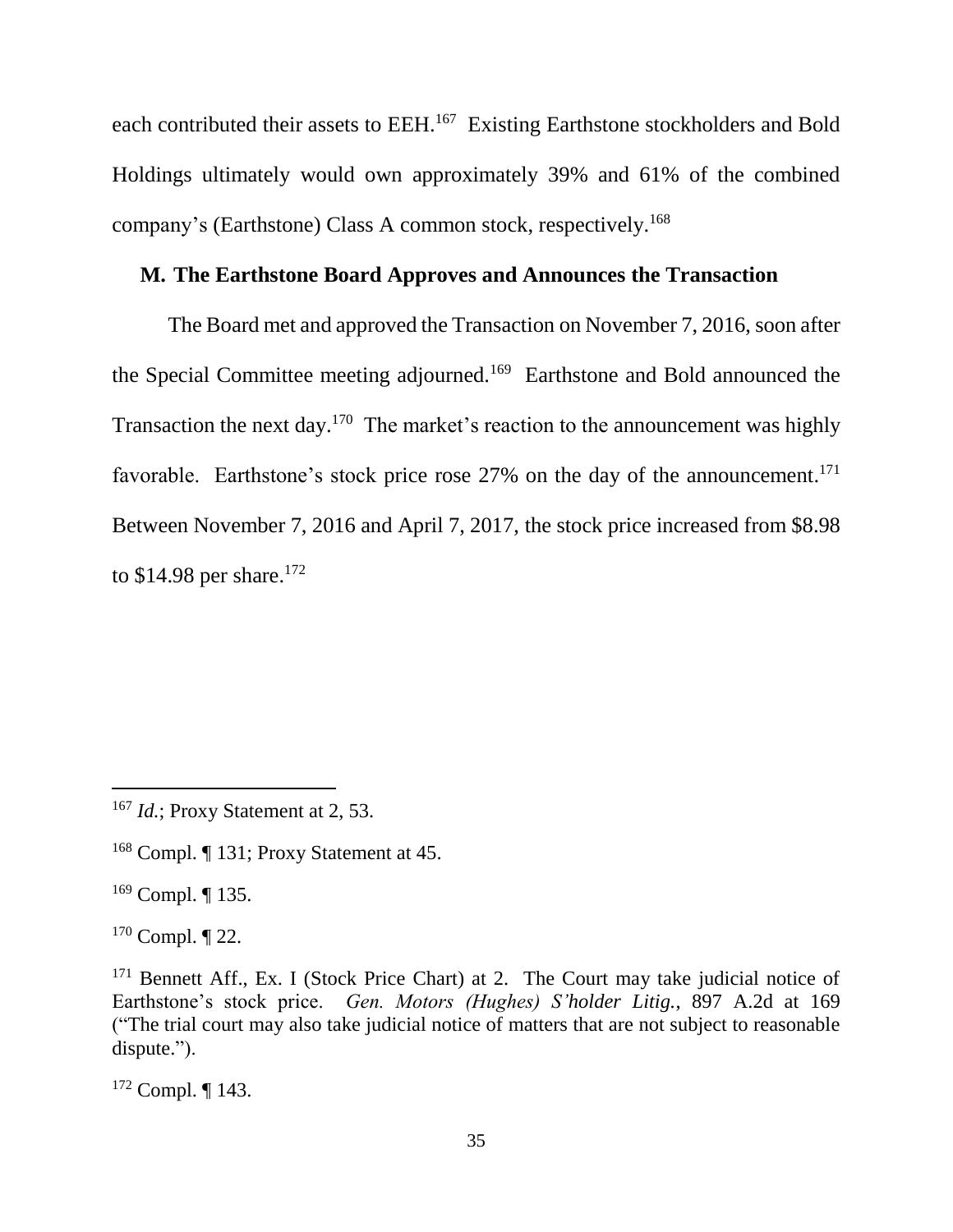### **N. Earthstone's Disinterested Stockholders Approve the Transaction**

On May 9, 2017, Earthstone's disinterested stockholders voted to approve the Transaction.<sup>173</sup> Of Earthstone's outstanding shares of common stock as of the record date, 83.6% of those shares participated in the vote.<sup>174</sup> Of the voted shares not held by Oak Valley or the Company's executive officers, 99.7% voted in favor of the Transaction.<sup>175</sup>

In its explanation of the Board's reasons for recommending the Transaction, the Proxy Statement disclosed "Bold has a valuable and highly prospective asset base," including acreage in an area currently "of intense industry interest."<sup>176</sup> The Board also opined that the Transaction "will result in significantly enhancing [Earthstone's] financial position, production, Midland Basin acreage position and drilling locations" and will "provide long-term strategic benefit to [Earthstone] stockholders by creating an oil and natural gas company with more diversified reserves and increased scope and scale of economies."<sup>177</sup>

<sup>173</sup> Earthstone Energy, Inc., Current Report (Form 8-K) (May 15, 2017) at Item 5.07.

<sup>174</sup> *Id.*

<sup>&</sup>lt;sup>175</sup> *Id.* The Court may take judicial notice of a stockholder vote approving a transaction where there exists no reasonable dispute as to whether stockholder approval occurred. *General Motors (Hughes) S'holder Litig.*, 897 A.2d at 170–71.

<sup>176</sup> Proxy Statement at 54.

<sup>&</sup>lt;sup>177</sup> Proxy Statement at 54–55.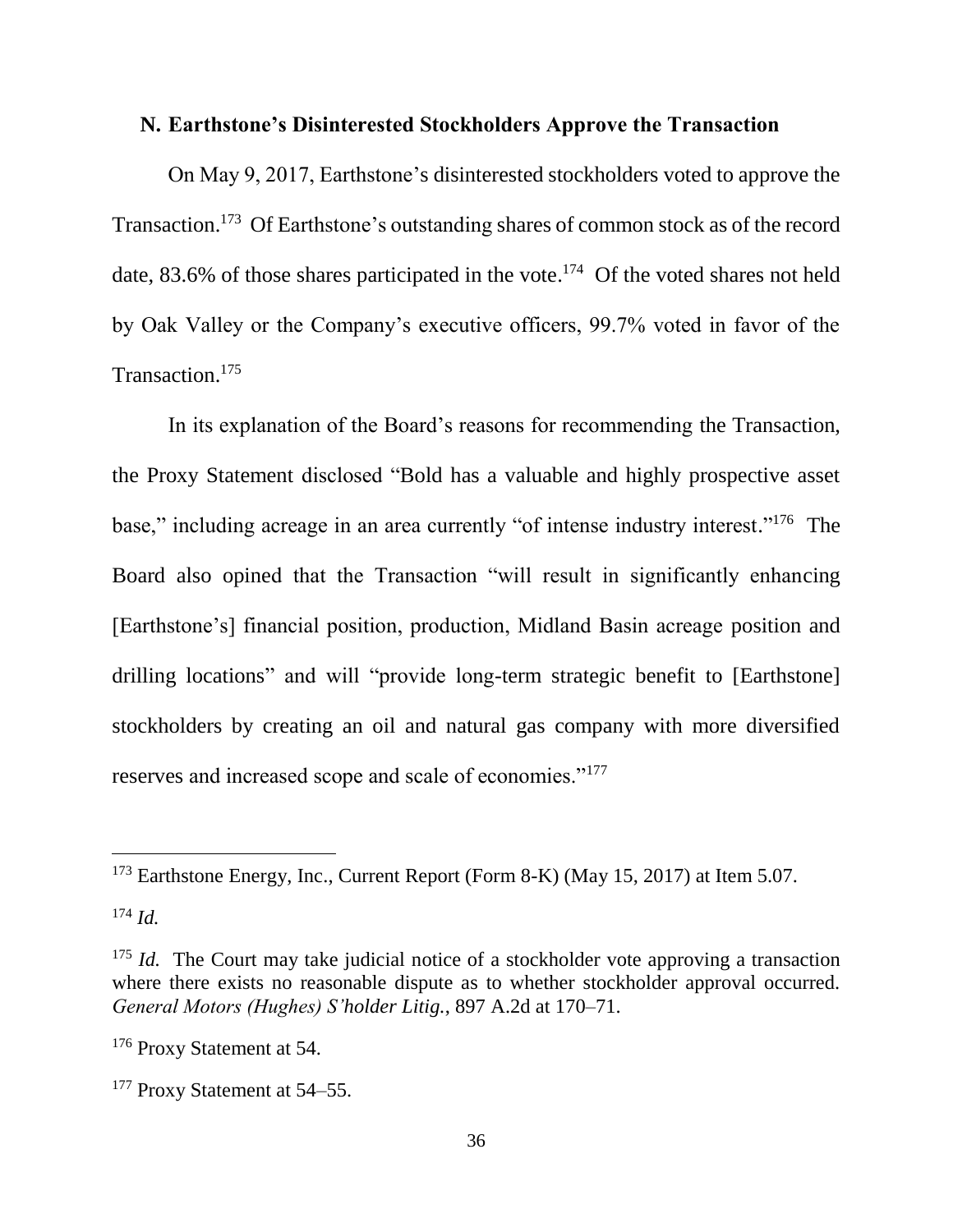#### **O. Procedural Posture**

Plaintiff filed his first complaint on June 2, 2017. In response to motions to dismiss, Plaintiff amended his complaint on August 13, 2017, with the nowoperative Complaint. Defendants renewed their motions to dismiss on November 8, 2017.<sup>179</sup>

The Complaint sets forth five direct and derivative claims: Counts I through III assert breach of fiduciary duty claims against the Director Defendants, Lodzinski and Singleton as officers of Earthstone, and EnCap and Oak Valley as Earthstone's controlling stockholders.<sup>180</sup> Count IV alleges Bold aided and abetted EnCap, Oak Valley and the Director Defendants' breaches of fiduciary duty.<sup>181</sup> And Count V alleges EnCap and Oak Valley aided and abetted the Director Defendants' breaches of fiduciary duty.<sup>182</sup>

Plaintiff's core contention is that Lodzinski caused the Special Committee and the Board to approve the Transaction for the benefit of himself, EnCap and Oak Valley (to save their failing investment in Bold) and to the detriment of Earthstone

<sup>178</sup> Dkts. 1, 17–21, 37.

 $179$  Dkts. 40–47.

<sup>180</sup> Compl. ¶¶ 189–203.

<sup>181</sup> Compl. ¶¶ 204–08.

<sup>182</sup> Compl. ¶¶ 209–13.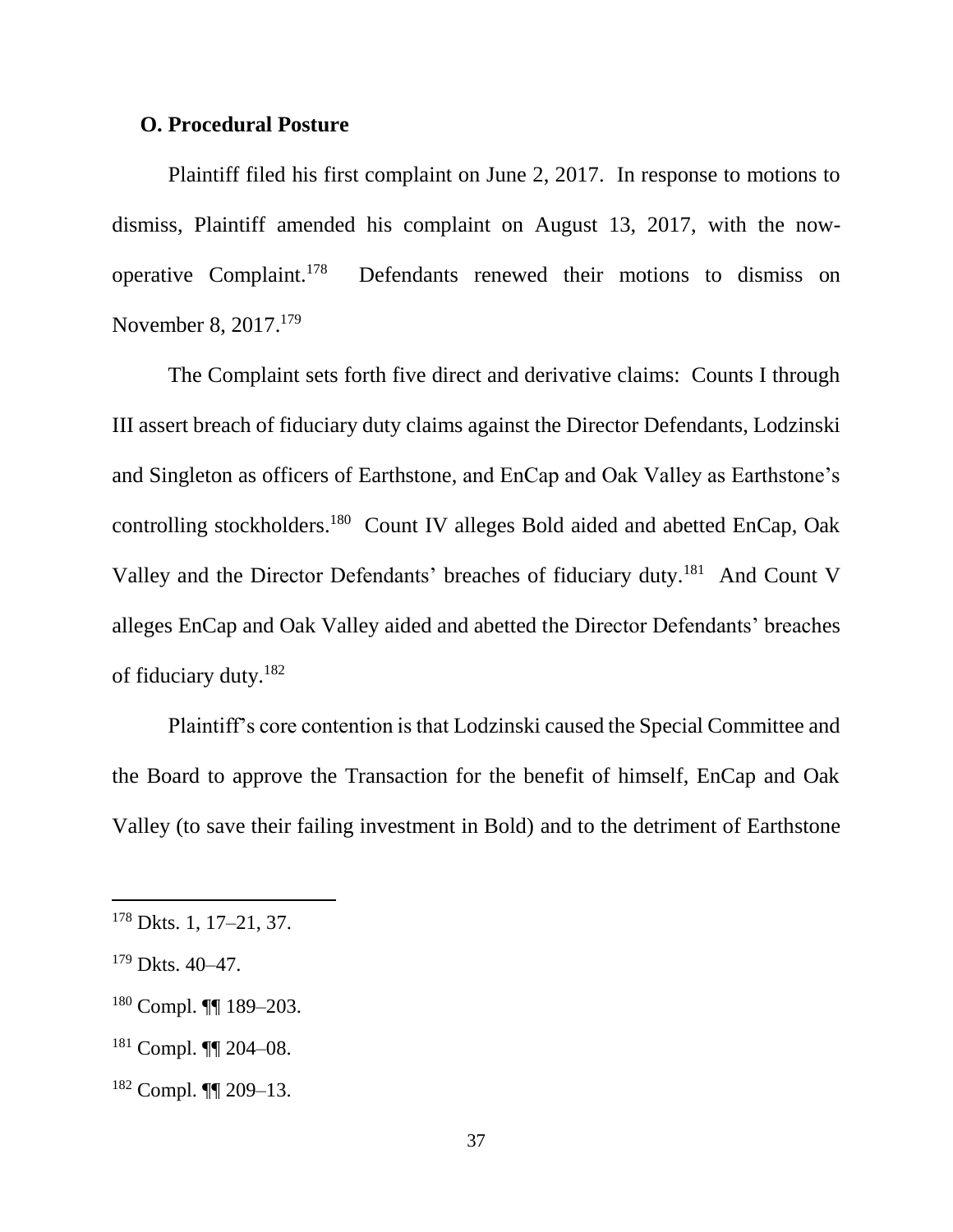stockholders. In doing so, Lodzinski, Singleton and the Director Defendants breached their fiduciary duties as officers and directors of Earthstone, and EnCap and Oak Valley breached their fiduciary duties as Earthstone's controlling stockholder. Bold, EnCap and Oak Valley (if not Earthstone's controlling stockholders) are alleged to have aided and abetted the fiduciary breaches.

The motions to dismiss invoke both Court of Chancery Rules 12(b)(6) and 23.1. For reasons explained below, I am satisfied that the standard of review applicable to Plaintiff's fiduciary duty claims is the business judgment rule and that Plaintiff has not pled facts that overcome the presumptions of reasonable and informed decision-making that are features of that standard. Because I have concluded that the Complaint fails to state viable claims, I need not reach Defendants' argument that Plaintiff has failed adequately to plead demand futility.

#### **II. LEGAL ANALYSIS**

Under Court of Chancery Rule 12(b)(6), a complaint must be dismissed if the Plaintiff would be unable to recover under "any reasonably conceivable set of circumstances susceptible of proof" based on the facts pled in the complaint.<sup>183</sup> In considering a motion to dismiss, the Court must accept as true all well-pled allegations in the complaint and draw all reasonable inferences from those facts in

<sup>183</sup> *Gen. Motors (Hughes) S'holder Litig.*, 897 A.2d at 168 (citing *[Savor, Inc. v. FMR](https://1.next.westlaw.com/Link/Document/FullText?findType=Y&serNum=2002789824&pubNum=0000162&originatingDoc=Ia10fb782ba7611dab6b19d807577f4c3&refType=RP&fi=co_pp_sp_162_896&originationContext=document&transitionType=DocumentItem&contextData=(sc.UserEnteredCitation)#co_pp_sp_162_896)  Corp.*, [812 A.2d 894, 896–97](https://1.next.westlaw.com/Link/Document/FullText?findType=Y&serNum=2002789824&pubNum=0000162&originatingDoc=Ia10fb782ba7611dab6b19d807577f4c3&refType=RP&fi=co_pp_sp_162_896&originationContext=document&transitionType=DocumentItem&contextData=(sc.UserEnteredCitation)#co_pp_sp_162_896) (Del. 2002)).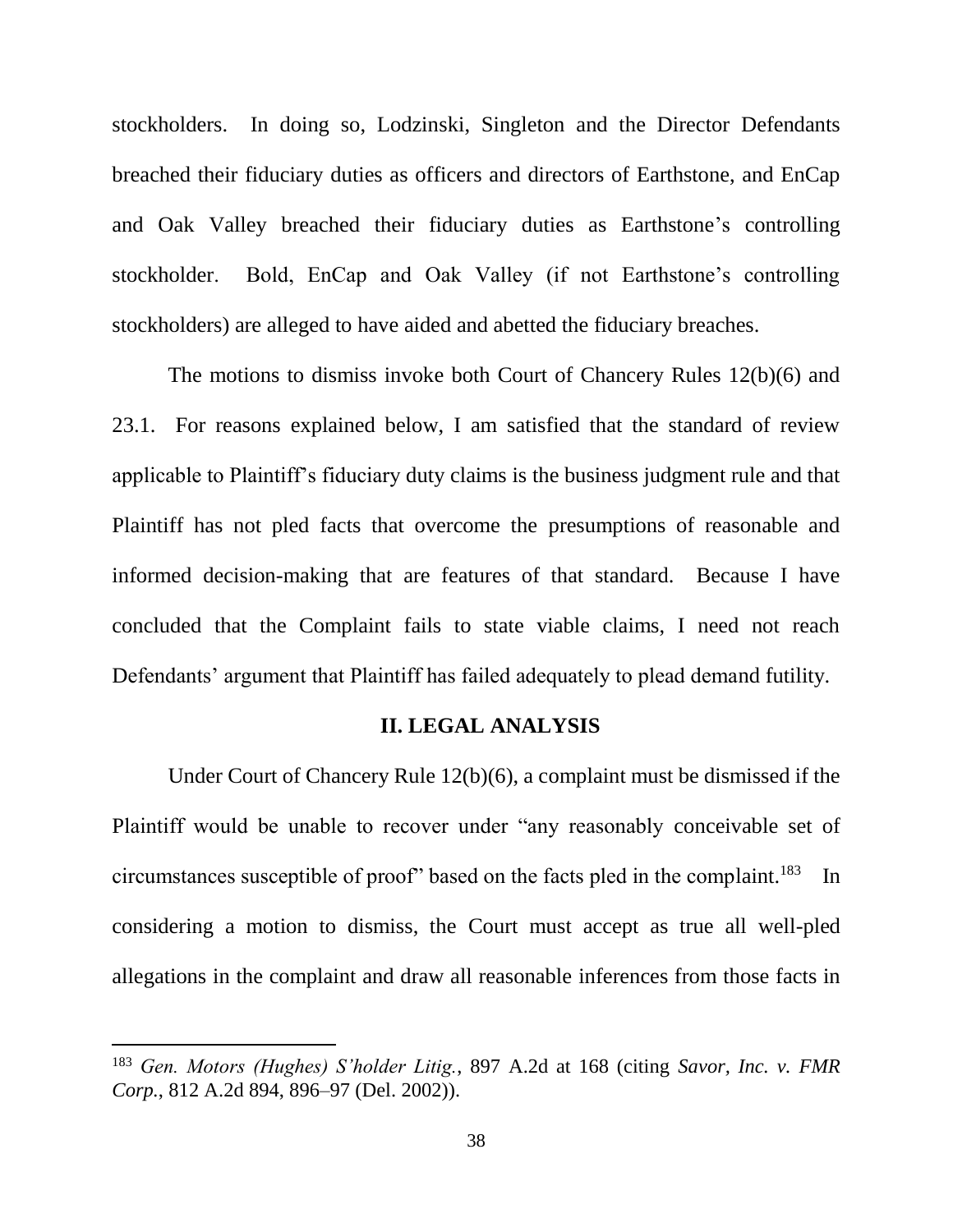Plaintiff's favor.<sup>184</sup> The Court need not accept, however, conclusory allegations that lack factual support or "accept every strained interpretation of the allegations proposed by the plaintiff."<sup>185</sup>

## **A. The Standard of Review**

The battle lines drawn by the parties mark familiar territory. According to Plaintiff, the Transaction involves a controlling stockholder (Oak Valley and, by extension, EnCap) who stood on both sides of the deal. Thus, the Individual Defendants' fiduciary breaches cannot be "cleansed" by an informed, uncoerced vote of the Earthstone stockholders approving the Transaction.<sup>186</sup> In other words, as Plaintiff sees the case, because the Transaction involved a conflicted controlling stockholder, *Corwin* does not apply.<sup>187</sup> As a fall back, Plaintiff maintains that, even if implicated, *Corwin* does not apply because the Earthstone stockholder vote was uninformed as a consequence of material omissions in the Proxy Statement.

<sup>184</sup> *Id.*

l

<sup>185</sup> *Id.*

<sup>186</sup> *See Corwin v. KKR Fin. Hldgs. LLC*, 125 A.3d 304, 309 (Del. 2015) (holding that the business judgment rule applies to "cleanse" alleged breaches of fiduciary duty when disinterested stockholders have approved the challenged transaction by an informed, uncoerced vote).

<sup>187</sup> *See* Pl.'s Omnibus Answering Br. in Opp'n to Defs.' Mot. to Dismiss ("Answering Br.") 4–5. *See also In re Solera Hldgs., Inc. S'holder Litig.*, 2017 WL 57839, at \*6 n.28 (Del. Ch. Jan. 5, 2017) (holding that "the only transactions that are subject to entire fairness that cannot be cleansed by proper stockholder approval are those involving a controlling stockholder") (citing *Larkin v. Shah*, 2016 WL 4485447, at \*10 (Del. Ch. Aug. 25, 2016)).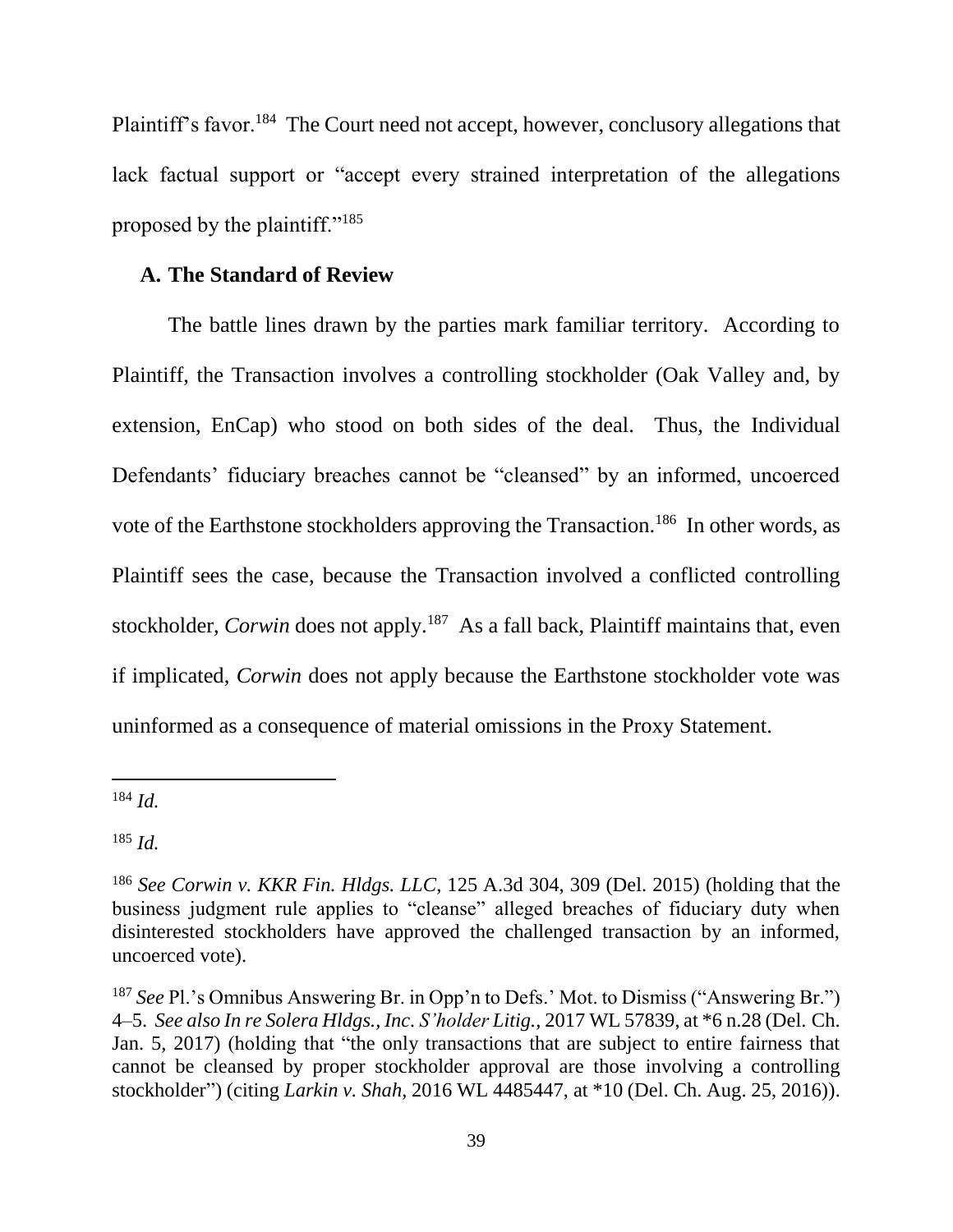Defendants forcefully dispute the fundamental premise of Plaintiff's argument. According to Defendants, with only a 41.1% ownership stake, Oak Valley is far from Earthstone's controlling stockholder. *Corwin,* therefore, provides the relevant analytical paradigm and sets the standard of review as the business judgment rule. For their fall back, Defendants argue that even if the Court deems Oak Valley to be a controlling stockholder, the business judgment rule still applies because the Transaction was structured so that it would comply with the six conditions set forth in *Kahn v. M & F Worldwide Corp.* ("*MFW*").<sup>188</sup> Plaintiff, of course, counters that *MFW* has no application here because the Special Committee was neither well-functioning nor independent, the vote of the minority stockholders was not informed and none of the protective deal conditions was imposed *ab initio*  as required.<sup>189</sup> Accordingly, Plaintiff asserts that regardless of whether one views the Transaction through a *Corwin* or *MFW* lens, the image is the same—entire fairness review.<sup>190</sup>

<sup>&</sup>lt;sup>188</sup> *MFW*, 88 A.3d at 639 (setting forth six factors that would justify business judgment review of a controlling stockholder transaction, including *ab initio* conditions that the transaction be negotiated and approved by a well-functioning special committee of independent directors and then approved again by an informed, uncoerced vote of a majority of the minority stockholders).

<sup>189</sup> Answering Br. 4.

<sup>190</sup> *Id.* 3.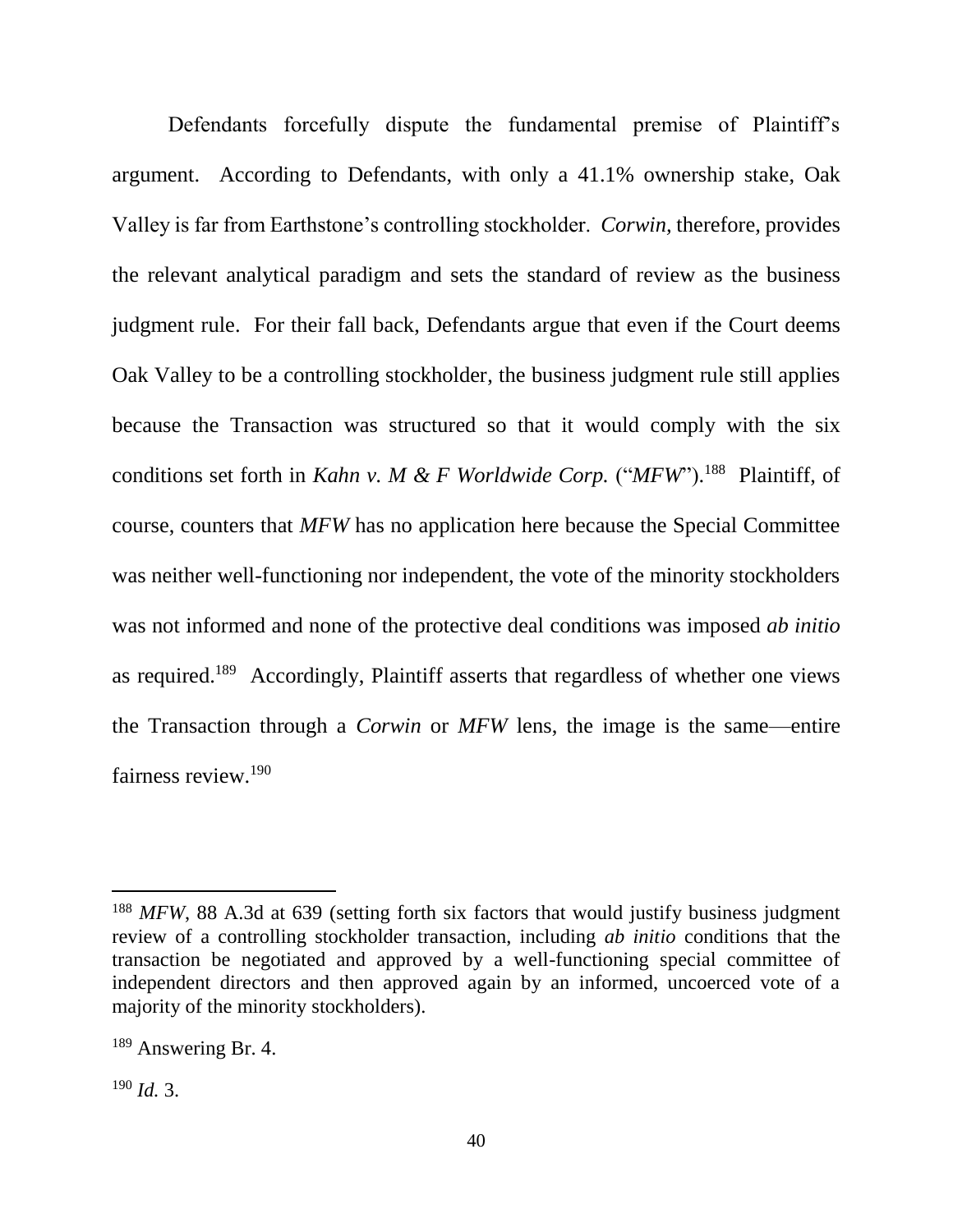The parties to the Transaction evidently anticipated that a dissatisfied stockholder might challenge the Transaction post-closing and, thus, structured the Transaction with the *MFW* framework in mind. 191 "[T]he *MFW* standard was born with the goal of establishing a technique, a practice, a structure, where, at the pleading stage, defendants could show that they were not subject to a breach of fiduciary duty challenge."<sup>192</sup> Because I am satisfied that Earthstone's decision to employ the *MFW* framework was well-executed by all concerned, I need not decide whether *vel non* Oak Valley was Earthstone's controlling stockholder because, even if it was, business judgment deference is the appropriate standard by which to evaluate the Transaction, even at the pleadings stage.<sup>193</sup>

 $191$  This, of course, is the cynical explanation. The other quite plausible explanation is that the Board, with the guidance of competent counsel, elected to practice good corporate governance.

<sup>192</sup> *Swomley v. Schlecht*, C.A. No. 9355–VCL, at 67 (Del. Ch. Aug. 27, 2014) (TRANSCRIPT), *aff'd*, 128 A.3d 992 (Del. 2015) (TABLE). *See also IRA Tr. FBO Bobbie Ahmed v. Crane*, 2017 WL 7053964, at \*21 (Del. Ch. Dec. 11, 2017) (applying business judgment review at the pleadings stage to grant a motion to dismiss where plaintiff "failed to plead facts sufficient to call into question satisfaction of any of the six elements set forth in the *MFW* framework"); *In re Synutra Int'l, Inc.*, 2018 WL 705702 (Del. Ch. Feb. 2, 2018) (ORDER) (same); *In re Books-A-Million*, 2016 WL 5874974 (Del. Ch. Oct. 10, 2016) (same), *aff'd*, 164 A.3d 56 (Del. 2017); *Swomley*, C.A. No. 9355–VCL (same).

<sup>193</sup> *IRA Tr. FBO Bobbie Ahmed*, 2017 WL 7053964, at \*10 (observing that the *MFW* framework applies beyond the controller squeeze-out transactional context to any form of conflicted controller transaction) (citation omitted).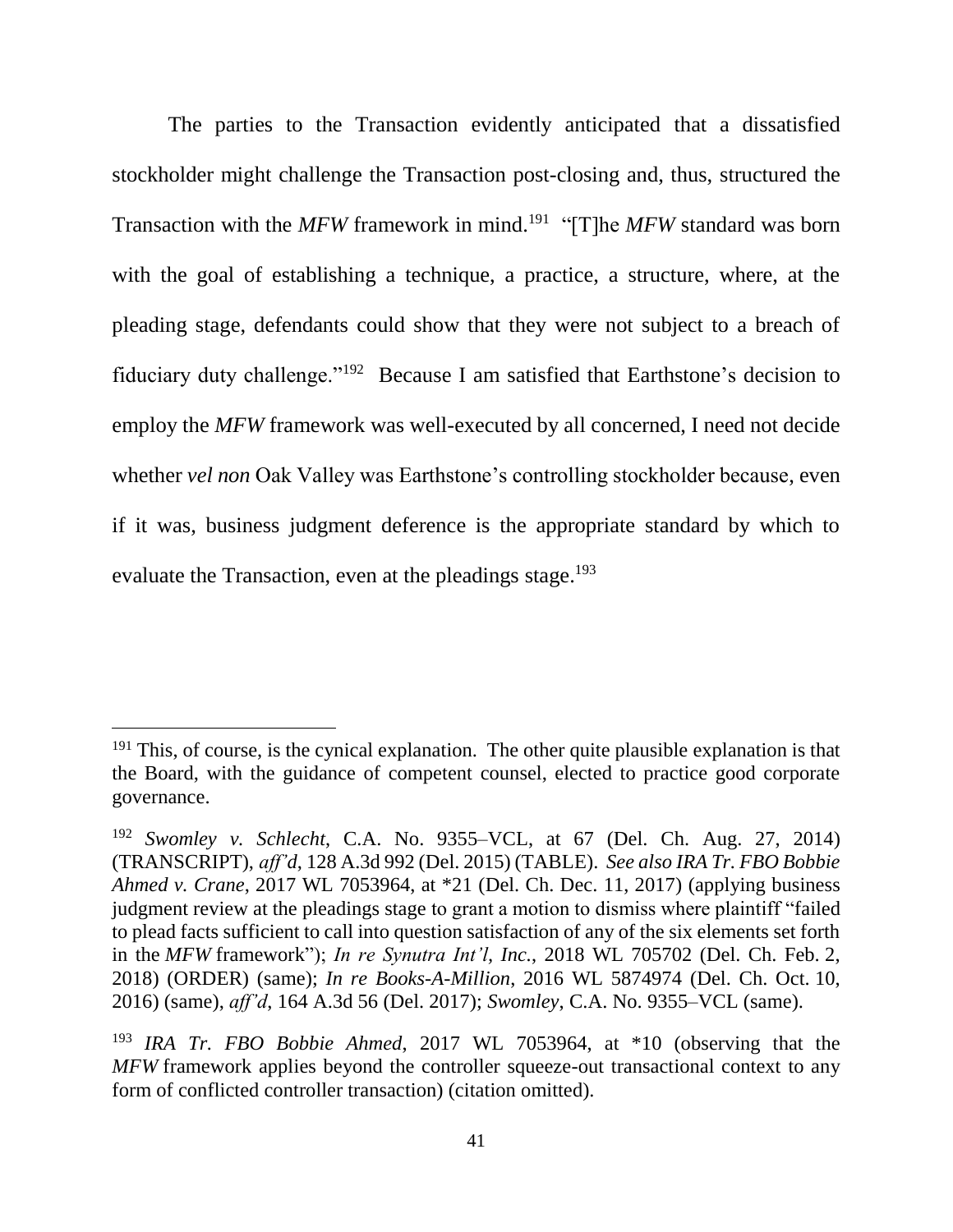The six elements set forth in *MFW* that must be satisfied to earn business judgment review are:

- (i) the controller must condition the procession of the transaction *ab initio* on the approval of both a special committee and a majority of the minority stockholders;
- (ii) the special committee must be independent;
- (iii) the special committee must be empowered to freely select its own advisors and to say no definitively;
- (iv) the special committee must meet its duty of care in negotiating a fair price;
- (v) the vote of the minority must be informed; and
- (vi) there can be no coercion of the minority.<sup>194</sup>

As best I can discern, Plaintiff offers four reasons why the Transaction failed to meet the *MFW* elements: (1) the *ab initio* requirement was not satisfied because deal negotiations had commenced prior to the announcement of the Special Committee and majority of the minority vote conditions; (2) the Special Committee was not independent because its members had ties to Oak Valley, EnCap and Lodzinski; (3) the Special Committee did not act with due care because it allowed Lodzinski to control all aspects of the negotiation and review process without supervision prior to bringing the deal to the Board for approval; and (4) the minority stockholder vote

<sup>194</sup> *MFW*, 88 A.3d at 645.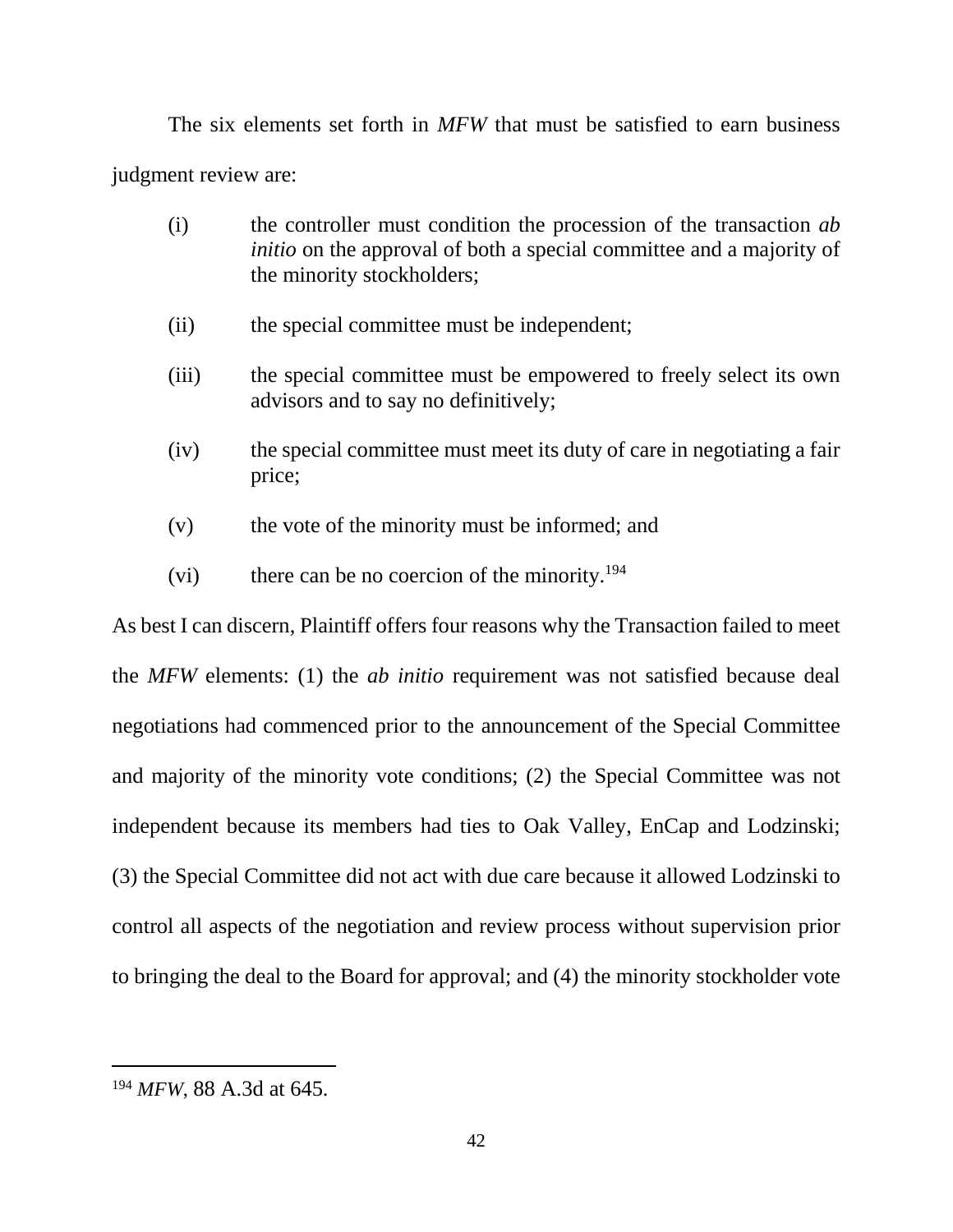was not fully informed because there were material deficiencies in the Proxy Statement. I address each argument in turn.

#### **B. The** *Ab Initio* **Condition Was Satisfied**

When a proposed transaction is conditioned on approval of both a special committee of independent directors and an informed majority of the disinterested stockholders, this deal structure "replicates the arm's-length merger steps of the DGCL by 'requir[ing] two independent approvals, which it is fair to say serve independent integrity-enforcing functions.'" 195 In order truly to mimic arms-length dealing, and to neutralize the controller's influence, these two conditions must be in place "*ab initio*," <sup>196</sup> meaning the conditions must be announced "before any negotiations [take] place."<sup>197</sup> And, for purposes of the *MFW* analysis, in most instances, "negotiations" begin when a proposal is made by one party which, if accepted by the counter-party, would constitute an agreement between the parties regarding the contemplated transaction.<sup>198</sup> "Using this point in time fulfills the goals

<sup>195</sup> *Id.* at 643 (citing *In re MFW S'holders Litig.*, 67 A.3d 496, 528 (Del. Ch. 2013), *aff'd sub nom. MFW*, 88 A.3d 635).

<sup>196</sup> *MFW S'holders Litig.*, 67 A.3d at 528.

<sup>197</sup> *Synutra Int'l*, 2018 WL 705702, at \*2 (citing *Swomley*, 2014 WL 4470947, at \*21).

<sup>198</sup> *See Synutra Int'l*, 2018 WL 705702, at \*2–3 (analyzing the initial offer letter and follow up offer letter for purposes of the *ab initio* inquiry); *Books-A-Million*, 2016 WL 5874974, at \*8 (finding the offer letter conditioning the transaction on special committee approval and informed vote of the majority of the minority satisfied the *ab initio* requirement).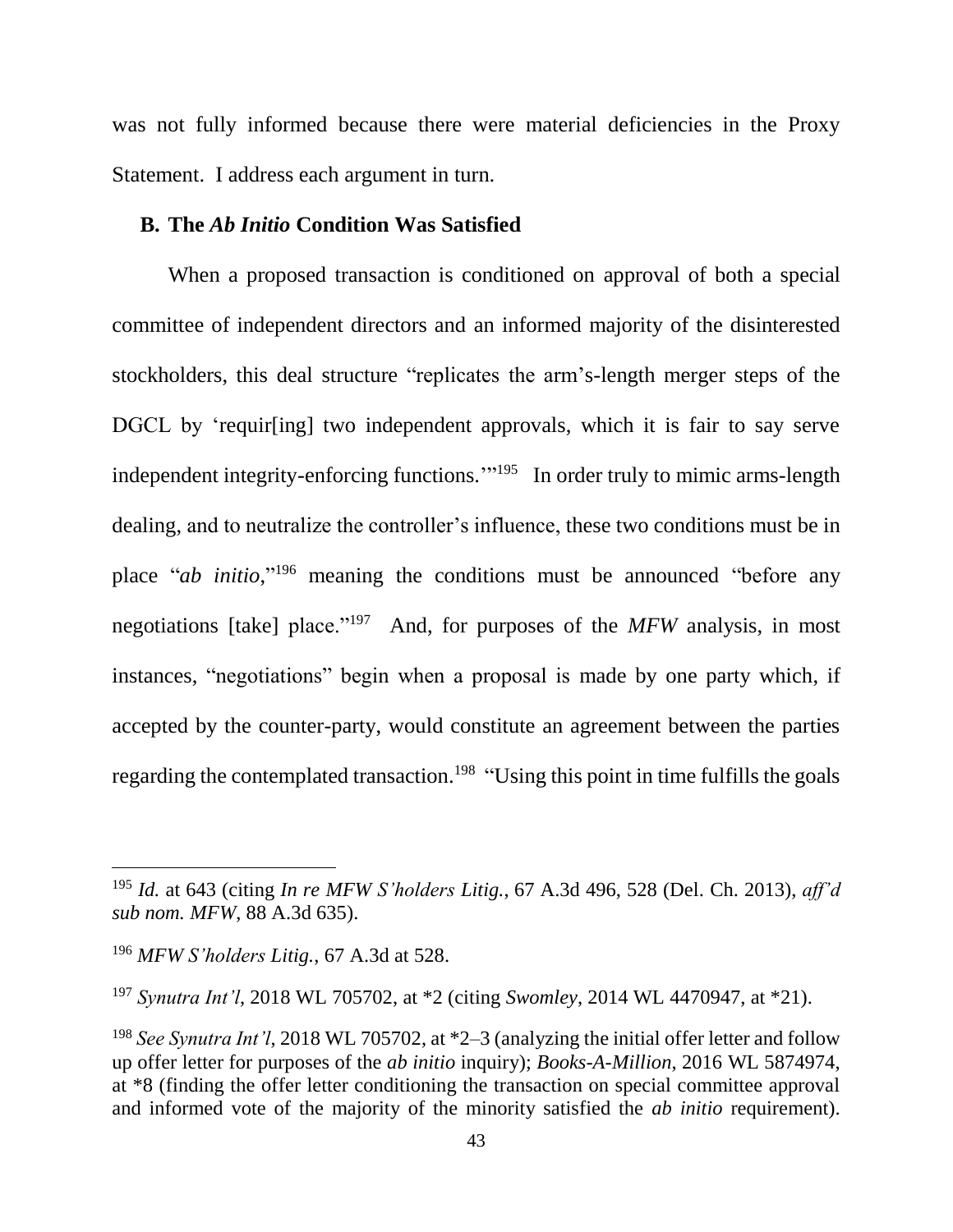of disabling the controller for purposes of the negotiations and ensuring that the controller 'cannot dangle a majority-of-the-minority vote before the special committee late in the process as a deal-closer rather than having to make a price move.""<sup>199</sup>

Here, the Offer Letter, sent on August 19, 2016, was the very first proposal

that Earthstone directed to Bold.<sup>200</sup> The Offer Letter announced and made clear from

 $\overline{a}$ 

<sup>200</sup> Plaintiff's argument that the Court cannot rely on the Offer Letter without converting this motion to dismiss into a motion for summary judgment is without merit. Answering Br. 4 n.2. It is unfortunate that the Offer Letter was not included with the Section 220 Documents. Nevertheless, there is no doubt the Offer Letter is integral to the Complaint; indeed, the pleading expressly relies upon the Offer Letter (albeit selectively) at paragraph 118. Compl. ¶ 118. In this regard, Plaintiff asserts paragraph 118 "is a reference to the Proxy, which merely states that a letter was sent on August 19." Answering Br. 20. This argument falls short, however, because paragraph 118 does not reference the Proxy Statement directly (or quote it) nor does it allege *only* that a letter was sent on August 19. Because I am satisfied that the Offer Letter is integral to the Complaint and paragraph 118 only selectively describes the Offer Letter, the Court may consider it to decide this motion to dismiss. *See Wal-Mart Stores, Inc.,* 860 A.2d at 320 (noting that on a motion to dismiss, the Court may consider documents that are "integral" to the complaint); *Reiter v. Fairbank*, 2016 WL 6081823, at \*5 (Del. Ch. Oct. 18, 2016) ("[W]here a complaint quotes or characterizes some parts of a document but omits other parts of the same document, the

*See also id.* (observing that the offer letter was a distinct proposal and that "it generated a separate process").

<sup>199</sup> *Synutra Int'l*, 2018 WL 705702, at \*2 (citing *MFW*, 88 A.3d at 644). Plaintiff's concern that a controller could negotiate the material terms of a transaction before submitting a formal offer, and then claim *ab initio* status by sweeping those terms, along with the *MFW*  conditions, into its first (and final) formal proposal, might well be justified on a different record. But that is not what happened here. As explained below, the Special Committee met several times to formulate its proposal before the Offer Letter was submitted. After the Offer Letter was delivered, in which the Special Committee clearly announced the *MFW* conditions, the Special Committee and Bold engaged in substantial negotiations before reaching a final agreement. Proxy Statement at 50–54.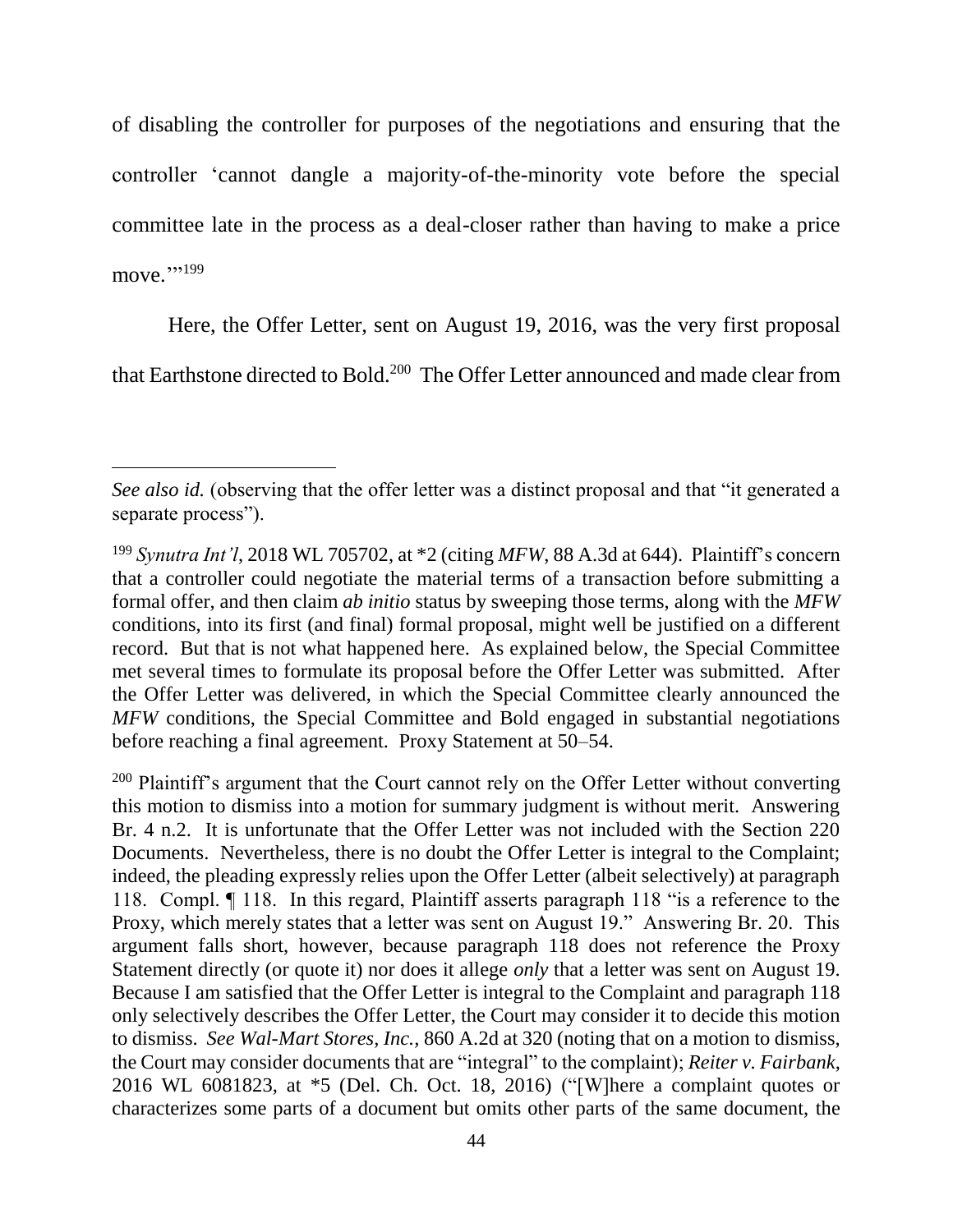the outset—at the start of negotiations on the proposal—that any transaction between Earthstone and Bold would be conditioned on "final approval by Earthstone's Special Committee" and "formal approval of Earthstone's stockholders, including the holders of a majority of the common stock held by persons other than EnCap Investments LP and its affiliates and associates, and [sic] well as the Board of Managers of Bold and the LLC interest owners of Bold (if required)."201 By conditioning the first offer in this manner, the Special Committee made clear to Bold and EnCap that the "procession of the transaction" would be subject to these terms.<sup>202</sup> That is precisely what *MFW* requires.<sup>203</sup>

Plaintiff argues that this construction of the time at which "negotiations" begin for *MFW* purposes ignores the substantial preliminary discussions that Lodzinski had with EnCap and Bold prior to the Offer Letter, and the opportunities afforded to the controller during those discussions to influence the outcome.<sup>204</sup> This argument, however, ignores the important distinction between "discussions" about the

Court may apply the incorporation-by-reference doctrine to guard against the cherrypicking of words in the document out of context.").

 $201$  Offer Letter at 1.

<sup>202</sup> *MFW*, 88 A.3d at 645.

<sup>203</sup> *Id.*

<sup>204</sup> Answering Br. 43–46.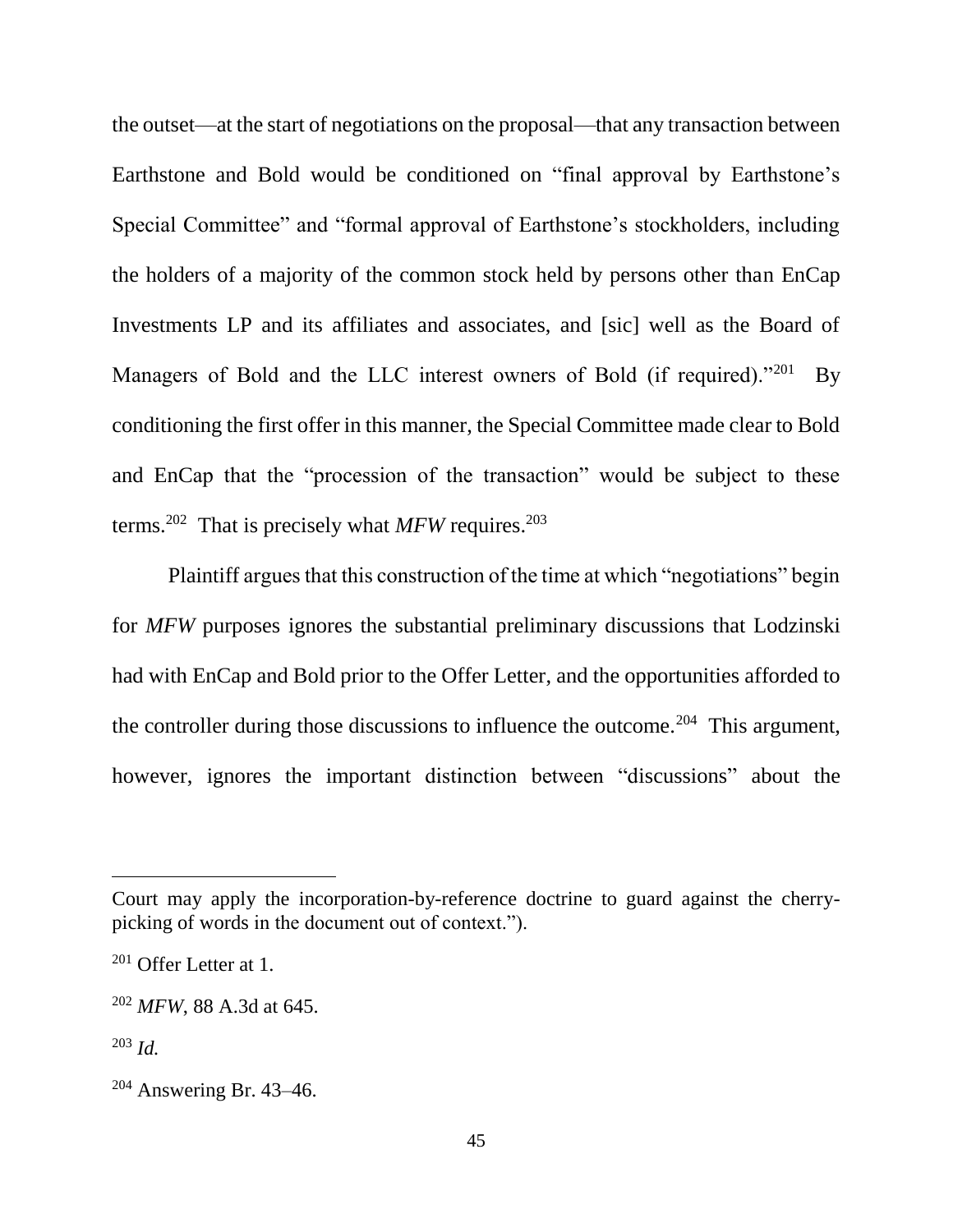possibility of a deal and "negotiations" of a proposed transaction after the "discussions" lead to a definitive proposal. As our Supreme Court has recognized:

No dictionary references are needed to know that to "negotiate" means to bargain toward a desired contractual end, whereas to "discuss" means merely to exchange thoughts and points of views on matters of mutual interest, with no bargaining overtones necessarily involved.<sup>205</sup>

Lodzinski's discussions with EnCap and Bold, while extensive, never rose to the level of bargaining; they were entirely exploratory in nature. The Offer Letter marked the first real move in the negotiating bout.<sup>206</sup> It was followed by more than two months of negotiations between the Special Committee and Bold that included several attacks, parries and remises before a final deal was struck.<sup>207</sup> Given this history, the Offer Letter marked the appropriate time at which to announce the *MFW ab initio* conditions.

<sup>205</sup> *Colonial Sch. Bd. v. Colonial Affiliate, NCCEA/DSEA/NEA*, 449 A.2d 243, 247 (Del. 1982).

 $206$  Plaintiff's concern that a controller could negotiate the material terms of a transaction before submitting a formal offer, and then claim *ab initio* status by sweeping those terms, along with the *MFW* conditions, into its first (and final) formal proposal, might well be justified on a different record. But that is not what happened here. The Special Committee met several times to formulate its proposal before the Offer Letter was submitted. After the Offer Letter was delivered, in which the Special Committee clearly announced the *MFW* conditions, the Special Committee and Bold engaged in substantial negotiations before reaching a final agreement. Proxy Statement at 50–54.

<sup>207</sup> Compl. ¶¶ 120–21.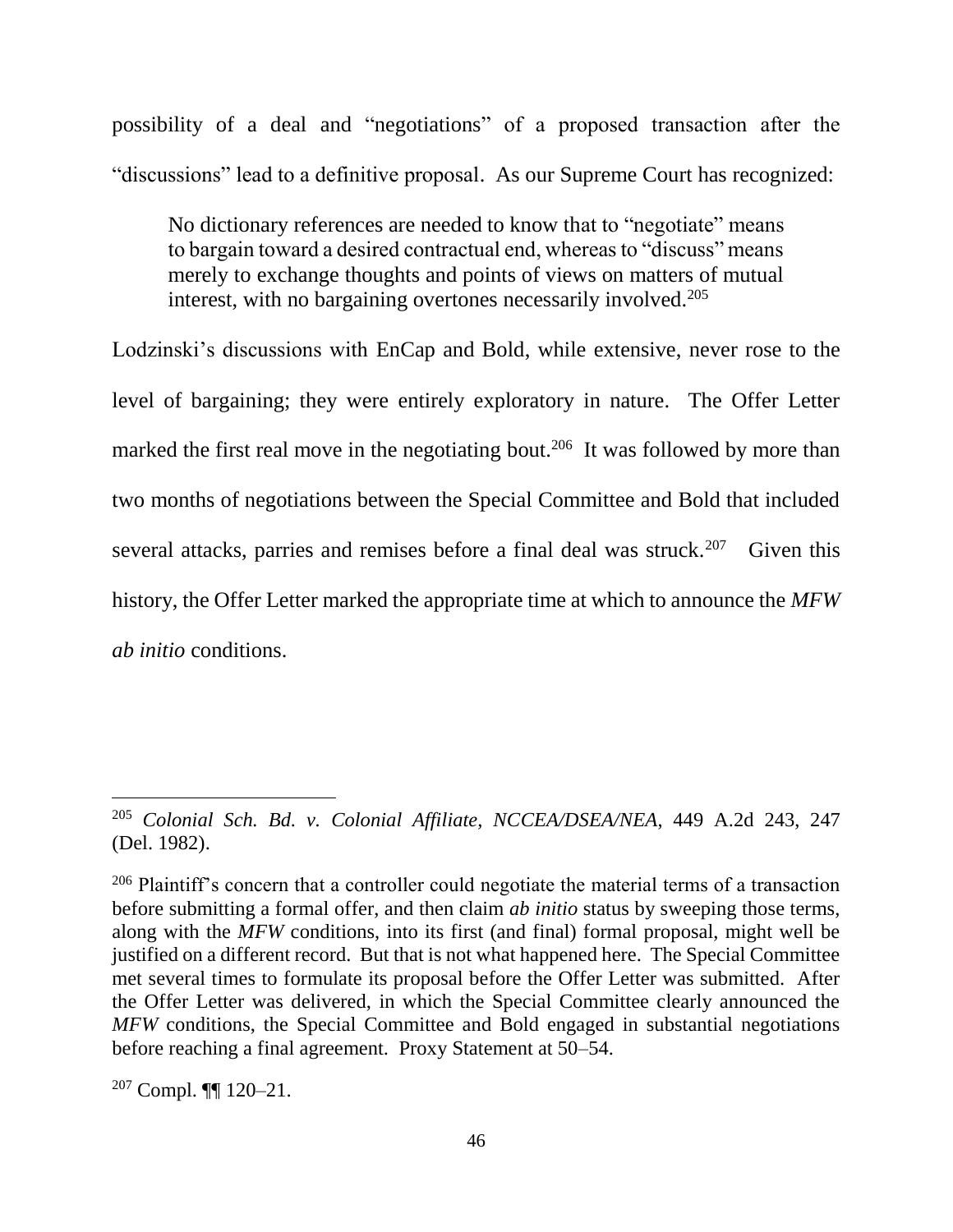### **C. The Special Committee Was Well-Functioning**

The second, third and fourth *MFW* conditions, in essence, require that a special committee function well in order to justify business judgment deference.<sup>208</sup> Stated differently, "the special committee must function in a manner which indicates that the controlling stockholder did not dictate the terms of the transaction and that the committee exercised real bargaining power at an arms-length."<sup>209</sup> The telltale signs of a well-functioning special committee—independence, full and unfettered negotiating authority and careful deliberation—are all present here.

# **1. The Special Committee Was Independent**

"To establish lack of independence, [Plaintiff] must show that the directors are beholden to [EnCap or Oak Valley] or so under their influence that their discretion would be sterilized."<sup>210</sup> Moreover, "[a] plaintiff seeking to show that a director was not independent must satisfy a materiality standard. The court must conclude that the director in question had ties to the person whose proposal or actions he or she is evaluating that are sufficiently substantial that he or she could not objectively discharge his or her fiduciary duties."<sup>211</sup> "In other words, [plaintiff must

<sup>208</sup> *MFW*, 88 A.3d at 645.

<sup>209</sup> *Id.* at 646 (internal quotations omitted).

<sup>210</sup> *Rales v. Blasband*, 634 A.2d 927, 936 (Del. 1993) (internal quotations omitted). <sup>211</sup> *MFW*, 88 A.3d at 649.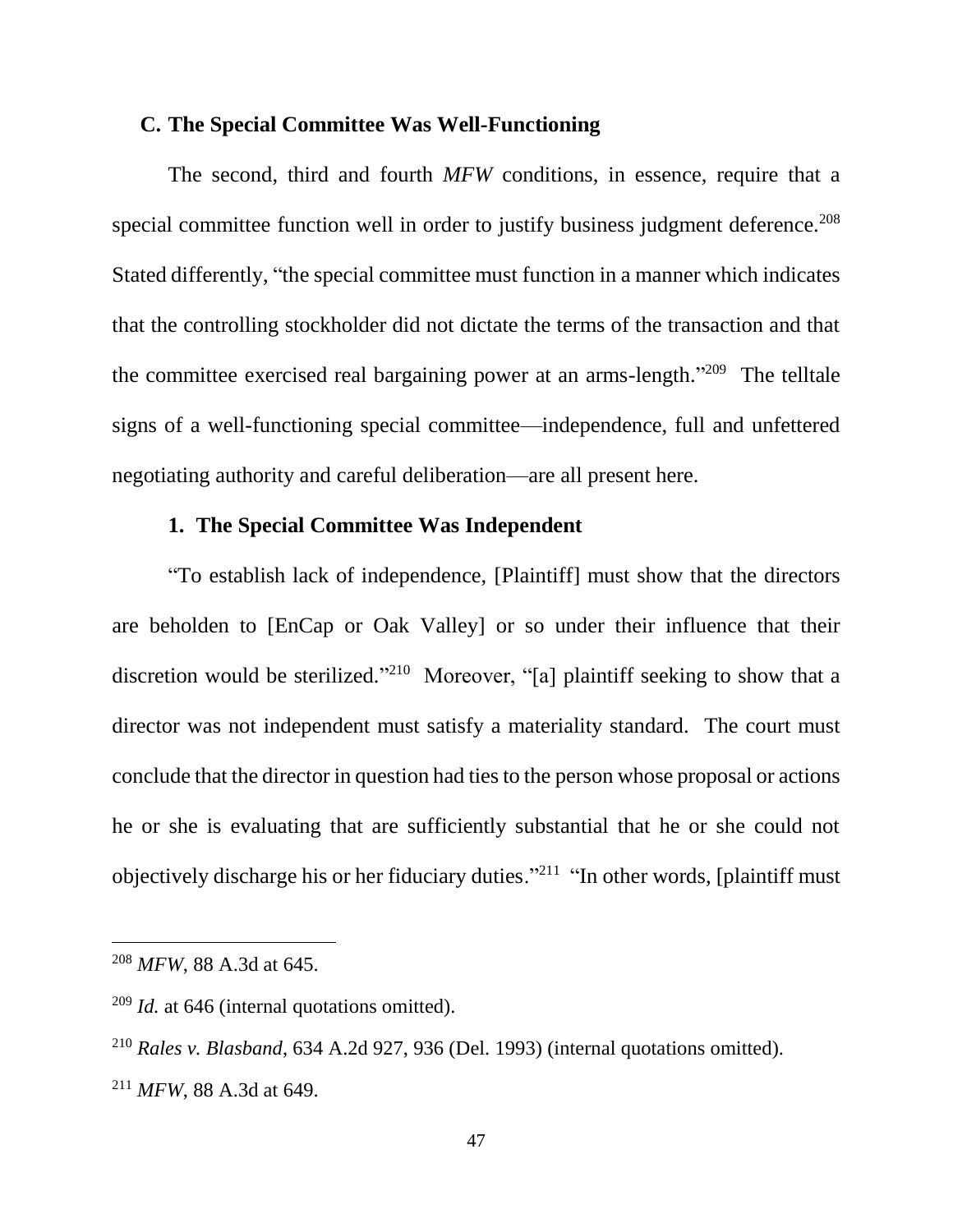abide by] a key teaching of our Supreme Court, requiring a showing that a specific director's independence is compromised by factors material to her."<sup>212</sup>

Plaintiff's showcase arguments regarding Urban and Joliat's compromised independence are: (1) EnCap appointed Urban and Joliat to their Earthstone board seats<sup>213</sup>; (2) both directors "own interests in Oak Valley," "which pre-date their Earthstone directorships<sup>"214</sup>; and (3) Urban is CEO of Vlasic Group, which has invested in Lodzinski-led companies.<sup>215</sup> None of these facts disabled either Urban or Joliat from proper service on (or to) the Special Committee.

First, "a director's nomination or election [to the board] by an interested party," standing alone, does not support a reasonable inference that the director lacks independence.<sup>216</sup> In *Ezcorp*, this court observed:

[I]t is not enough to charge that a director was nominated by or elected at the behest of those controlling the outcome of a corporate election. That is the usual way a person becomes a corporate director. It is the care, attention and sense of individual responsibility to the performance

<sup>212</sup> *Id.* at 650.

<sup>&</sup>lt;sup>213</sup> Compl. ¶ 96; Answering Br. 48.

<sup>214</sup> Compl. ¶¶ 96, 98; Answering Br. 48.

<sup>215</sup> Compl. ¶ 97; Answering Br. 49.

<sup>216</sup> *In re Ezcorp Inc. Consulting Agreement Deriv. Litig.*, 2016 WL 301245, at \*40 (Del. Ch. Jan. 25, 2016) (decided in the demand futility context).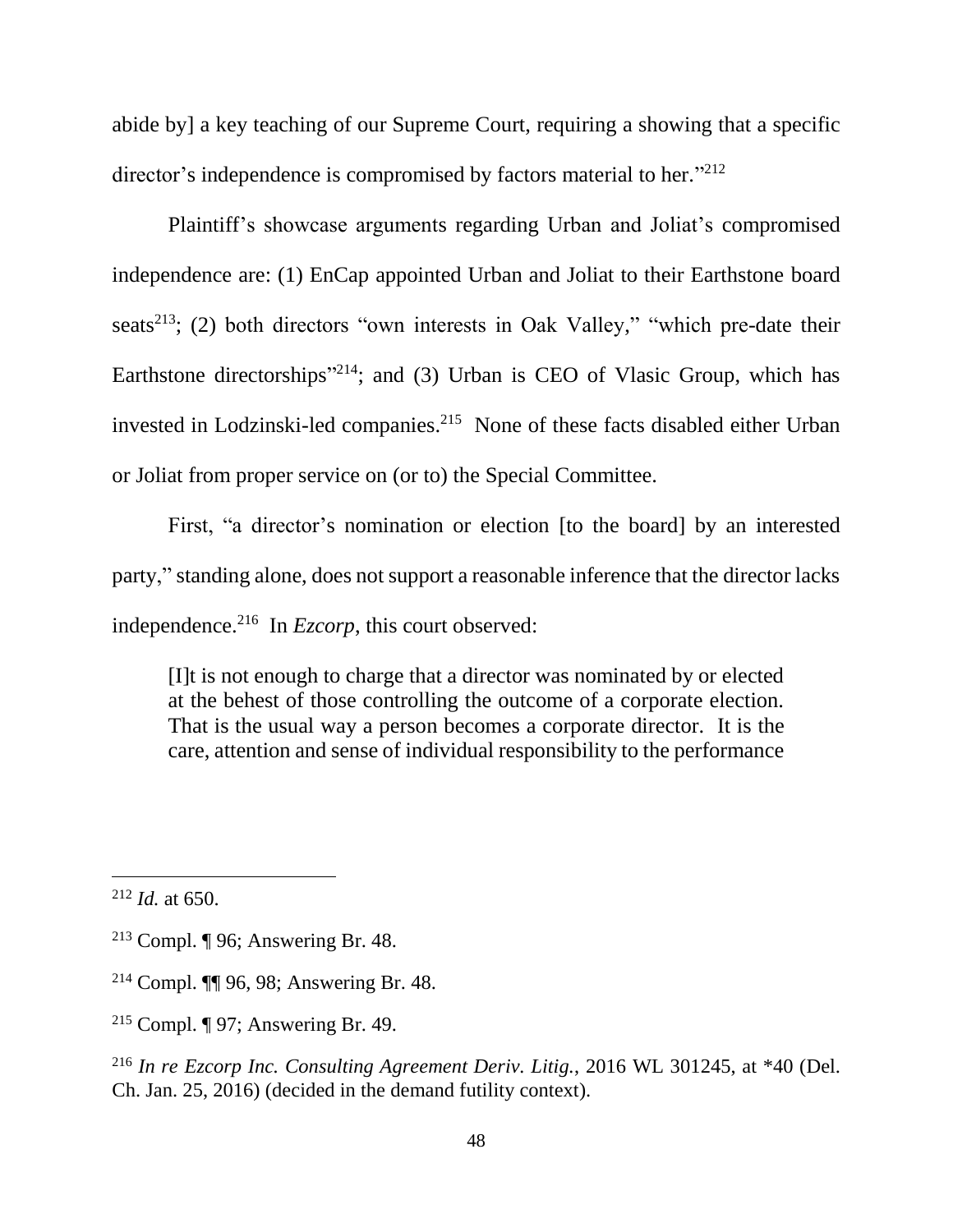of one's duties, not the method of election, that generally touches on independence. $217$ 

Here, Plaintiff's allegation that EnCap appointed Urban and Joliat to the Earthstone board is insufficient to impeach their independence.

Second, Plaintiff's allegations regarding Urban and Joliat's "interests in Oak Valley" are likewise insufficient to allow a reasonable inference that both directors cannot act independently of Oak Valley as fiduciaries of Earthstone. Allegations of financial ties between the interested party and the director, without more, are not disqualifying.<sup>218</sup> Rather, Plaintiff must "compare the actual economic circumstances of the directors they challenge to the ties the plaintiff contends affect their impartiality."<sup>219</sup> The Complaint, however, does nothing more than baldly allege that Urban and Joliat's non-controlling membership interests in Oak Valley "fostered a long-running relationship with Lodzinski [] and EnCap," and therefore, Urban and Joliat's economic interests in Oak Valley depend on the leadership and financial backing of Lodzinski and EnCap.<sup>220</sup> Of course, the Complaint does not even attempt to allege the materiality to Urban and Joliat of their Oak Valley membership interests

<sup>217</sup> *Ezcorp*, 2016 WL 301245, at \*40 (citing *Aronson v. Lewis*, 473 A.2d 805, 816 (Del. 1984)), *overruled on other grounds*, *Brehm v. Eisner*, 746 A.2d 244 (Del. 2000).

<sup>218</sup> *MFW*, 88 A.3d at 650.

<sup>219</sup> *Id.*

 $220$  Compl. ¶ 96.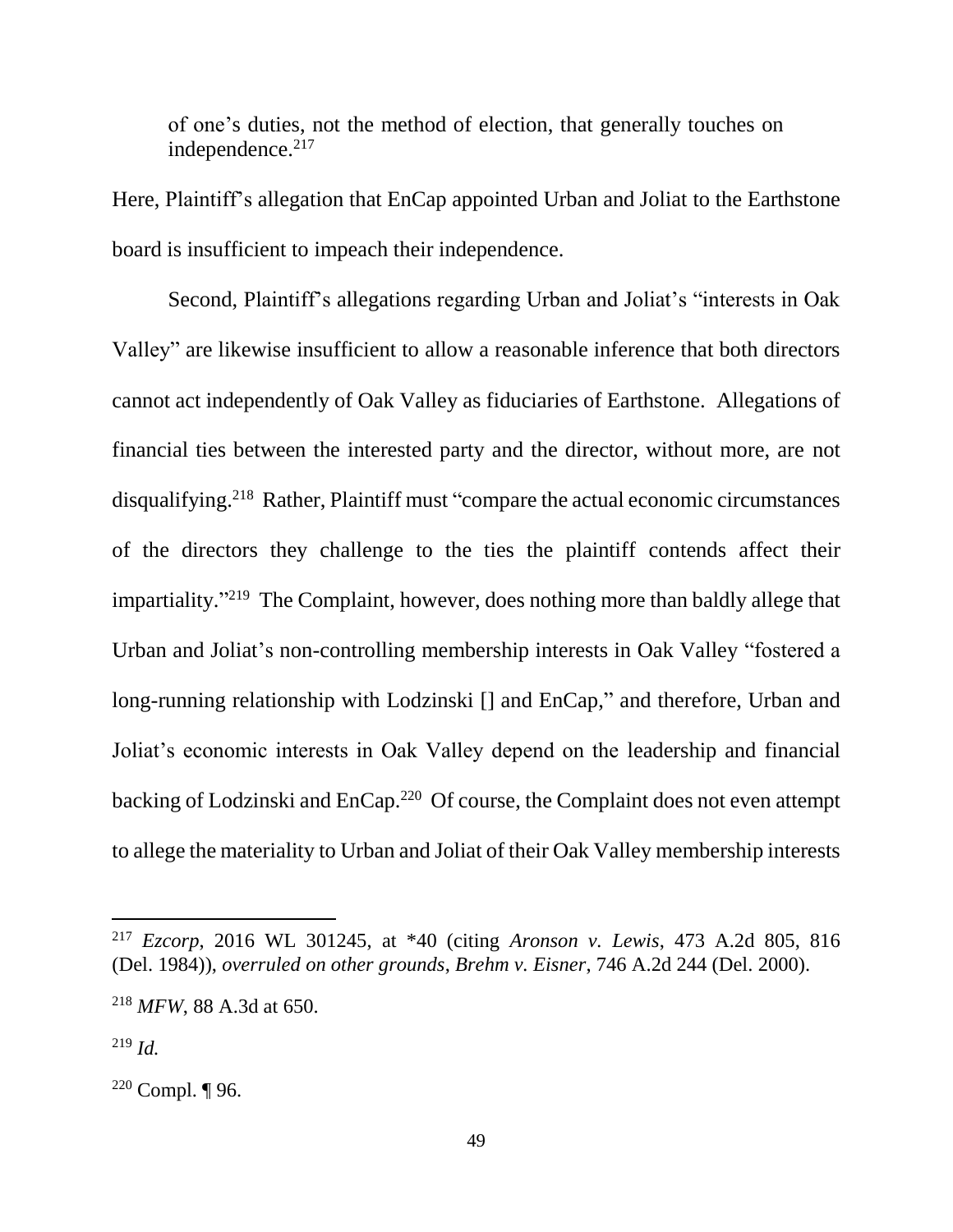(or their Earthstone board seats).<sup>221</sup> That missing link separates the "financial ties" allegations from well-pled bases to infer compromised independence.

Third, Plaintiff's contention that Urban lacks independence "due to his role as CEO of Vlasic Group, which has invested in five different Lodzinski-led companies since 1988" misses the mark for the same reason that his other attacks on Urban's independence fail—the allegation, even if true, is not compromising.<sup>222</sup> According to Plaintiff, Urban's ties to Vlasic Group, which has ties (however attenuated) to Lodzinski, makes it "reasonably conceivable that Urban wishes to maintain a good relationship with Lodzinski and therefore lacks independence."<sup>223</sup> Allegations that directors "moved in the same social circles," "developed business relationships before joining the board" or described each other as "friends," are insufficient, without more, to rebut the presumption of independence.<sup>224</sup> Indeed,

[a] lack of independence does not turn on whether the interested party can directly fire a director from his day job. It turns on, at the pleadings stage, whether the plaintiff[] [has] pled facts from which the director's

 $221$  Even if the Complaint alleged Urban and Joliat were motivated to preserve their compensation as Earthstone directors (which it does not), ordinary director compensation, "standing alone, cannot be the basis for asserting a lack of independence." *Synutra Int'l*, 2018 WL 705702, at \*4 (citing *Robotti & Co., LLC v. Liddtell*, 2010 WL 157474, at \*14 (Del. Ch. Jan. 14, 2010)).

<sup>&</sup>lt;sup>222</sup> Compl. ¶ 97; Answering Br. 49.

<sup>223</sup> Compl. ¶ 97; Answering Br. 49.

<sup>224</sup> *Beam ex rel. Martha Stewart Living Omnimedia, Inc. v. Stewart*, 845 A.2d 1040, 1051 (Del. 2004); *MFW*, 88 A.3d at 649.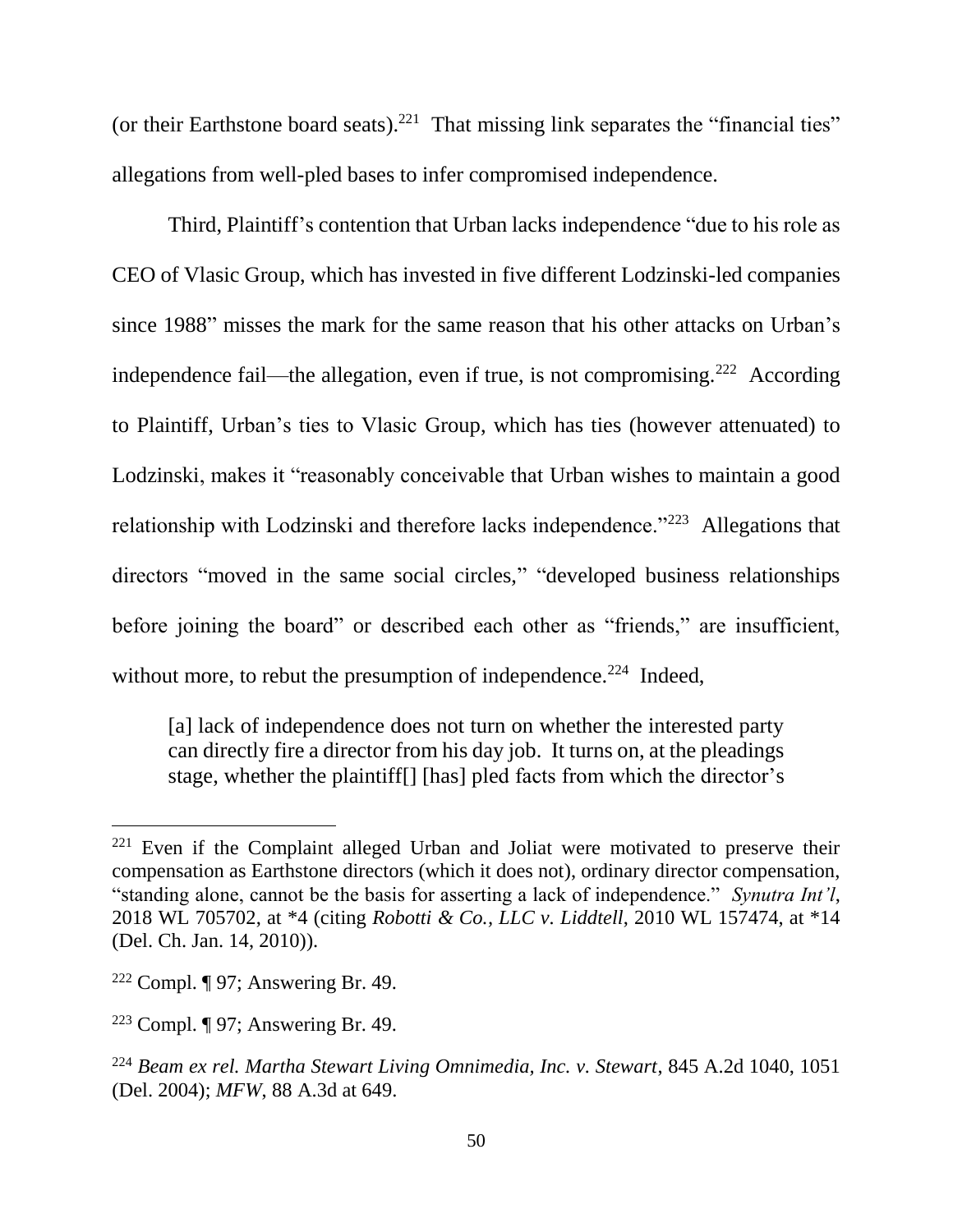ability to act impartially on a matter important to the interested party can be doubted because that director may feel either subject to the interested party's dominion or beholden to that interested party. $225$ 

Here, there are no well-pled facts that allow an inference that Urban might feel subject to Lodzinski's domination (if any) because Vlasic Group made investments (of unspecified size), spanning nearly three decades, in five Lodzinski-led entities.

Plaintiff has not well-pled that the Special Committee members lacked independence.

# **2. The Special Committee Was Empowered**

*MFW* instructs that a special committee is empowered if it can "freely select its own advisors and [can] say no definitively."<sup>226</sup> Plaintiff does not meaningfully argue that the Special Committee's mandate did not meet this test, and for good reason. The Board resolution creating the Special Committee expressly empowered the committee to hire its own legal and financial advisors, which is precisely what the Special Committee did after interviewing numerous potential candidates for the positions. The mandate also expressly empowered the Special Committee to "[r]eject the potential transaction, cease further negotiations and 'walk-away.'" 227

<sup>225</sup> *Ezcorp*, 2016 WL 301245, at \*36 (citing *Delaware Cnty. Emp. Ret. Fund v. Sanchez*, 124 A.3d 1017, 1023 n.25 (Del. 2015)).

<sup>226</sup> *MFW*, 88 A.3d at 645.

<sup>227</sup> Proxy Statement at 49.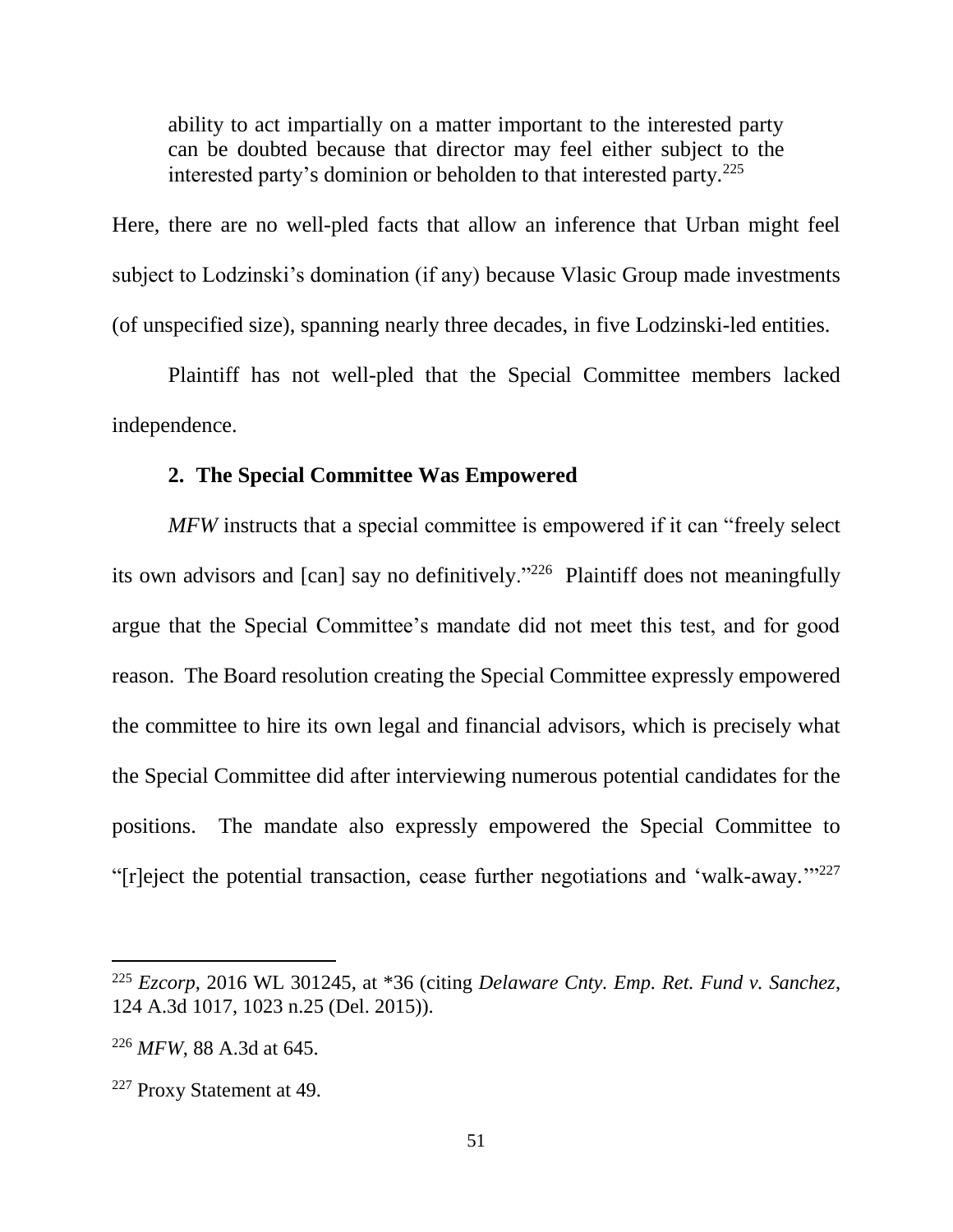Plaintiff has not well-pled that the Special Committee lacked the authority to negotiate the Transaction.

### **3. The Special Committee Acted with Due Care**

*MFW* requires that "[t]he Special Committee meet[] its duty of care in negotiating a fair price."<sup>228</sup> "Due care in the decision making context is *process* due care only."<sup>229</sup> "For purposes of applying the [MFW] framework on a motion to dismiss, the standard of review for measuring compliance with the duty of care is whether the complaint has alleged facts supporting a reasonably conceivable inference that the directors were grossly negligent." $230$  "In the civil context, the Delaware Supreme Court has defined gross negligence as 'a higher level of negligence representing an extreme departure from the ordinary standard of care."<sup>231</sup> "It refers to a decision 'so grossly off-the-mark as to amount to reckless indifference or a gross abuse of discretion. $\frac{1732}{2}$ 

 $\overline{a}$ 

<sup>230</sup> *Books-A-Million*, 2016 WL 5874974, at \*17.

<sup>228</sup> *MFW*, 88 A.3d at 645.

<sup>229</sup> *Synutra Int'l*, 2018 WL 705702, at \*4 (emphasis in original) (citing *Brehm*, 746 A.2d at 264). "Process due care" means that directors must "inform themselves, prior to making a business decision, of all material information reasonably available to them." *Aronson*, 473 A.2d at 812. *See also Synutra Int'l*, 2018 WL 705702, at \*4.

<sup>231</sup> *Synutra Int'l*, 2018 WL 705702, at \*5 (citing *Browne v. Robb*, 583 A.2d 949, 953 (Del. 1999)).

<sup>232</sup> *Synutra Int'l*, 2018 WL 705702, at \*5 (citing *Solash v. Telex Corp.*, 1988 WL 3587, at \*9 (Del. Ch. Jan. 19, 1988)).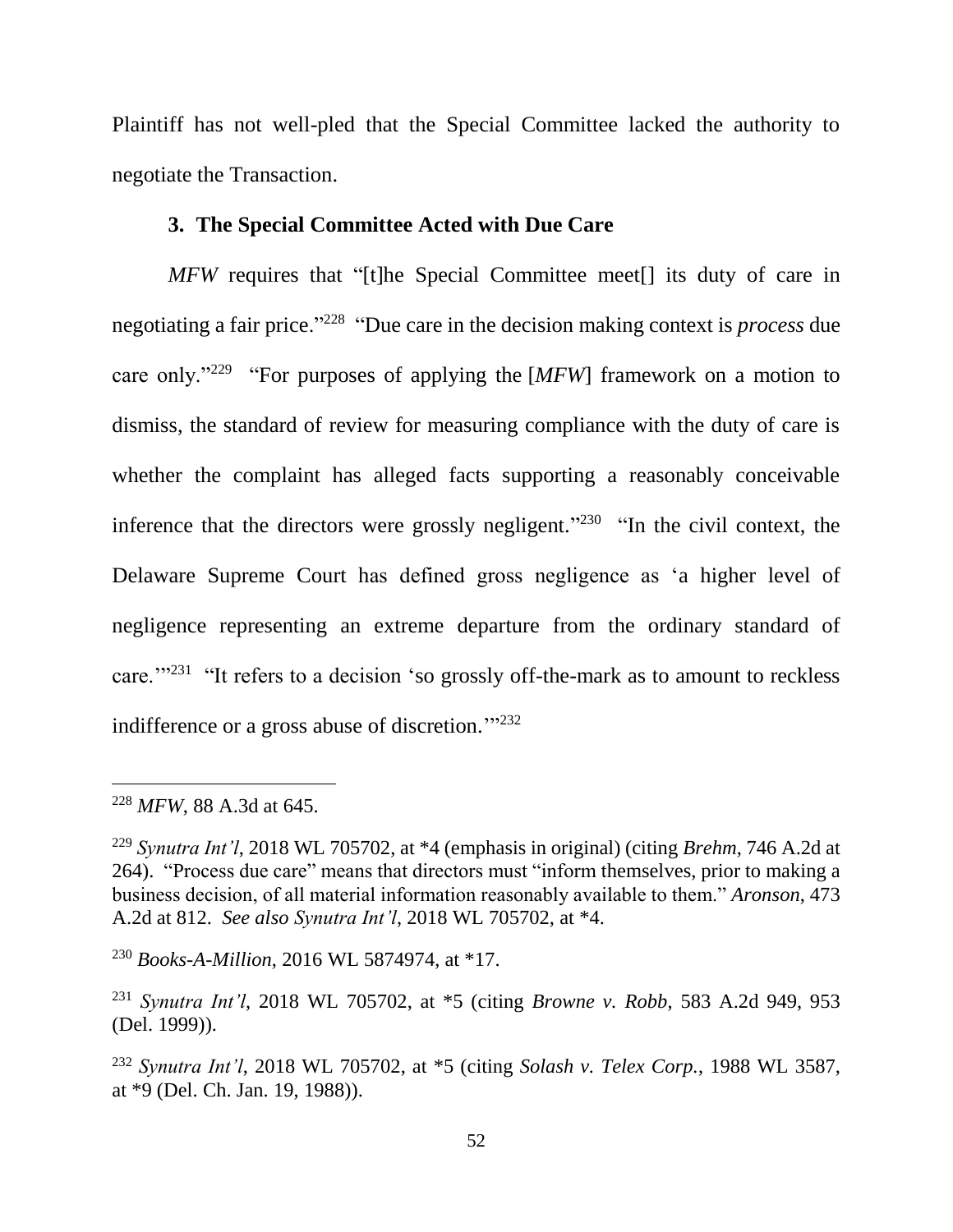"[G]ross negligence is a very tough standard to satisfy."<sup>233</sup> For example, "[r]aising questions such as 'whether the special committee could have extracted another higher bid' or 'whether the special committee was too conservative in valuing [the company's] future prospects' does not plead a violation of the duty of care."<sup>234</sup> Likewise, allegations that the Special Committee could have approached the negotiations differently implicate matters of strategy and tactics, not a duty of care violation.<sup>235</sup> Simply stated, "[a] committee [will] satisfy its duty of care by negotiating diligently with the assistance of advisors." 236 That is the only reasonable inference of what happened here.

Plaintiff maintains that the Special Committee failed to act with due care in three respects: "the Special Committee failed to exercise real bargaining power, permitted the Transaction process to be dominated by conflicted Earthstone management and EnCap, and capitulated to the terms of the Transaction that Lodzinski and EnCap favored and had been negotiating for months."<sup>237</sup> These

<sup>233</sup> *Swomley*, C.A. No. 9355–VCL, at 73.

<sup>234</sup> *Synutra Int'l*, 2018 WL 705702, at \*5 (citing *MFW*, 67 A.3d at 516).

<sup>235</sup> *Swomley*, C.A. No. 9355–VCL, at 73–74 ("Somebody could have negotiated that differently, but that seems to me to be a matter of strategy and tactics that's debatable and isn't a duty of care violation.").

<sup>236</sup> *Books-A-Million*, 2016 WL 5874974, at \*18 (citing *MFW S'holders Litig.*, 67 A.3d at  $514-16$ ).

<sup>237</sup> Compl. ¶ 13.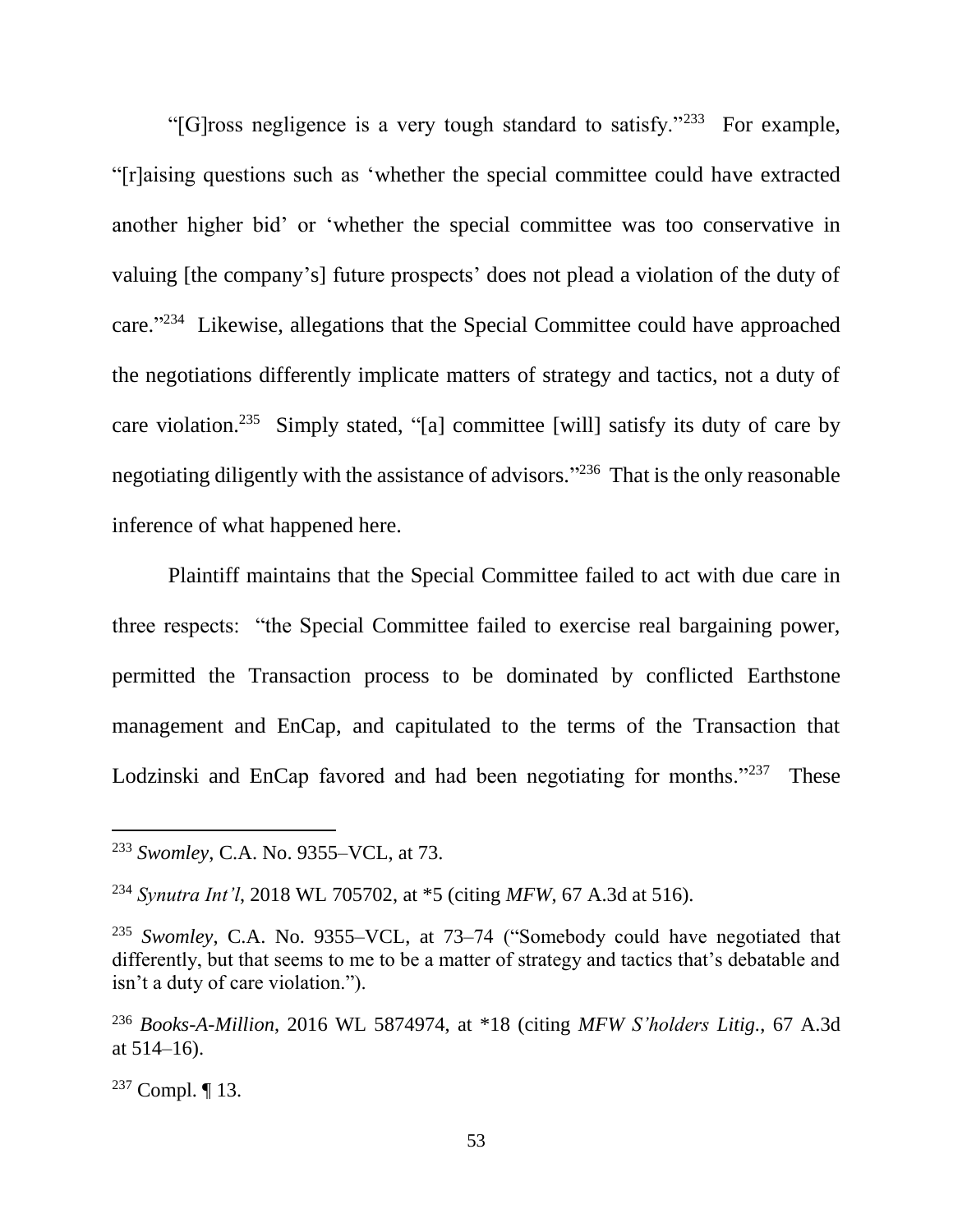allegations, when measured against the backdrop of the properly considered record and the high legal threshold Plaintiff must clear, fail to state a viable gross negligence claim.

The *MFW* special committee met eight times.<sup>238</sup> The *Swomley* special committee met twenty times over eight months.<sup>239</sup> During a period of four months between its formation in July and the inking of the Transaction in November, the Earthstone Special Committee met sixteen times. At these meetings, the Special Committee actively engaged with its indisputably independent legal and financial advisors and considered their advice. Stephens prepared a preliminary financial analysis in August 2016, which the Special Committee evaluated.<sup>240</sup> That preliminary financial analysis advised the Special Committee that (1) "the contribution analysis does not support the currently proposed split between the Company and Bold"<sup>241</sup>; "the biggest difference in the Company's valuation as compared to the Bold valuation relates to the fact that the Company is at a more

<sup>238</sup> *MFW*, 88 A.3d at 651.

<sup>239</sup> *Swomley*, C.A. No. 9355–VCL, at 19.

<sup>240</sup> Compl. ¶ 112.

<sup>241</sup> Compl. ¶ 139 (quoting ESTE000228–29).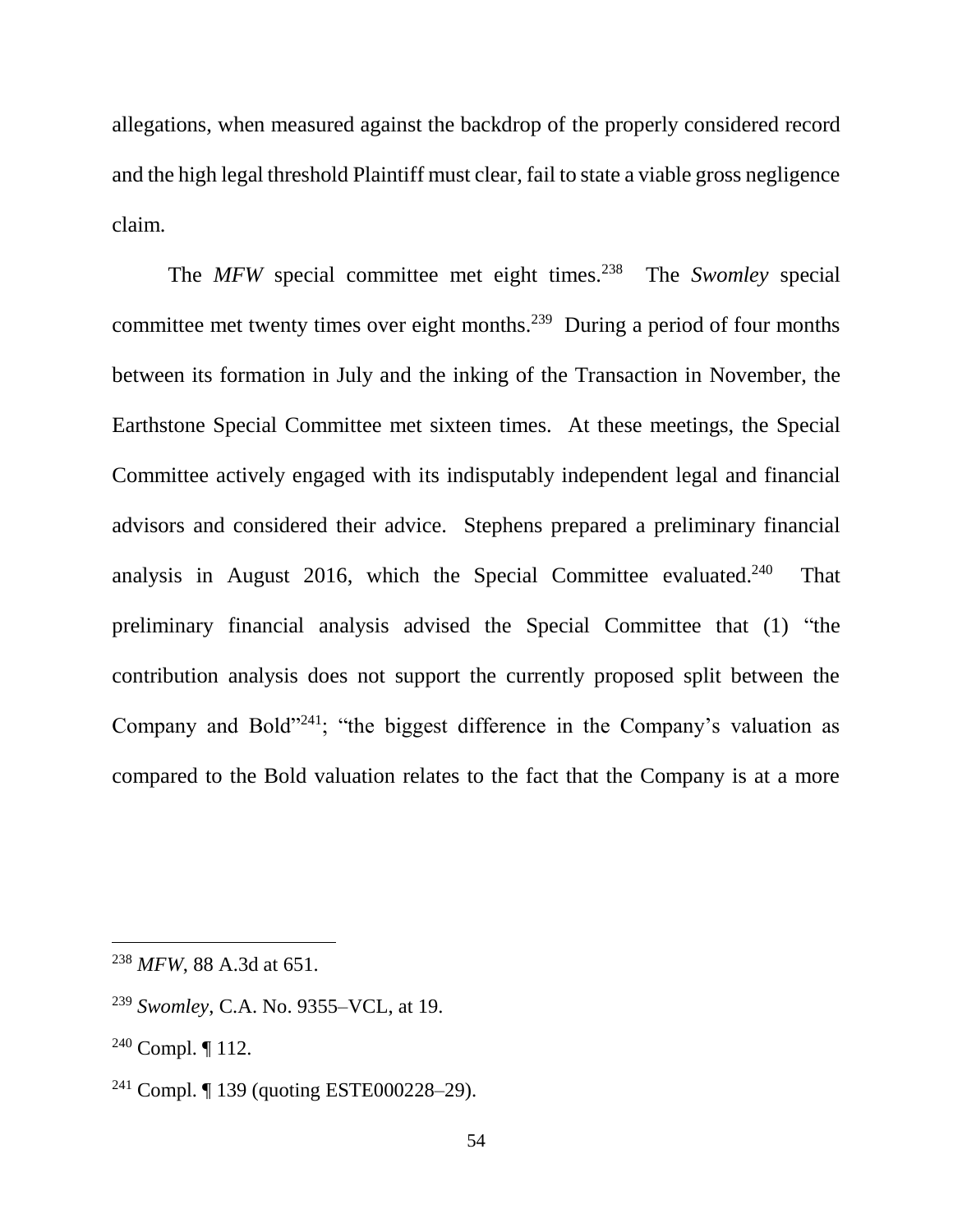mature stage in its development than Bold"<sup>242</sup>; and that "the valuation of the Company shows that the Company may be slightly undervalued."<sup>243</sup>

Stephens advised that if it "went out further than 2018 in the analysis, the contributions from Bold are expected to be significant and would change the analysis."<sup>244</sup> This view made sense given that Earthstone was mature and fully functioning while Bold had not yet exploited its vast oil and gas properties in the Greater Permian Basin, including sought-after acreage in the Midland Basin.<sup>245</sup> Indeed, the real benefit of the Transaction to Earthstone—the deal thesis from the outset of the process—was that Bold had untapped resources to which Earthstone could deploy its upstream development capabilities.<sup>246</sup>

A few days after presenting its preliminary analysis to the Special Committee, Stephens updated the analysis to include recent transactions in the industry that were discussed at a previous Special Committee meeting. Stephens then advised the Special Committee that the key to "ensur[ing] that the Company is getting a good

<sup>242</sup> Compl. ¶ 144 (quoting ESTE000228).

<sup>243</sup> *Id.* (quoting ESTE000228).

<sup>244</sup> Compl. ¶ 139 (quoting ESTE000229).

<sup>&</sup>lt;sup>245</sup> Proxy Statement at 22 (comparing estimates of developed and undeveloped reserves for each of Earthstone and Bold's oil, natural gas and natural gas liquids reserves).

<sup>&</sup>lt;sup>246</sup>*Id.*; Compl. ¶ 18 ("Bold, meanwhile, will receive the capital it needs to fund ongoing operations and use Earthstone's established cash flows to grow its undeveloped assets  $\ldots$ ").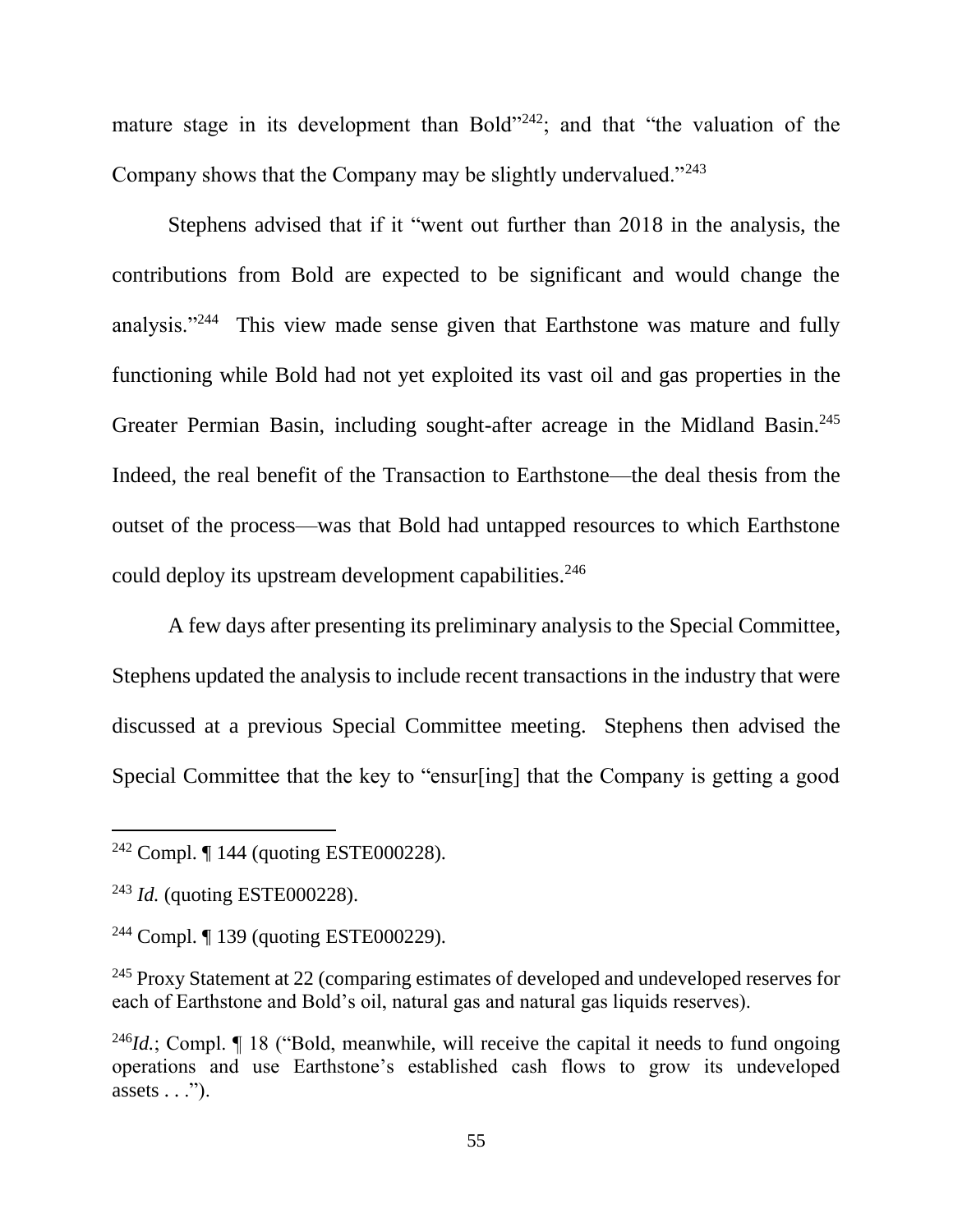price . . . is the number of shares that the Company issues in the transaction." <sup>247</sup> With that insight, the Special Committee instructed Stephens to conduct its analysis without a 10% discount to Earthstone's stock price that was embedded in the management projections upon which Stephens' preliminary analysis relied.<sup>248</sup> The Special Committee also specified that Stephens should use "a 30 day volume weighted average price of \$10.35" in its analysis.<sup>249</sup> The Offer Letter ultimately reflected these elements and other aspects of the Special Committee's work with Stephens to reach an appropriate valuation.

As noted, following the Offer Letter, the Special Committee, with the guidance of its advisors, engaged in several rounds of negotiations with Bold. 250 When a potential final agreement was in sight, Lodzinski was dispatched to broker final terms with Castillo, and then to bring those terms back to the Special Committee for approval. That is precisely what he did.<sup>251</sup>

<sup>&</sup>lt;sup>247</sup> Special Committee Meeting Minutes (Aug. 19, 2016) at ESTE000234.

<sup>248</sup> *Id.*

<sup>249</sup> Compl. ¶ 114 (quoting ESTE000229); Special Committee Meeting Minutes (Aug. 19, 2016) at ESTE000234.

<sup>250</sup> Compl. ¶¶ 120–21.

<sup>&</sup>lt;sup>251</sup> Compl.  $\P$  127; Proxy Statement at 51.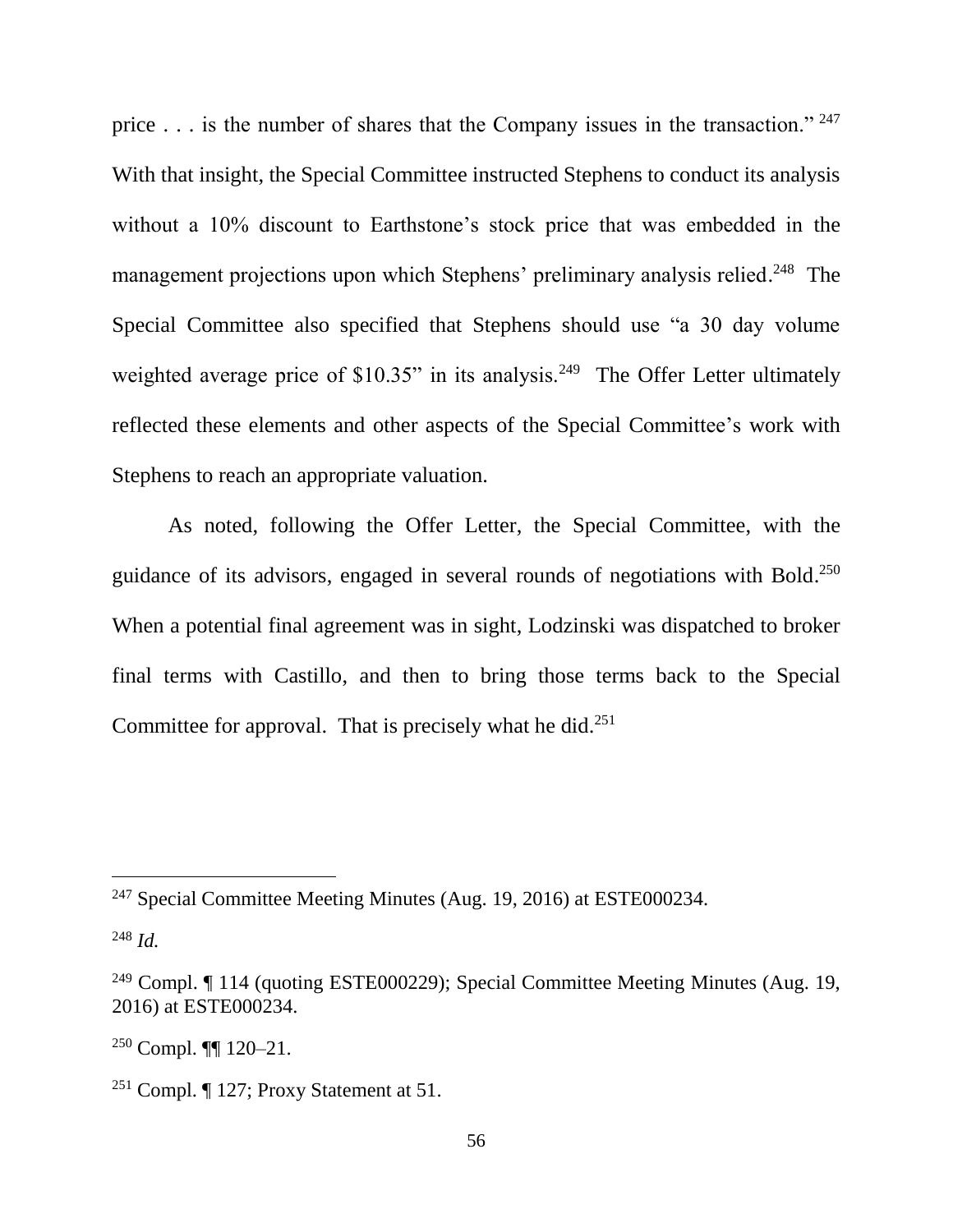Contrary to Plaintiff's assertions, the Special Committee did not rubber-stamp a fully-baked deal that Lodzinski had negotiated.<sup>252</sup> While Lodzinski did engage directly with Bold and EnCap, it can hardly be viewed as remarkable that a chairman and CEO with Lodzinski's proven track record and expertise in the oil and gas industry would have exploratory discussions with a potential merger partner before the formation of the Special Committee and then spearhead negotiations of the merger on behalf of the Special Committee after it was formed.<sup>253</sup> Indeed, in contrast to Plaintiff's fully-baked theory, Earthstone management's preliminary presentation to Bold "indicated an equity valuation for Bold (after factoring in all of Bold's

<sup>252</sup> Compl. ¶ 102.

<sup>253</sup> *See In re NYMEX S'holder Litig.*, 2009 WL 3206051, at \*7 (Del. Ch. Sept. 30, 2009) ("It is well within the business judgment of the Board to determine how merger negotiations will be conducted, and to delegate the task of negotiating to the Chairman and the Chief Executive Officer."); *In re OPENLANE, Inc. S'holders Litig*., 2011 WL 4599662, at \*5 (Del. Ch. Sept. 30, 2011) ("Even if [the CEO] were conflicted, his efforts in negotiating the Merger Agreement and dealing with other potential acquirers do not taint the process. The Board was aware of [the CEO's alleged conflict and involvement] and was fully committed to the process."); *In re Plains Expl. & Prod. Co. S'holder Litig*., 2013 WL 1909124, at  $*5$  (Del. Ch. May 9, 2013) (rejecting claim that purportedly conflicted CEO's involvement as the point person for negotiations tainted the process because "the Board properly managed the conflict by overseeing the negotiations."); *In re Netsmart*, 924 A.2d 171, 189 (Del. Ch. Mar. 14, 2007) (declining to find a tainted sales process where company management and its financial advisor conducted due diligence and signed a confidentiality agreement with a potential target "without the Special Committee's involvement" and before the special committee was formed).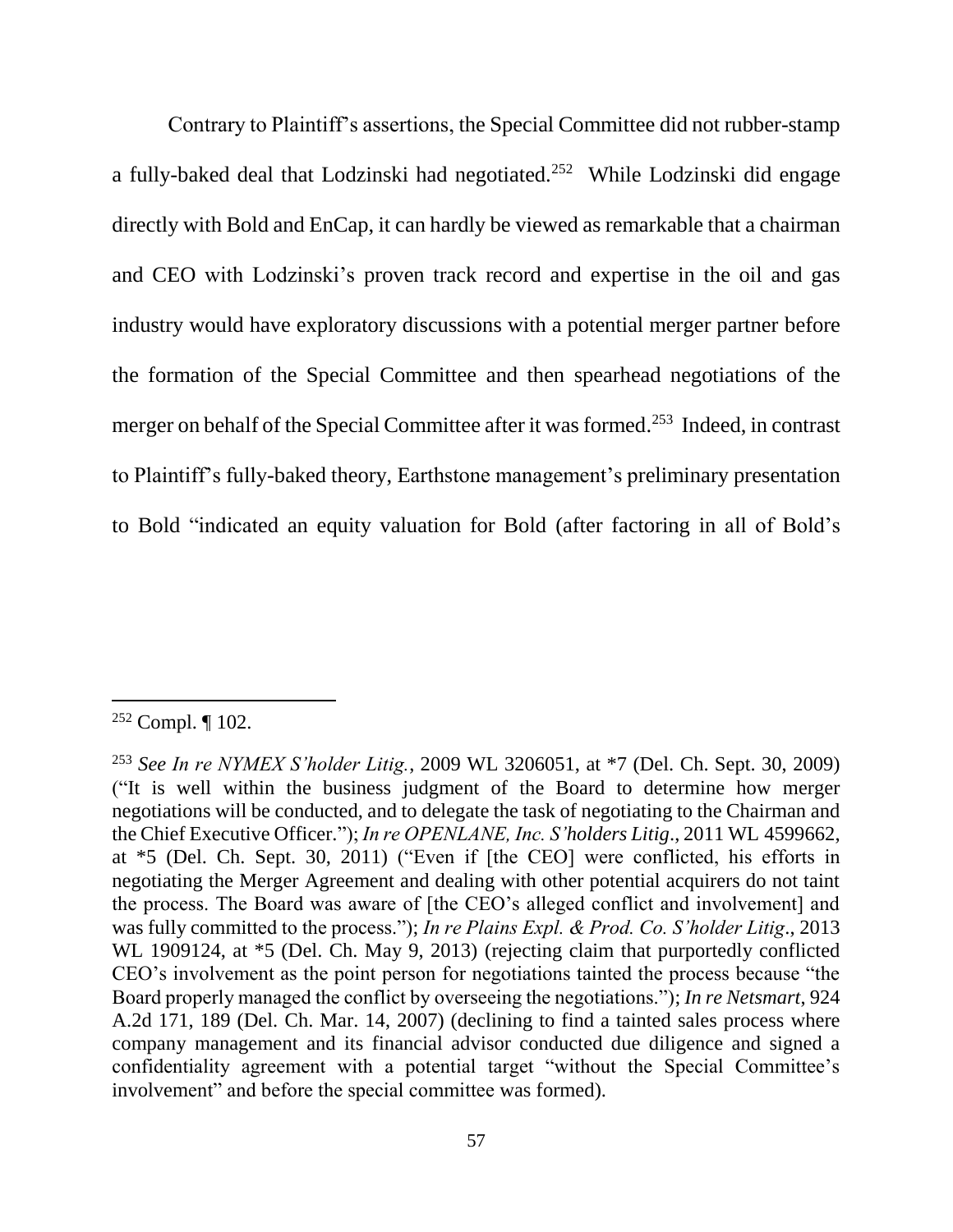assets) of approximately \$335 million"<sup>254</sup> while the Offer Letter, authorized by the Special Committee, bid only \$325 million.<sup>255</sup>

With all of that said, the Special Committee's effectiveness is perhaps best illustrated by the fact that, on August 19, 2016, Stephens' updated analysis showed "the ownership interest of the Company in the resulting entity came out to around 38%–39%," yet the Offer Letter sent out that same day pinned Earthstone's ownership interest in the combined entity at 45%.<sup>256</sup> That Plaintiff believes the Special Committee "could have extracted [a] higher [ownership interest in the combined entity]," or "the special committee was too conservative in valuing [the company's] future prospects, does not plead a violation of the duty of care."<sup>257</sup> This point is made especially poignant by the undisputed fact that Earthstone's ownership interest in the combined entity was only 1% shy of the 40% target set by Stephens in its analysis.<sup>258</sup> This likely explains why Stephens did not hesitate to provide a

 $\overline{a}$ 

<sup>258</sup> *See* Compl. ¶¶ 14, 133. *See also Books-A-Million*, 2016 WL 5874974, at \*16 (finding that the "difference [between two offers] is not so facially large as to suggest that the

<sup>254</sup> Compl. ¶¶ 86–88.

<sup>255</sup> Compl. ¶¶ 112–13, 118.

<sup>256</sup> Compl. ¶ 118; Proxy Statement at 50.

<sup>257</sup> *Synutra Int'l*, 2018 WL 705702, at \*5 (third alteration in original) (internal quotations omitted) (citing *MFW*, 67 A.3d at 516). *See also In re MFW S'holders Litig.*, 67 A.3d at 516 (noting that criticisms of the special committee's negotiating tactics and results packaged as due care claims were "the sorts of questions that can be asked about any business negotiation, and that are, of course, the core of an appraisal proceeding").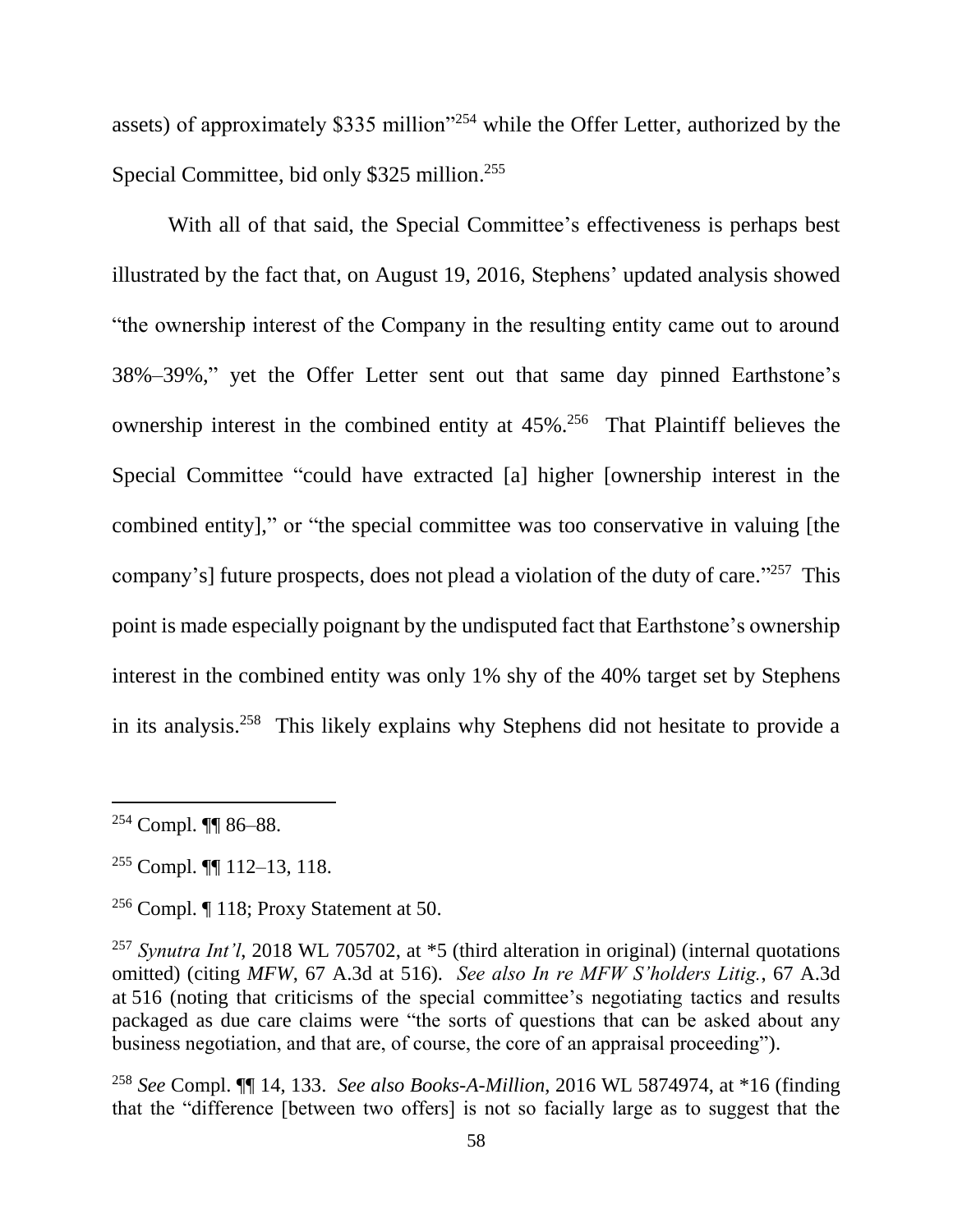fairness opinion when the Special Committee had negotiated the final terms of the  $deal.<sup>259</sup>$ 

Plaintiff has not well-pled that the Special Committee failed to meet its duty of care in negotiating a fair price. 260

 $\overline{a}$ 

<sup>260</sup> Plaintiff's reliance on *In re Jefferies Gp., Inc. S'holders Litig.*, C.A. 8059-CS (Del. Ch. Nov. 4, 2013) (TRANSCRIPT) for the proposition that the Special Committee failed to exercise supervision over conflicted directors and price negotiations is misplaced. Answering Br. 53. In *Jefferies*, then-Chancellor Strine observed that the special committee delayed meeting and hiring its financial advisor for a month after its formation. *Jefferies*, C.A. 8059-CS, at 66. Moreover, the *Jefferies* special committee allowed conflicted directors to conduct price negotiations, failed to monitor the negotiations and determined the transaction exchange ratio in one meeting. *Id.* at 67–68, 71. Here, as stated, the Special Committee acted swiftly, diligently monitored the negotiations and actively deliberated the terms of the Transaction with the guidance of its independent advisors early on and throughout the process.

Committee was attempting to facilitate a sweetheart deal for [the controlling stockholder]").

<sup>259</sup> *See* Compl. ¶ 133. When viewing the *bona fides* of Stephens' fairness opinion, one cannot help but be struck by what is *missing* in the Complaint – there are no allegations of banker conflicts, no allegations of misaligned incentives, either in Stephens' fee structure or otherwise, and no allegations of a lack of diligence or commitment to the engagement. Rather, it appears that Plaintiff simply does not like, or agree with, what Stephens had to say about the Transaction. That is not firm ground upon which to attack the opinion or the Special Committee's reliance upon it. *See Selectica, Inc. v. Versata Enters., Inc.*, 2010 WL 703062, at \*17 (Del. Ch. Feb. 26, 2010), *aff'd*, 5 A.3d 586 (Del. 2010) (*"*[U]nder [8 *Del. C.*] § 141(e), where a board has relied on an expert's advice in making a decision, a due care claim challenging that decision must establish such facts as would make reliance on the expert opinion unreasonable.").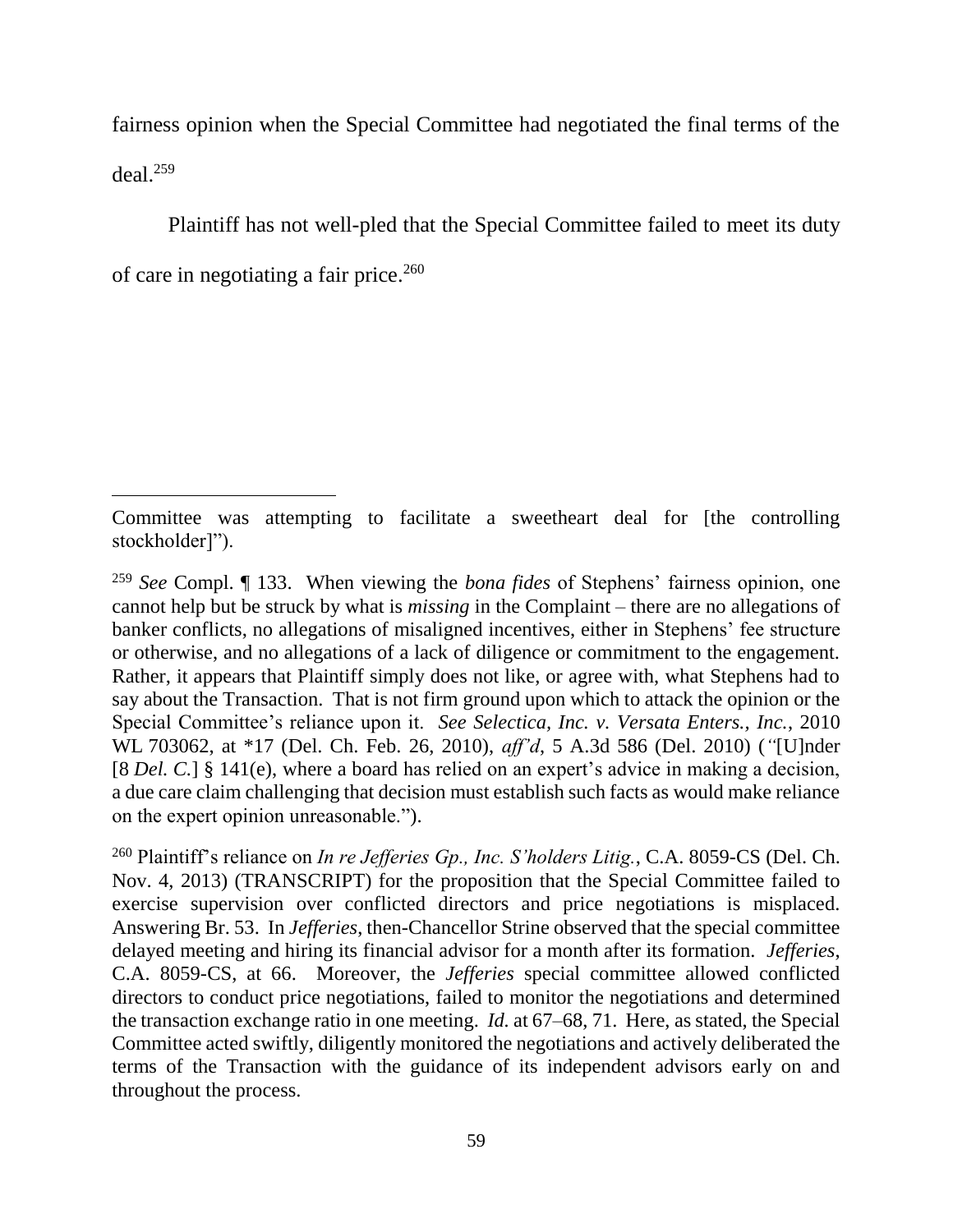#### **D. The Stockholder Vote Was Informed and Not Coerced**

*MFW* requires that "the vote of the minority is informed" and that "there is no coercion of the minority."<sup>261</sup> The Complaint does not allege coercion. It does allege, however, that the minority stockholders cast uninformed votes.<sup>262</sup>

Our law requires full and fair disclosure of "all material information within the board's control when it seeks shareholder action."<sup>263</sup> Information is material if "there [is] a substantial likelihood that the disclosure of the omitted fact would have been viewed by the reasonable investor as having significantly altered the total mix

<sup>261</sup> *MFW*, 88 A.3d at 645.

<sup>&</sup>lt;sup>262</sup> I note that Defendants urge the Court to hold that Plaintiff's disclosure criticisms come too late. Specifically, they point out, correctly, that Plaintiff received the Section 220 Documents before the stockholder vote, sat on that information and allowed the Transaction to close without saying a word, and now raises the disclosure claims postclosing in an attempt to undermine the Board's proper adoption and implementation of the *MFW* framework. I note as well that Defendants contend Plaintiff waived two of his four disclosure claims, as pled in the Complaint, because he failed to address those two claims in his Answering Brief. Joint Reply Br. in Supp. of Defs.' Mots. to Dismiss the Am. Compl. 25. Because I am satisfied that Plaintiff's disclosure allegations fail on the merits, I decline to reach Defendants' estoppel, laches and waiver arguments knowing full well that the arguments likely will surface again on similar facts, following a similar timeline, in connection with a similar challenge of a different transaction.

<sup>263</sup> *Stroud v. Grace*, 606 A.2d 75, 84 (Del. 1992).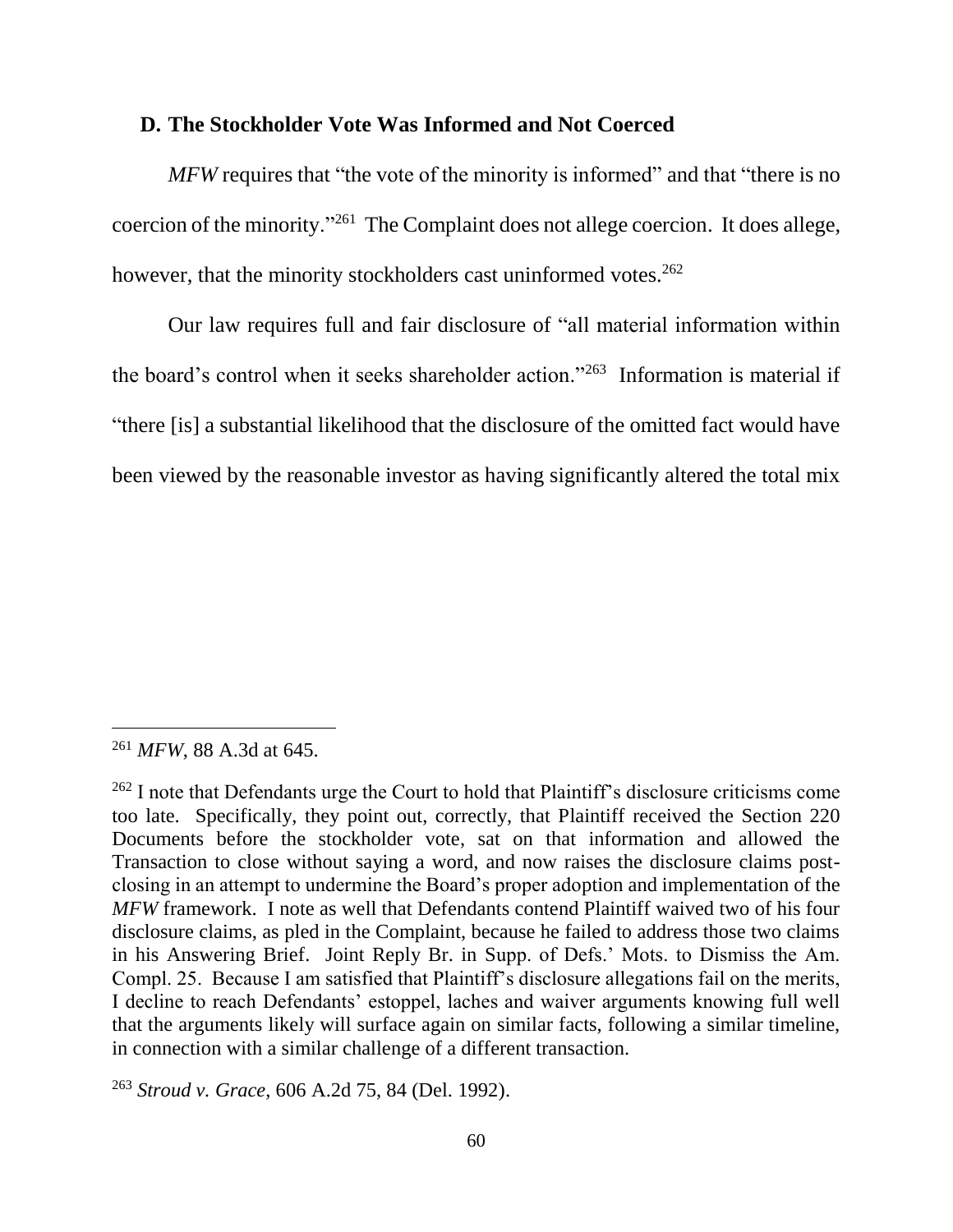of information made available."<sup>264</sup> An omitted fact is not material, however, simply because it "might be helpful."<sup>265</sup>

Plaintiff alleges the Proxy Statement misled stockholders and undermined the stockholders' approval of the Transaction in four respects: (1) it failed to disclose that the Special Committee directed Stephens to manipulate its contribution analysis; (2) it failed to disclose that Stephens would not commit to provide a fairness opinion; (3) it failed to disclose Lodzinski's role in the negotiations; and (4) it failed to disclose Bold's poor cash position prior to the Transaction. For reasons I explain below, none of these alleged disclosure violations state a claim or undermine confidence in the *bona fides* of the stockholder vote.

## **1. Changes in Stephens' Analysis**

l

Plaintiff alleges the Proxy Statement failed to disclose that "Stephens' initial contribution analysis did not support a 60/40 Bold-Earthstone split [for the outstanding equity] in the combined company, and that, consequently, the Special Committee, with management's assistance, had to manipulate Bold and Earthstone's

<sup>264</sup> *Malpiede v. Townson*, 780 A.2d 1075, 1086 (Del. 2001) (internal quotations and alteration omitted). *See also Morrision v. Berry*, 2018 WL 3339992, at \*9 (Del. July 9, 2018) ("An omitted fact is material if there is a substantial likelihood that a reasonable shareholder would consider it important in deciding how to vote.") (citing *Rosenblatt v. Getty Oil Co.*, 493 A.2d 929, 944 (Del. 1985)).

<sup>265</sup> *Skeen v. Jo-Ann Stores, Inc.*, 750 A.2d 1170, 1174 (Del. 2000).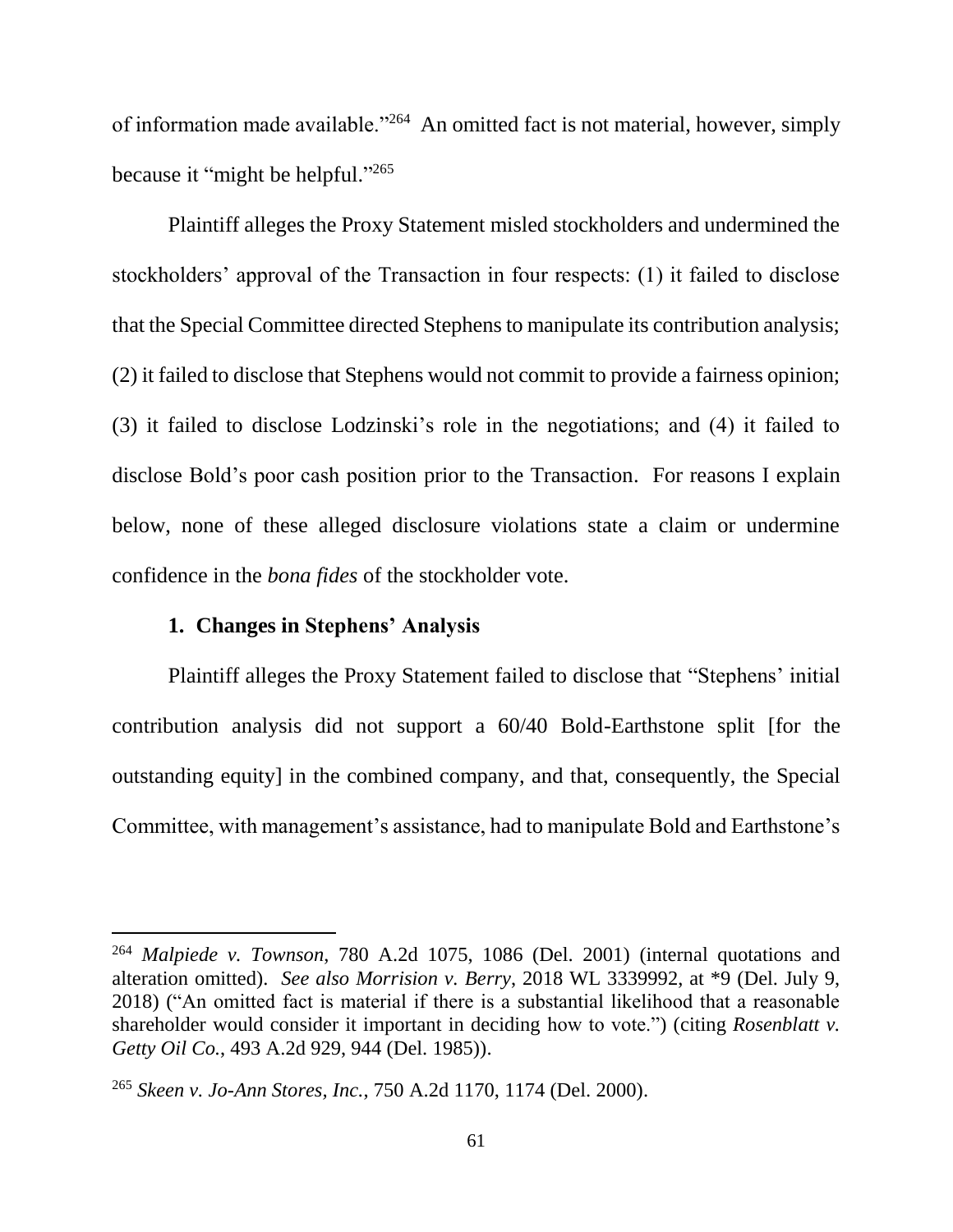financial projections to make the consideration appear fair."<sup>266</sup> Specifically, Plaintiff observes that the further out management took the projections, the more the contribution percentage of the combined-entity favored Bold. This unremarkable observation reflects the previously discussed growth dynamic at the heart of the deal thesis; Bold is an early-stage company with much growth potential while Earthstone is a mature company with most of its organic growth already behind it.

According to Plaintiff, although Stephens' initial contribution analysis utilized 2017 and 2018 data, the Special Committee directed Stephens to add the Bold projections out to 2019 in order to lower the Earthstone stockholders' justified stake in the combined company. Plaintiff correctly characterizes the growth dynamic but mischaracterizes the Proxy Statement's treatment of that issue. Indeed, far from "manipulation," the change in Stephens' analysis to which Plaintiff refers (the addition of 2019 projections to Stephens' preliminary analysis) can be clearly discerned from Stephens' final analysis as disclosed in the Proxy Statement.<sup>267</sup> That analysis does include 2019 projections, but the projections out to 2017 and 2018 are also clearly stated as is Stephens' contribution analysis methodology.<sup>268</sup> From this, Earthstone stockholders could see for themselves how the contribution analysis

<sup>266</sup> Compl. ¶ 154.

<sup>267</sup> Proxy Statement at 66.

<sup>268</sup> *Id.*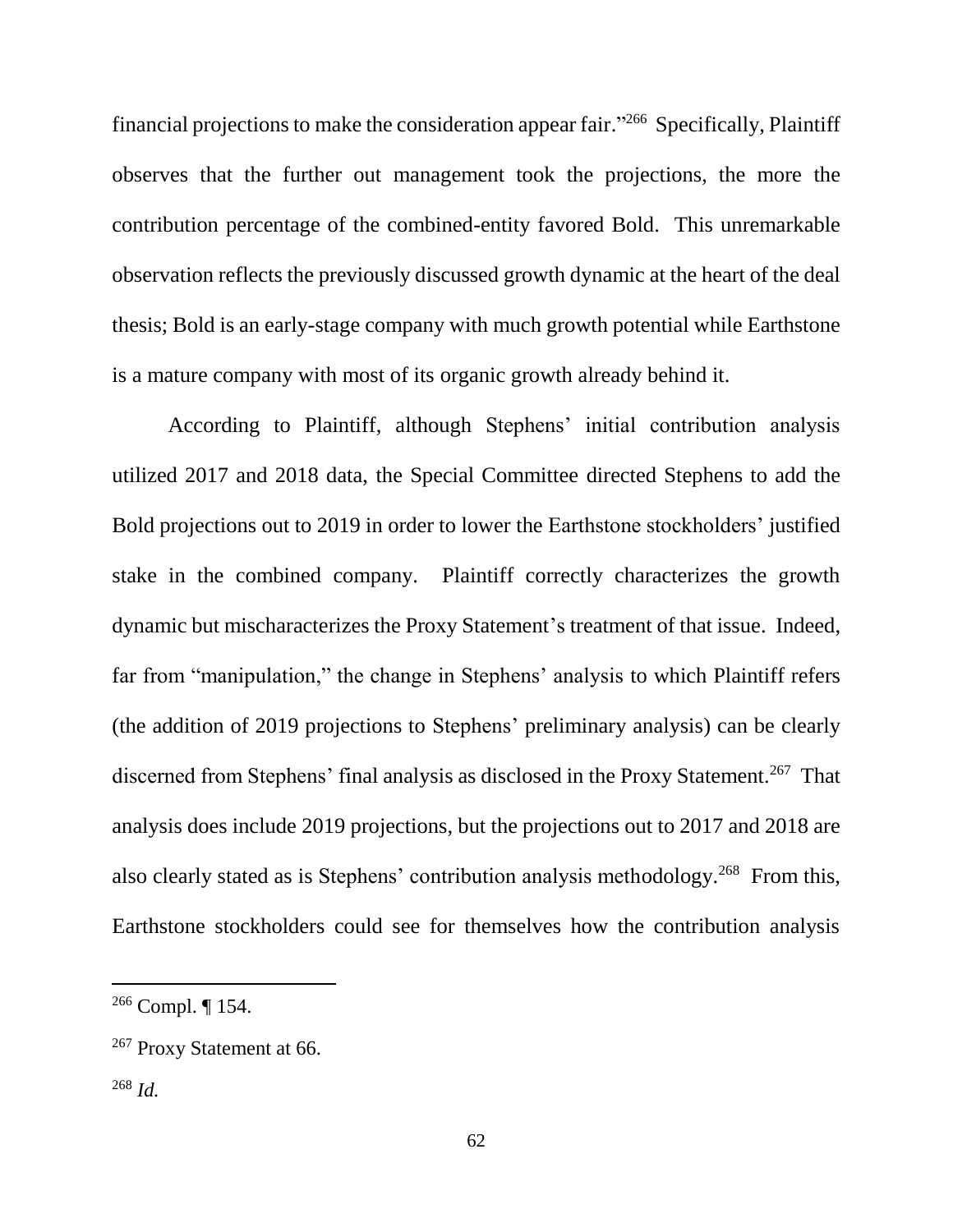changes based on the extent to which Bold's expected future growth (and cash flows) are considered in the calculation.

The Proxy Statement also made clear that, in Stephens' opinion, the growth dynamic between the two companies diminished the relevance of the contribution analysis as an indicator of value.<sup>269</sup> And it made clear that the value of the Transaction from Earthstone's perspective, among other synergies, was to add Bold's "valuable and highly prospective asset base" to Earthstone's more mature, already developed assets.<sup>270</sup> The Board was not obliged to characterize the progression of Stephens' analysis in a particular manner, or to disclose all iterations of Stephens' work for the Special Committee.<sup>271</sup> The Earthstone stockholders were

<sup>&</sup>lt;sup>269</sup> *Id.* ("Stephens noted that given the difference in the development stages of Earthstone (mature) and Bold (early development), it did not regard the relative contribution metrics as meaningful for purposes of its valuation analysis.").

<sup>&</sup>lt;sup>270</sup> Proxy Statement at 54. The Proxy Statement provided other bases for the slight difference between Stephens' initial analysis and the final offer—Bold had acquired additional acreage beyond what was initially valued, and that acreage was located in a section of the Permian Basin that was "rapidly increasing in value<sup>[]</sup>." Proxy Statement at 50–51.

<sup>271</sup> *See In re Gen. Motors (Hughes) S'holder Litig*., 2005 WL 1089021, at \*16 (Del. Ch. May 4, 2005), *aff'd*, 897 A.2d 162 (Del. 2006) ("A disclosure that does not include all financial data needed to make an independent determination of fair value is not, however, *per se* misleading or omitting a material fact. The fact that the financial advisors may have considered certain non-disclosed information does not alter this analysis."); *In re Pure Res., Inc. S'holders Litig.*, 808 A.2d 421, 449 (Del. Ch. 2002) (holding that stockholders are entitled to receive in the proxy statement "a fair summary of the substantive work performed by the investment bankers upon whose advice the recommendations of their board as to how to vote on a merger or tender rely"); *Seibert v. Harper & Row, Publishers*, *Inc.*, 1984 WL 21874, at  $*6$  (Del. Ch. Dec. 5, 1984) ("Proxy materials are only required to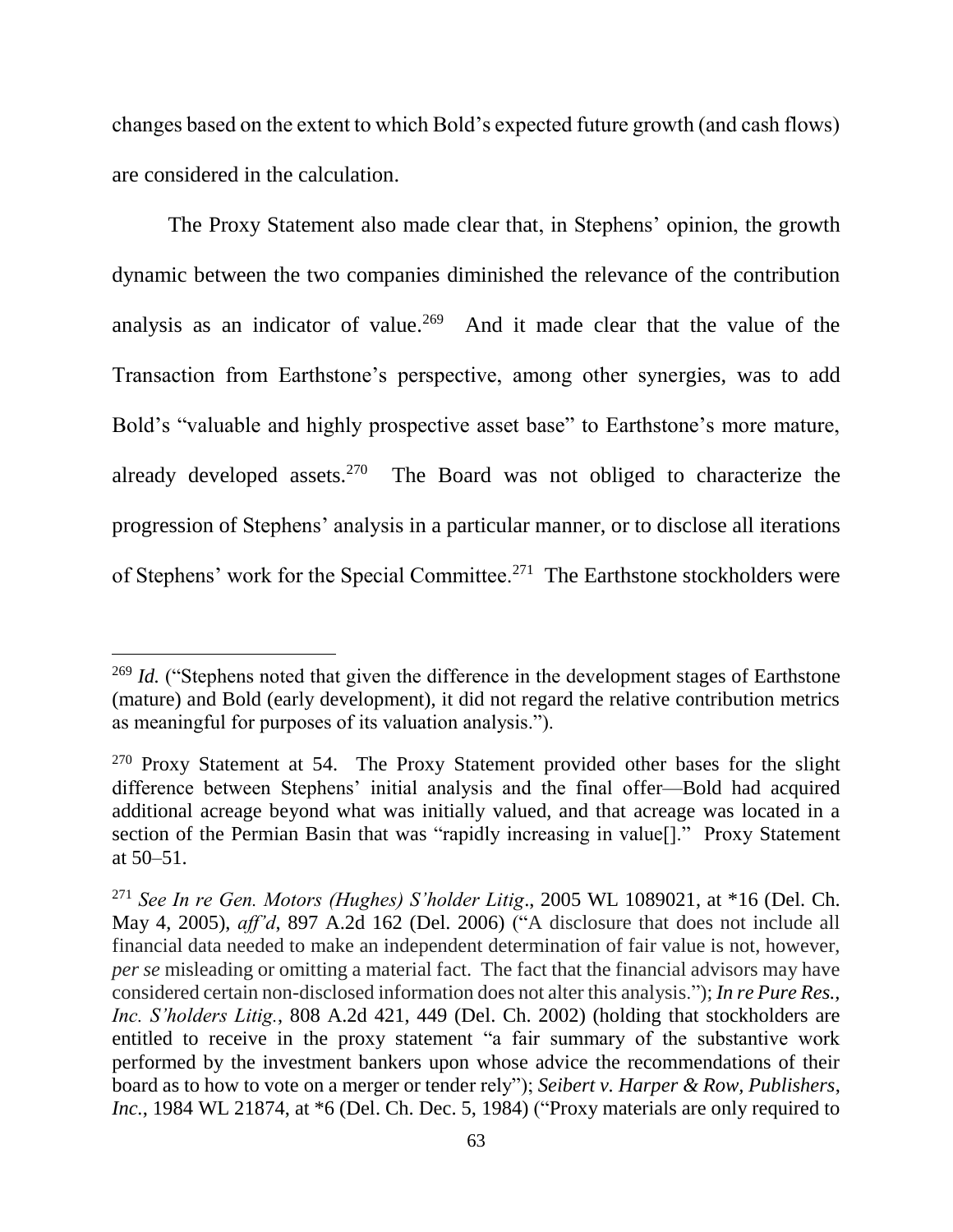given all that was needed to follow Stephens' analyses and ultimate opinions on value and fairness.

# **2. Stephens' "Refusal" to Commit to Provide a Fairness Opinion**

Plaintiff next alleges that the Proxy Statement "omitted that Stephens told the Special Committee [at a September 13, 2016 meeting] that it 'cannot advise on Stephens' ability to provide a fairness opinion because it will be based on an analysis at the time the transaction closes."<sup>272</sup> Plaintiff argues that Stephens' reluctance to provide a fairness opinion was an acknowledgement that it was not comfortable with the Special Committee's push to get Stephens to separate from its initial contribution analysis (where it did not support a 60/40 Bold-Earthstone ownership allocation).<sup>273</sup> Plaintiff reads too much into Stephens' unwillingness in September to commit to provide a fairness opinion regarding a transaction that was months away from fruition. Indeed, if Stephens had committed to provide a fairness opinion in September before knowing the final terms of the Transaction, that actually would have been a problematic development worthy of disclosure to stockholders. But that is not what happened. Simply put, it is not reasonably conceivable that Earthstone

disclose all germane *facts*. They need not include opinions or possibilities, legal theories or plaintiff's characterization of the facts.") (emphasis in original).

<sup>272</sup> Compl. ¶ 157; Special Committee Meeting Minutes (Sept. 13, 2016) at ESTE0000246. <sup>273</sup> Compl. ¶ 158.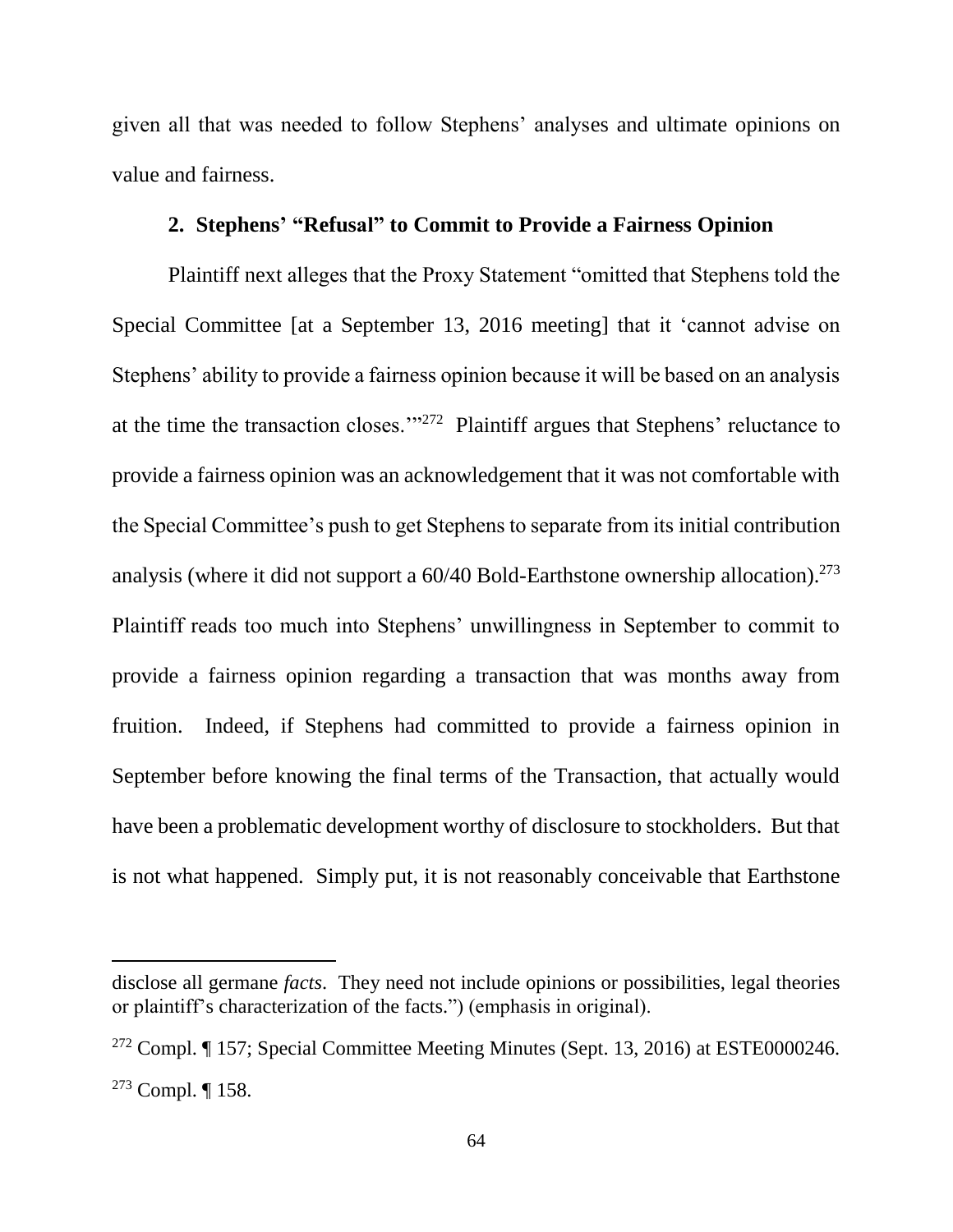stockholders would find it material that Stephens told the Special Committee that it could not commit to provide a fairness opinion in the midst of negotiations, two months before the Transaction terms were fixed.

## **3. Lodzinski's Role in the Negotiations**

The Complaint takes aim at the Proxy Statement's "fail[ure] to disclose that on September 13, 2016, the Special Committee 'agreed that Mr. Lodzinski can speak directly to the representatives of Stephens regarding the valuation."<sup>274</sup> Even if true, it is unclear how Plaintiff sees this undisclosed fact as altering the total mix of information available to stockholders. The Complaint does not allege that Lodzinski steered Stephens' valuation. Nor does it plead facts from which one might reasonably infer that the Special Committee's authorization of Earthstone's chairman and CEO to speak directly to the Special Committee's independent financial advisor was somehow problematic, especially considering that both Lodzinski and Stephens were in regular contact with, and reported directly to, the Special Committee.

And this Special Committee was no door mat. It was actively engaged in the process, called its own shots and interfaced directly with management and its legal and financial advisors throughout the negotiations. That Lodzinski, Earthstone's

<sup>274</sup> Compl. ¶ 162 (quoting ESTE000247).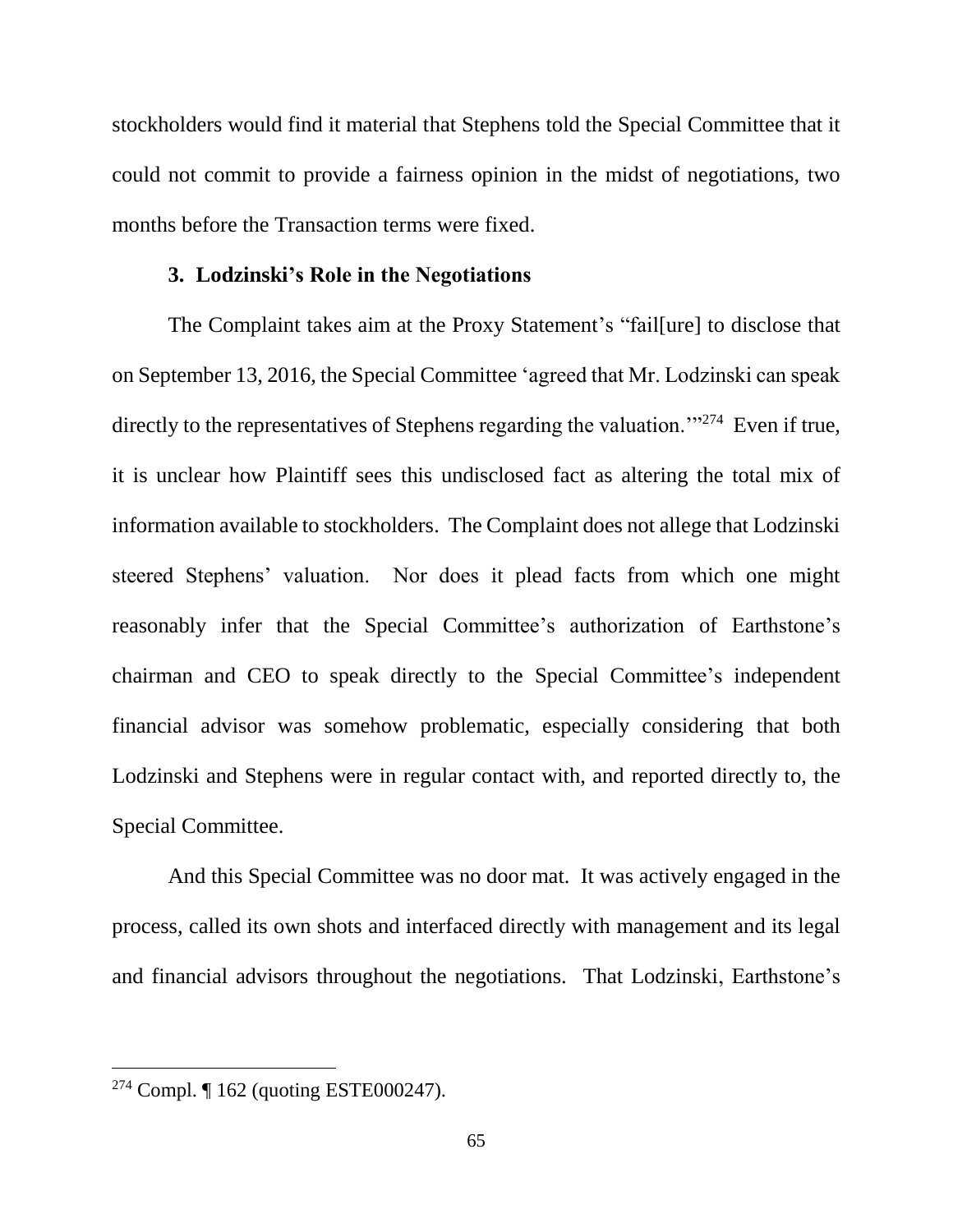Chairman, President and CEO, who also happened to have extensive experience and expertise in the oil and gas industry, was authorized to work directly with Stephens is not surprising and certainly not a material fact.

#### **4. Bold's Liquidity Constraints**

Last, but not least, Plaintiff alleges the Proxy Statement "omitted any disclosure regarding the fact that 'Bold [did] not have enough cash and drilling capacity to continue to run' and that, as of July 22, 2016, 'EnCap ha[d] reached its total capital commitment' and was not looking to invest any more of its own capital into Bold."<sup>275</sup> These allegations are flawed for two reasons.

First, the same Special Committee meeting minutes that Plaintiff cites to support its allegations of a material omission state clearly, in the sentence directly following the one Plaintiff quotes, that EnCap "will continue funding Bold."<sup>276</sup> From the Special Committee's vantage point, EnCap was willing to continue funding Bold even though it had "reached its total capital commitment." To have disclosed otherwise would have been misleading.

Second, the Proxy Statement includes pages of Bold's financial disclosures from which stockholders readily could assess for themselves Bold's liquidity.<sup>277</sup>

<sup>&</sup>lt;sup>275</sup> Compl.  $\P$  165 (alterations in Compl.) (quoting ESTE000075).

<sup>276</sup> Special Committee Meeting Minutes (July 22, 2016) at ESTE000075.

<sup>277</sup> *See, e.g.*, Proxy Statement 19, 94–101, F-7–F-64.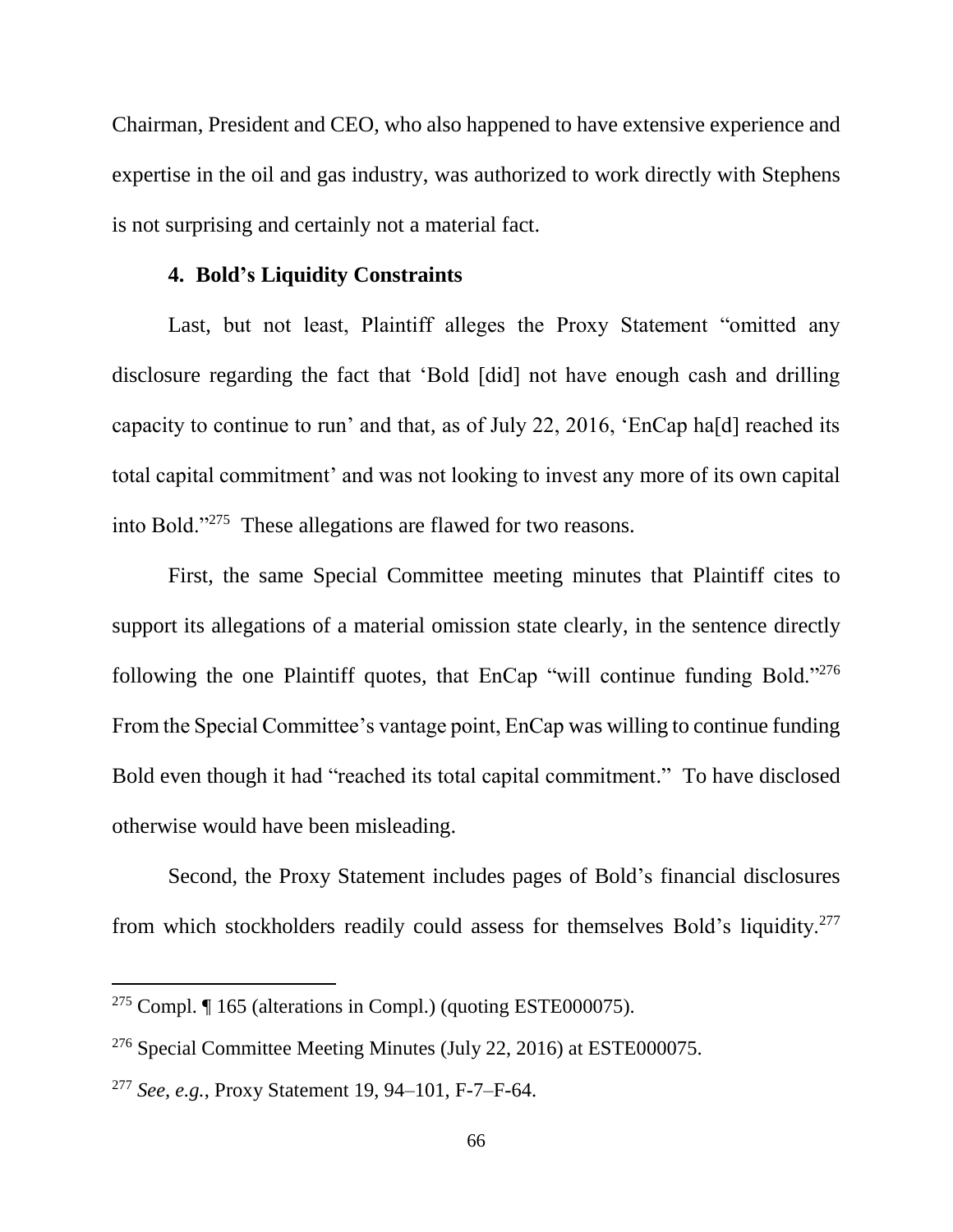Here again, the Board was not obliged to characterize Bold's cash position, particularly when the facts were disclosed and neither the Special Committee nor the Board actually concluded that Bold was distressed and needed to sell.<sup>278</sup>

\* \* \* \* \*

Plaintiff has not pled "a reasonably conceivable set of facts showing that any or all of [the] enumerated [*MFW*] conditions did not exist [such] that [the] complaint would state a claim for relief that would entitle the plaintiff to proceed and conduct discovery."<sup>279</sup> The *MFW* protective conditions were imposed at the right time, the Special Committee was properly authorized to negotiate from its inception and then exercised due care in doing so to arrive at a fair price. The Proxy Statement adequately apprised Earthstone stockholders of the material facts they needed to know about the Transaction so they could cast informed votes. The business judgment rule is, therefore, the operative standard of review.<sup>280</sup>

<sup>278</sup> *See* Special Committee Meeting Minutes (July 22, 2016) at ESTE000075 (stating Earthstone's management advised the Special Committee "that, even though EnCap will have finished making its capital commitment to Bold, it will continue funding Bold").

<sup>279</sup> *MFW*, 88 A.3d at 645.

<sup>&</sup>lt;sup>280</sup> *Id.* at 644 (stating that where, as here, "the controller irrevocably and publicly disables itself from using its control to dictate the outcome of the negotiations and the shareholder vote, the controlled merger then acquires the shareholder-protective characteristics of thirdparty, arm's-length mergers, which are reviewed under the business judgment standard").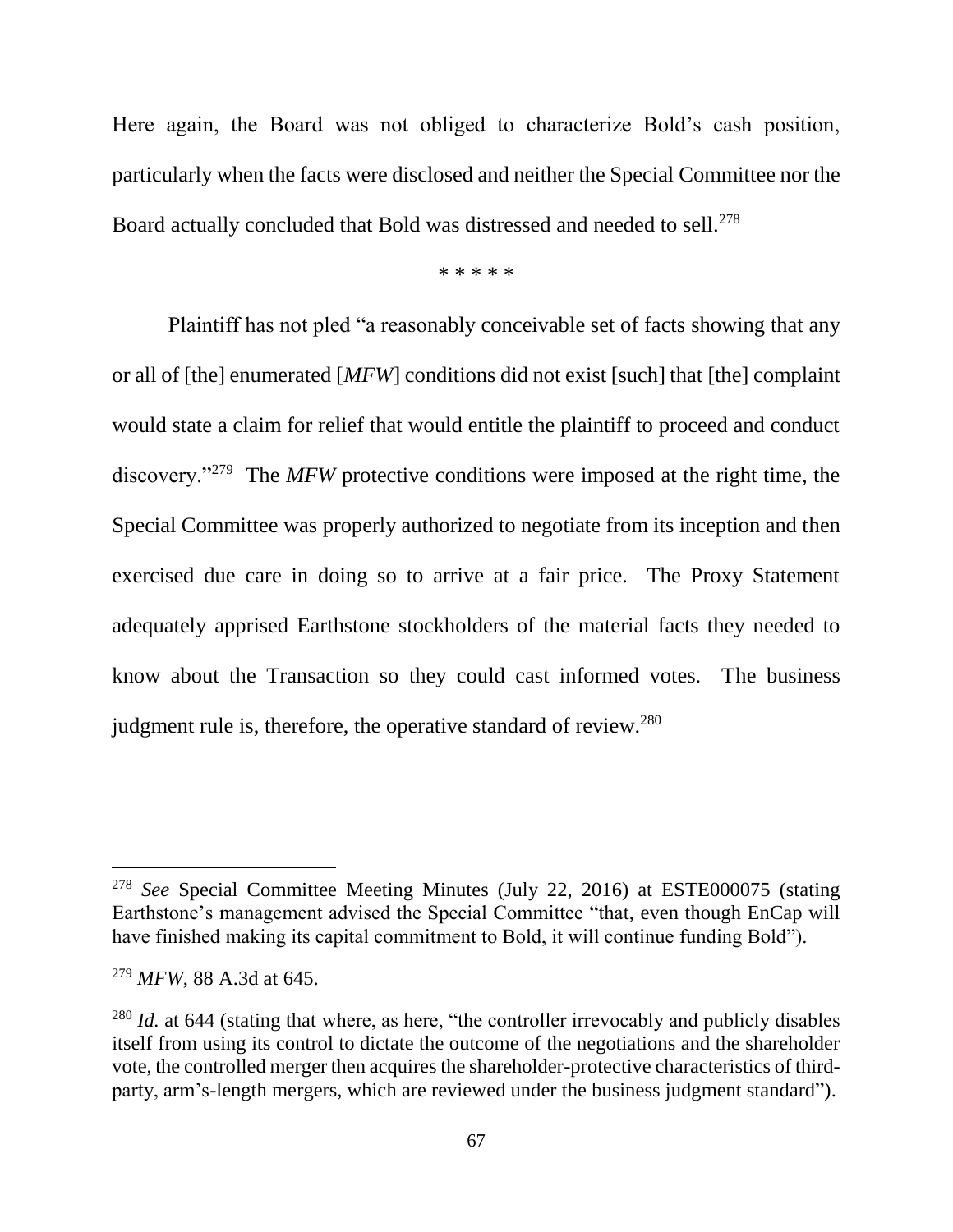# **E. The Operation of the Business Judgment Rule**

When the business judgment rule standard of review applies, "the claims against the Defendants must be dismissed unless no rational person could have believed that the merger was favorable to [the] minority stockholders."<sup>281</sup> Stated differently, under the business judgment rule, "the court will defer to the judgments made by the corporation's fiduciaries unless the [Transaction] is so extreme as to suggest waste."282 This court has observed that "it [is] logically difficult to conceptualize how a plaintiff can ultimately prove a waste or gift claim in the face of a decision by fully informed, uncoerced, independent stockholders to ratify the transaction."<sup>283</sup>

Here, a financial advisor opined that the Transaction was fair and 99.7% of disinterested stockholders who participated in the vote voiced their approval of the Transaction.<sup>284</sup> Moreover, the stockholder vote occurred against the backdrop of the Board having fully explained the rationale for the Transaction in the Proxy Statement. The rationale reflected the reality of the key driver of the Transaction as viewed by Earthstone's management and Special Committee: it made good sense to

<sup>281</sup> *Id.* at 654.

<sup>282</sup> *Books-A-Million, Inc.*, 2016 WL 5874974, at \*1.

<sup>283</sup> *Harbor Fin. P'rs v. Huizenga*, 751 A.2d 879, 901 (Del. Ch. 1999).

<sup>284</sup> Earthstone Energy, Inc., Current Report (Form 8-K) (May 15, 2017) at Item 5.07.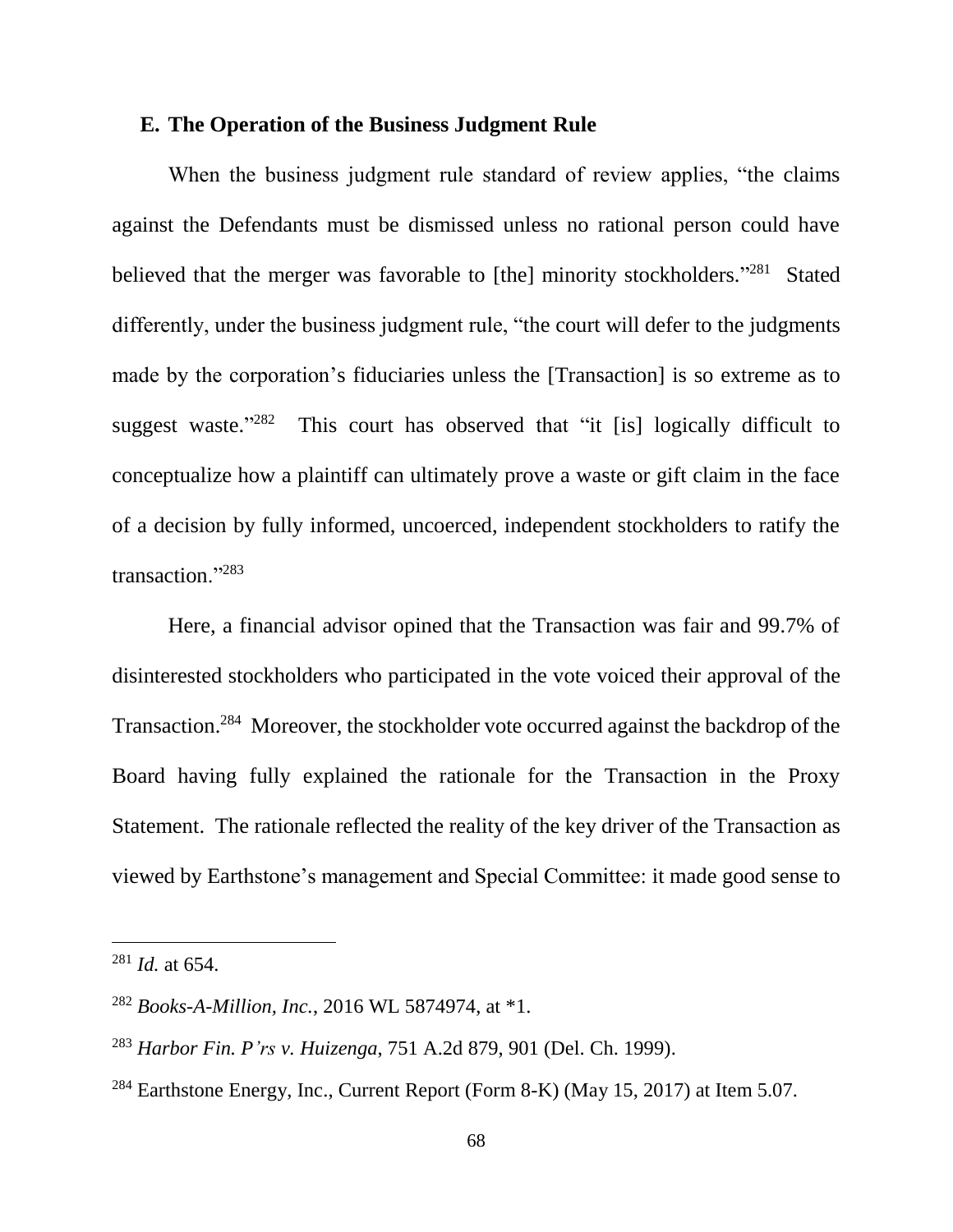combine Bold's rich but undeveloped resources with Earthstone's more mature asset portfolio. This was particularly so given that Earthstone had publically disclosed that its business model for growth was to be "active in corporate mergers and the acquisition of oil and natural gas properties that have production and future development opportunities."<sup>285</sup> That Bold's assets consisted principally of acreage where there was "intense industry interest," and overlapped substantially with Earthstone's existing assets, bolstered the rationale for the Transaction.<sup>286</sup> There was no waste here.

# **F. The Remaining Claims**

Under the business judgment rule, "the court will defer to the judgments made by the corporation's fiduciaries," including its officers.<sup>287</sup> Accordingly, the claims against Lodzinski and Singleton as officers must be dismissed for the same reasons the claims against the Director Defendants fail. And, "[h]aving failed to plead a

<sup>285</sup> Compl. ¶ 38; Earthstone 2016 Annual Report at 8.

<sup>286</sup> Proxy Statement at 54. *See also* Compl. ¶ 38; Proxy Statement at 30.

<sup>287</sup> *See Cede & Co. v. Technicolor, Inc.*, 634 A.2d 345, 361 (Del. 1993) ("[T]he business judgment rule attaches to protect corporate officers and directors and the decisions they make, and our courts will not second-guess these business judgments.").